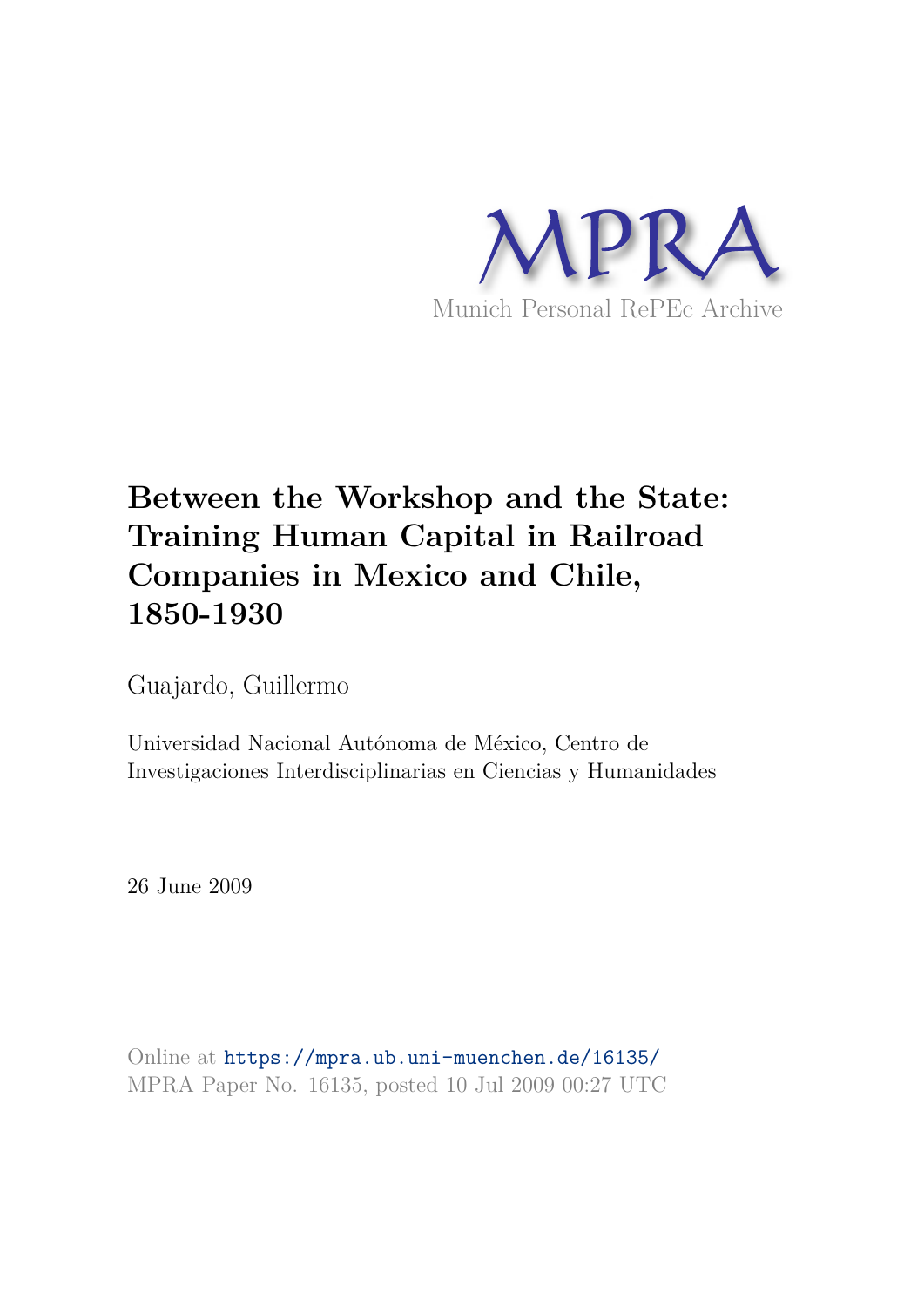

# **BETWEEN THE WORKSHOP AND THE STATE: TRAINING HUMAN CAPITAL IN RAILROAD COMPANIES IN MEXICO AND CHILE, 1850-1930**

GUILLERMO A. GUAJARDO SOTO

National Autonomous University of Mexico (UNAM) Center for Interdisciplinary Research in Science and Humanities (CEIICH) Torre II de Humanidades, 6to. Piso, oficina 611, Ciudad Universitaria, C.P. 04510, Distrito Federal, México **guillermo.guajardo@unam.mx**

Working Paper. Research project "Innovación, empresa y estado en México y América Latina: teorías, metodologías y prácticas interdisciplinarias". CEIICH-UNAM, Mexico City, México. June 2009-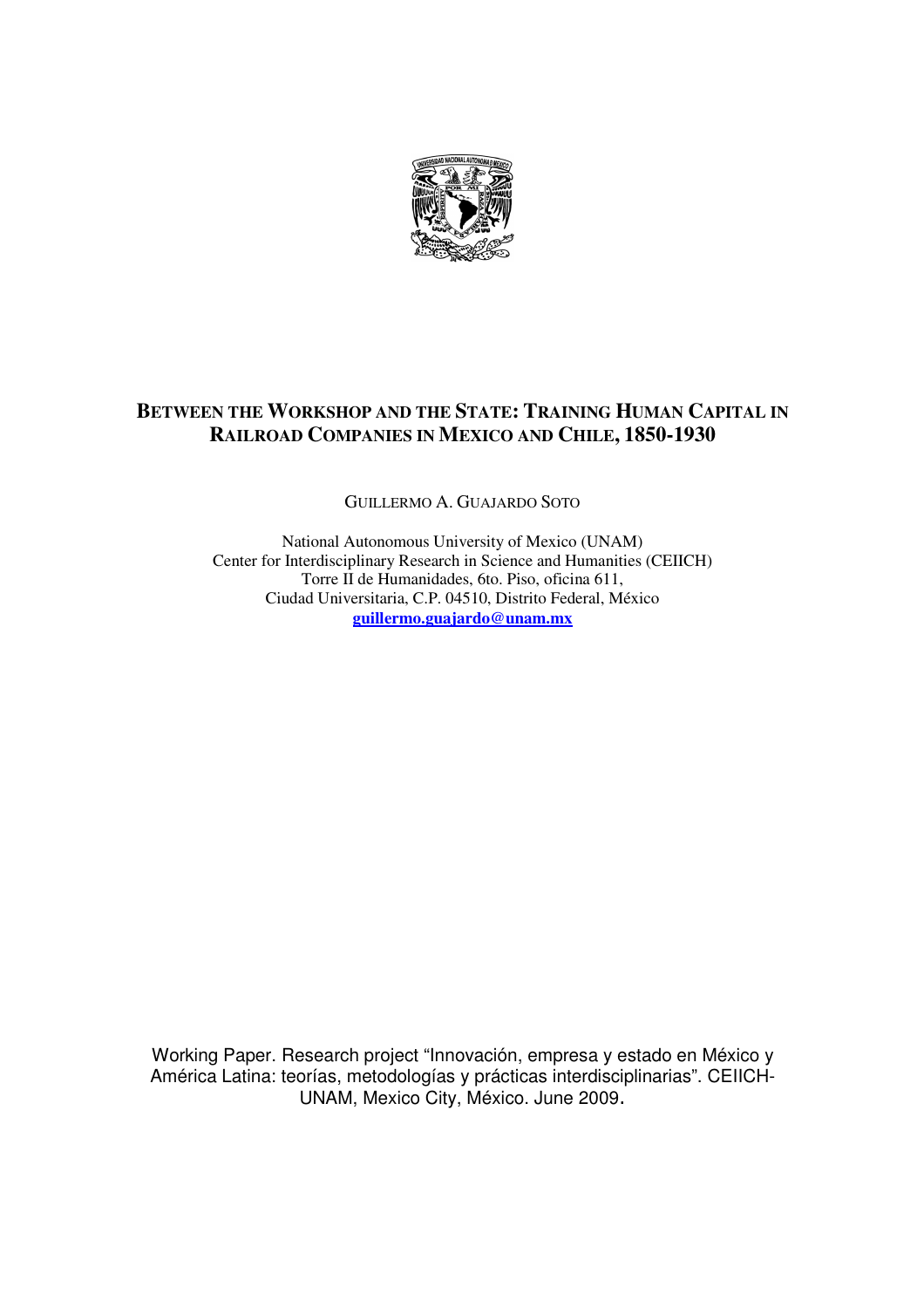# **BETWEEN THE WORKSHOP AND THE STATE: TRAINING HUMAN CAPITAL IN RAILROAD COMPANIES IN MEXICO AND CHILE, 1850-1930 \***

GUILLERMO A. GUAJARDO SOTO

Abstract

This paper analyzes the human capital training strategies adopted between the 1850s and 1930s by railroad companies in Mexico and Chile. These two countries enable one to contrast the different routes taken by the same type of firm, technology and labor force. A propos of this, we suggest that because of its complexity, capital intensity and new work methods, railway technology had a positive impact on human capital training in the cases studied. During the period when railways were the main form of land transport studied covered by this study- they combined the labor force with foreign workers and modern technology and it was not until well into the 20th century that a formal system of technical schools was established. Instead, informal and formal learning cycles and routes tended to be followed. That is why this paper considers three aspects: I) the institutional and social factors that helped or hindered industrial operations, maintenance and production training; II) the way learning, training and talent retention cycles were shaped and talent migrated towards other activities or was dispersed or lost; and lastly, III) how training was institutionalized through what were known as "firm schools" responsible for training human capital as an internalization response to coping with shortages in the labor market.

Key words: human capital, technology, railways, México, Chile.

JEL codes:N76, J24, O33

\_\_\_\_\_\_\_\_\_\_\_\_\_\_\_\_\_\_\_

**<sup>\*</sup>** This document presents some results of the "Innovation, firms and state in Mexico and Latin America: theories, methodologies and interdisciplinary practices" research project being undertaken at CEIICH and the "Railroad workshops and the origins of industry in Mexico and Chile, 1850-1950: a historical study of technological transfer and innovation", financed in 2007 and 2008 by the institutional fund/ basic science through project no. 52635 of the Mexican National Council of Science and Technology (Conacyt). I would like to thank Javier Vidal and Marcelo Rougier for their comments on a first draft presented at the 13th Meeting of the European Business History Association and 55th Meeting of the Business History Conference (hosted by Università Commerciale Luigi Bocconi, Milan, Italy 11-13, june 2009). All the data and opinions, however, are the author's responsibility alone.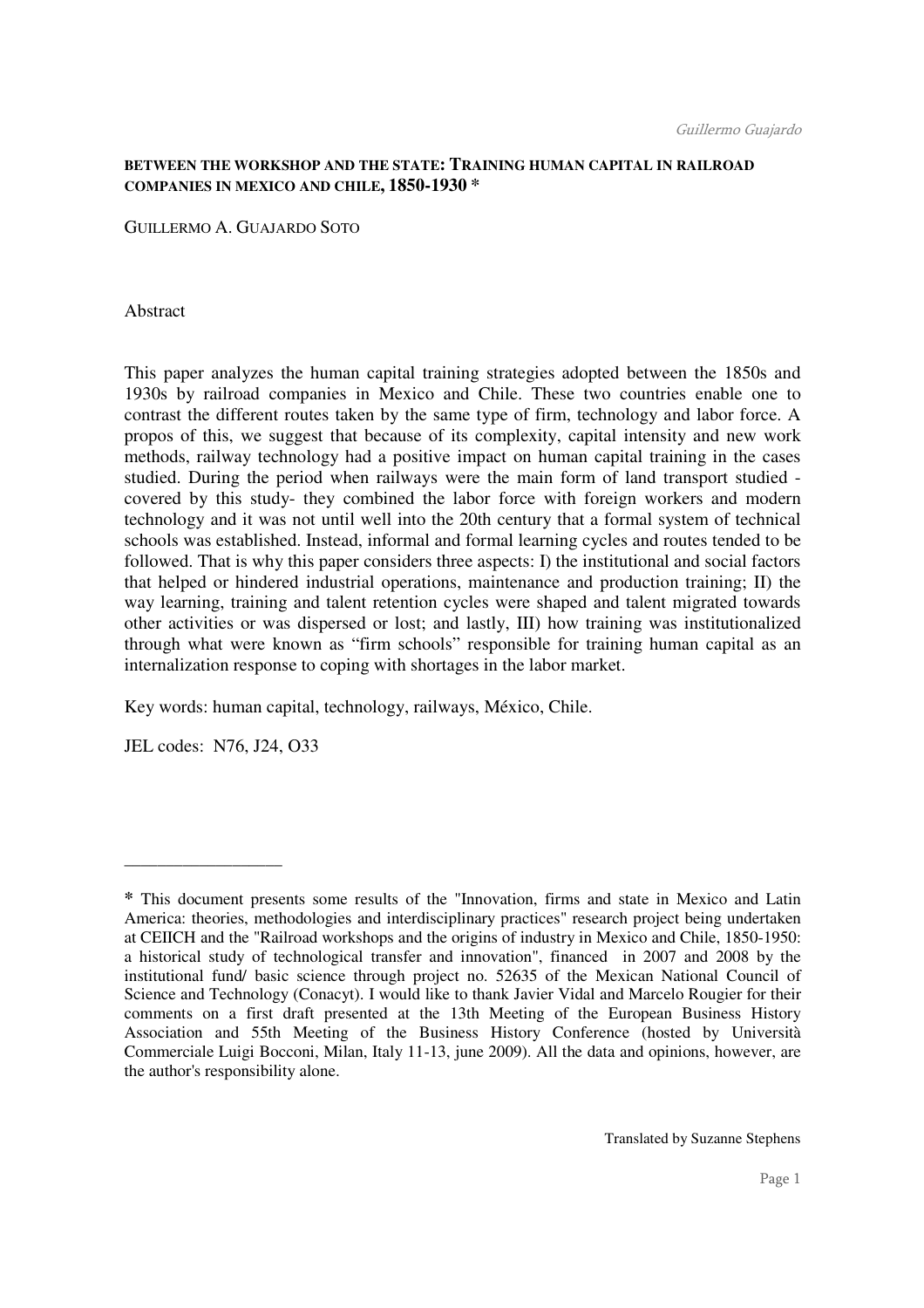# **INTRODUCTION**

Between 1850 and 1930, Latin American economies received a wave of foreign investment that led to various changes on several fronts through railroad, electricity, mining, smelting, refining and industrial manufacturing. These firms were forced to use technology and the capital incorporated into personnel training -human capital- in contexts of high illiteracy, institutional instability and cultural obstacles. Knowing how firms developed the intangible assets of their labor force under these conditions is still an issue that has barely been researched by economic history and the history of firms in the Latin American region. The past few years, however, have seen increased knowledge of the main trajectories,[1] and more recently, researchers have begun to show an interest innovation, technology, labor and business strategies.[2]

 This paper analyzes the human capital training strategies adopted by Mexican and Chilean railway companies from 1850 to 1930. Neither country has an established tradition of comparative studies, unlike Argentina and Uruguay, which have been analyzed within the group of "recent colonies" (since they share features with Australia, Canada and New Zealand). They do, however, enable one to contrast the different routes taken by the same type of firm, technology and labor force, within a common scenario of economic backwardness.[3] A propos of this, we suggest that because of its complexity, capital intensity and new work methods, railway technology had a positive impact on human capital training in the cases studied. During the period when railways were the main form of land transport studied -covered by this study- they combined the labor force with foreign workers and modern technology and it was not until well into the 20th century that a formal system of technical schools was established. Instead, informal and formal learning cycles and routes tended to be followed. That is why this paper considers three aspects: The paper therefore considers three issues: I) the institutional and social factors that helped or hindered industrial operations, maintenance and production training; II) the way learning, training and talent retention cycles were shaped and how talent migrated towards other activities or was dispersed or lost; and III) the way training was institutionalized through what were known as "firm schools" responsible for training human capital as an internalization response to coping with shortages in the labor market.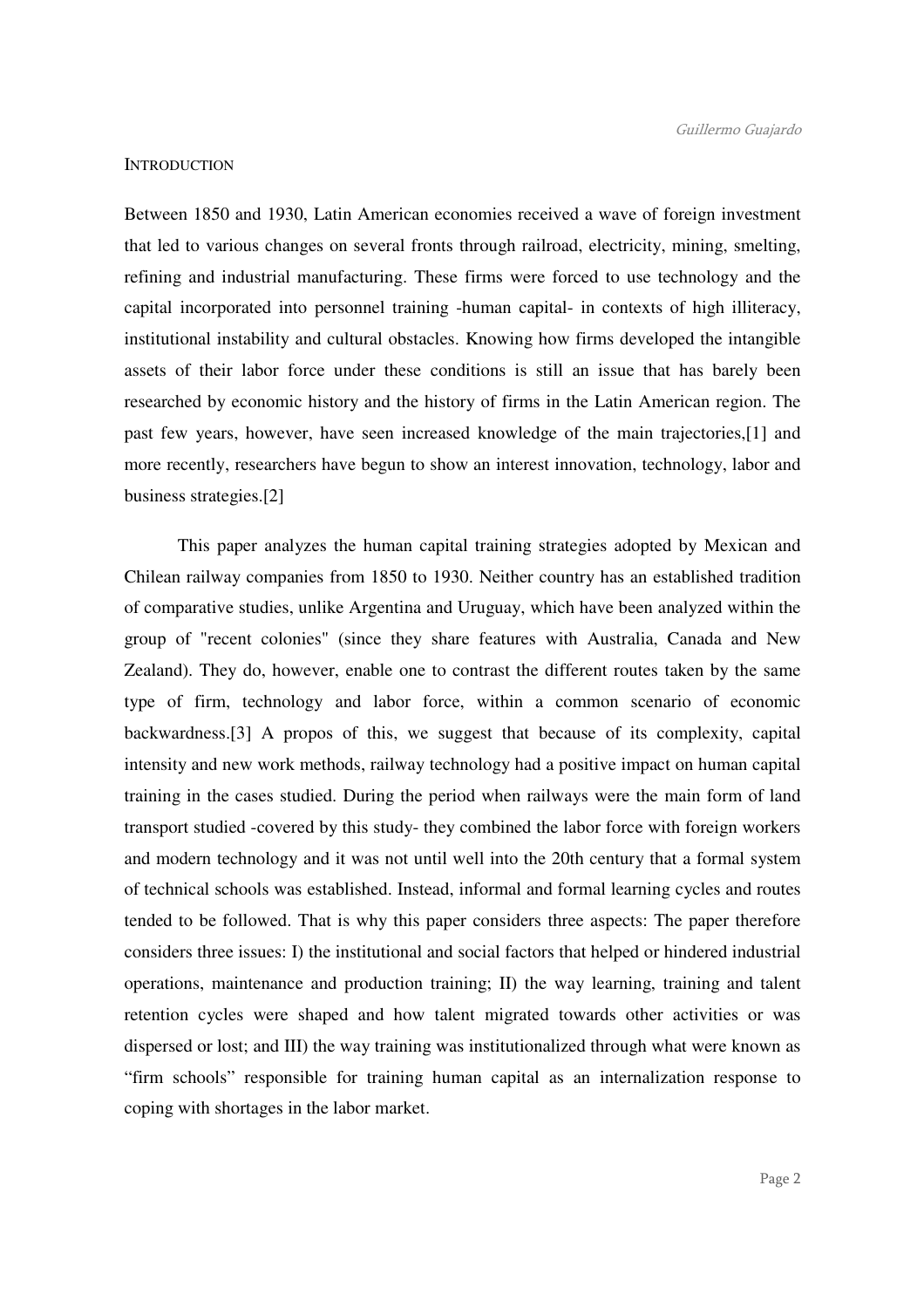In this respect, authors such as Galor and Moav (2006) and Goldin (2001) have stressed the complementarity that arose in the 19th century between physical and human capital, due to technological change, the scale and complexity of the firms that increased the demand for skilled labor and businessmen's interest in supporting public education. Chandler (1977) had already pointed out that since the second half of the 19th century, the development of communication technologies, such as the railway, the telegraphy and subsequently the telephone had led to the emergence of large industrial firms organized at various levels, with knowledge hierarchies and to the expansion of post-elementary education in the United States as from 1910. This enabled firms to become incorporated into the growing stock of scientific and technical knowledge. For Goldin, then, the modern concept of the wealth of nations emerged in the early 20th century with the incorporation of human capital.[4]

 Several relevant cases attest to this phenomenon. The transport revolution, begun by railways in the Great Britain, United States, Belgium and France, permitted specialization and innovation in the production of equipment and machine tools as well as new work skills. Fishlow and Rosenberg posited that in the United States before the Civil War (1861–1865), the repair workshops set up in agrarian areas helped speed up and direct technical knowledge towards other sectors of the economy. Atack, Haines and Margo have highlighted the positive effect of railways on encouraging the shift of U.S. artisanal production towards industrial production before the 1870s. Their export to backward regions such as India created a new job market for both Americans and a large number of local workers.[5]

 In Latin America, this complementarity has lagged. Achieving it took the entire 20th century and the results are still insufficient, although advances have been recorded in some sectors. In particular, the fact that much of the investment should have materialized in railways yielded a number of advantages since this means of transport combined workshops, labor and the demand for engineering products. In societies with large estates and political instability such as Latin America, in addition to having to cope with enormous challenges, railway technology also provided a wonderful opportunity to provide technical training in societies where 80–90% of the population were illiterate. The Latin American experience has involved paradoxes and imbalances, since in 1914, when high illiteracy levels had been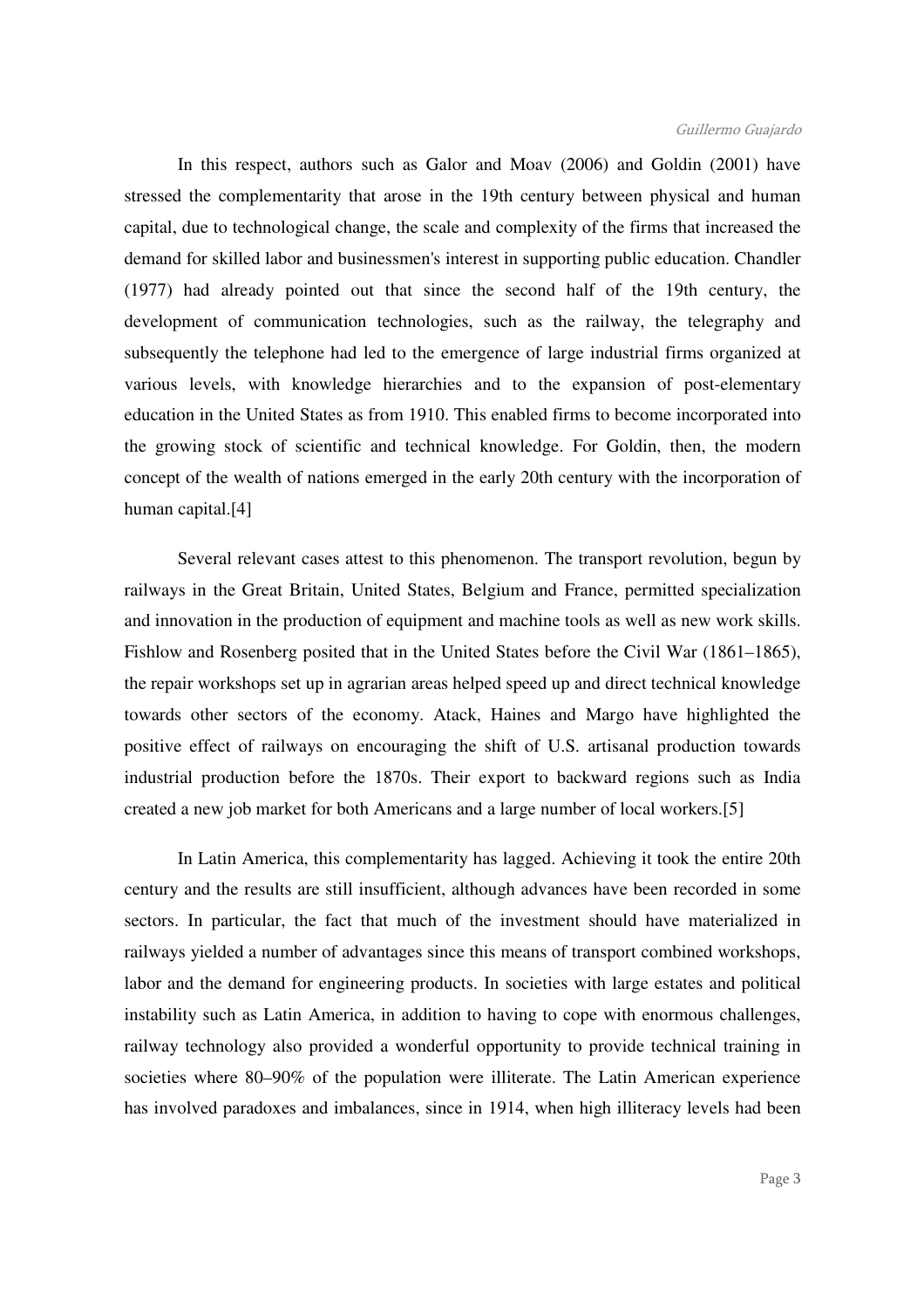recorded, the region was the second largest destination of international investments after the so-called "new" Western countries (United States, Canada, Australia and New Zealand).[6]

 These paradoxes were present in the case studies. Coatsworth established that until 1911, railways in Mexico provided "virtually no incentive for industrial development" despite the fact that since 1903, the country had had steel production in blast furnaces, which did not tip the balance against imports. Oppenheimer said that railway construction in Chile in the central part of the country between 1850 and 1885 made it more dependent on the importation of European technology and foreign professionals. However, it should be pointed out that according to Lewis and this author's own research, by 1910, railway workshops in countries such as Argentina, Brazil, Chile and Mexico were already major industrial installations that produced a certain amount of rolling stock and contributed their human capital to other sectors of the economy.[7]

 In order to explain these phenomena, the paper is organized into five sections that deal with the railway's capacity to complement physical and human capital; international models for training intangible productive assets in the labor sphere and their translation and adaptation to Mexico and Chile. The last section contains the conclusions.

# 1.- RAILWAYS, AN ACTIVITY THAT COMPLEMENTS PHYSICAL AND HUMAN CAPITAL

From the outset, the railway firm was a great firm that differs in certain respects from the industrial firm analyzed by Chandler (1977, 1990), which should be considered to study its demands for human capital.

 The railway is a service firm whose business is the sale of overland mobility through the integration of marketing, communication, traffic, construction and both civil and mechanical engineering that extends across large stretches of territory to operate in a balanced, coordinated fashion. Infrastructure in a set territory shaped the business, meaning that its organization had knowledge hierarchies and multiple levels that did not operate as an industry confined by the space in which it was produced. A railway operates in a multilocalized, simultaneous and interactive fashion with its market through a standardized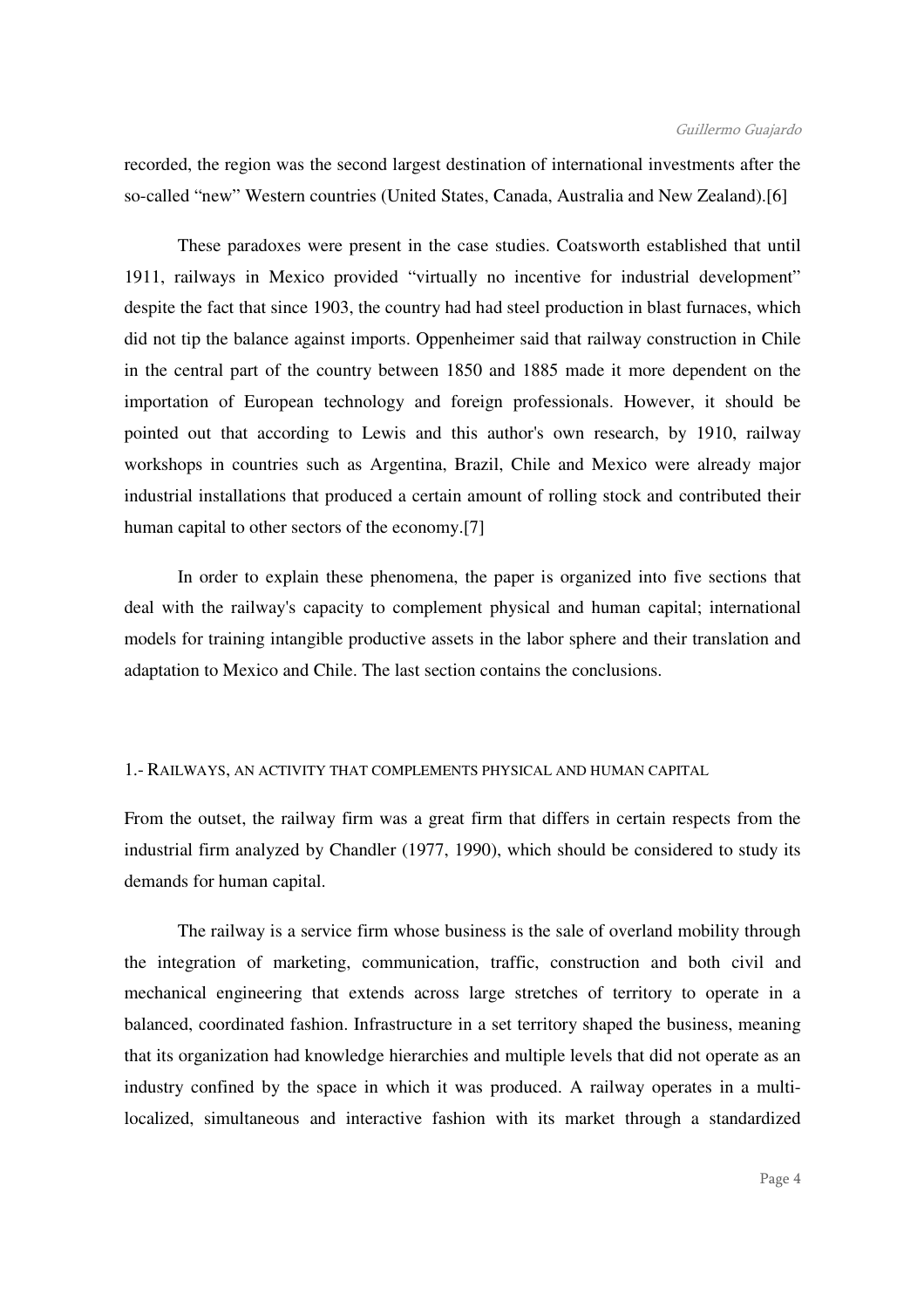organization that is present in several places with various premises, personnel, technologies and information to shift an asset or a person from one place to another. In this respect, it has the Chandlerian attribute of scope for its activity.

 A crucial aspect for Latin America is that the railway was an activity that enjoyed early state intervention. This differs from Chandler's view that large private corporations mobilized massive resources in production, distribution and financing.[8] Lastly, the railway had industrial capacities that are difficult to describe and that do not correspond to those of an industrial firm.

 During the steam era, it was a technology that fully complemented physical and human capital, whose handling required a lengthy learning process. It called for personnel with vertical hierarchies to be able to work with various capacities and skills at the workshop and railway network level. Traffic personnel had a rigid hierarchy and discipline for carrying out orders, as well as knowledge about the legal rules and regulations and technical characteristics of the train's formation (which varied from day to day). Engineers and firemen had the ability to provide movement, drive, supply, anticipate a flaw and arrive at the engine shed knowing what repairs had to be done as a result of the journey.

 There were two main areas in the maintenance workshop: engines and material that had been towed in that could not be organized as an industry of standardized, continuous processes, except in certain parts of the process. Instead, artisanal forms had to be combined with industrial ones to deal with a wide range of equipment, tasks and contingencies.

 Workshops used reverse engineering to break down a vehicle into its component parts, repair it, re-assemble it and manufacture spare parts, reproducing limited amounts of the manufacturers' parts and pieces. This might create the impression of being autarchic, which it was not, because several kinds of communication networks and logistics converged on the railway workshop. Its directors had to be aware of the new types of equipment and materials, input prices, how to respect manufacturers' patents, what improvements should be incorporated into the engines and carriages and where to hire a first-rate mechanic and transfer him from one hemisphere to another.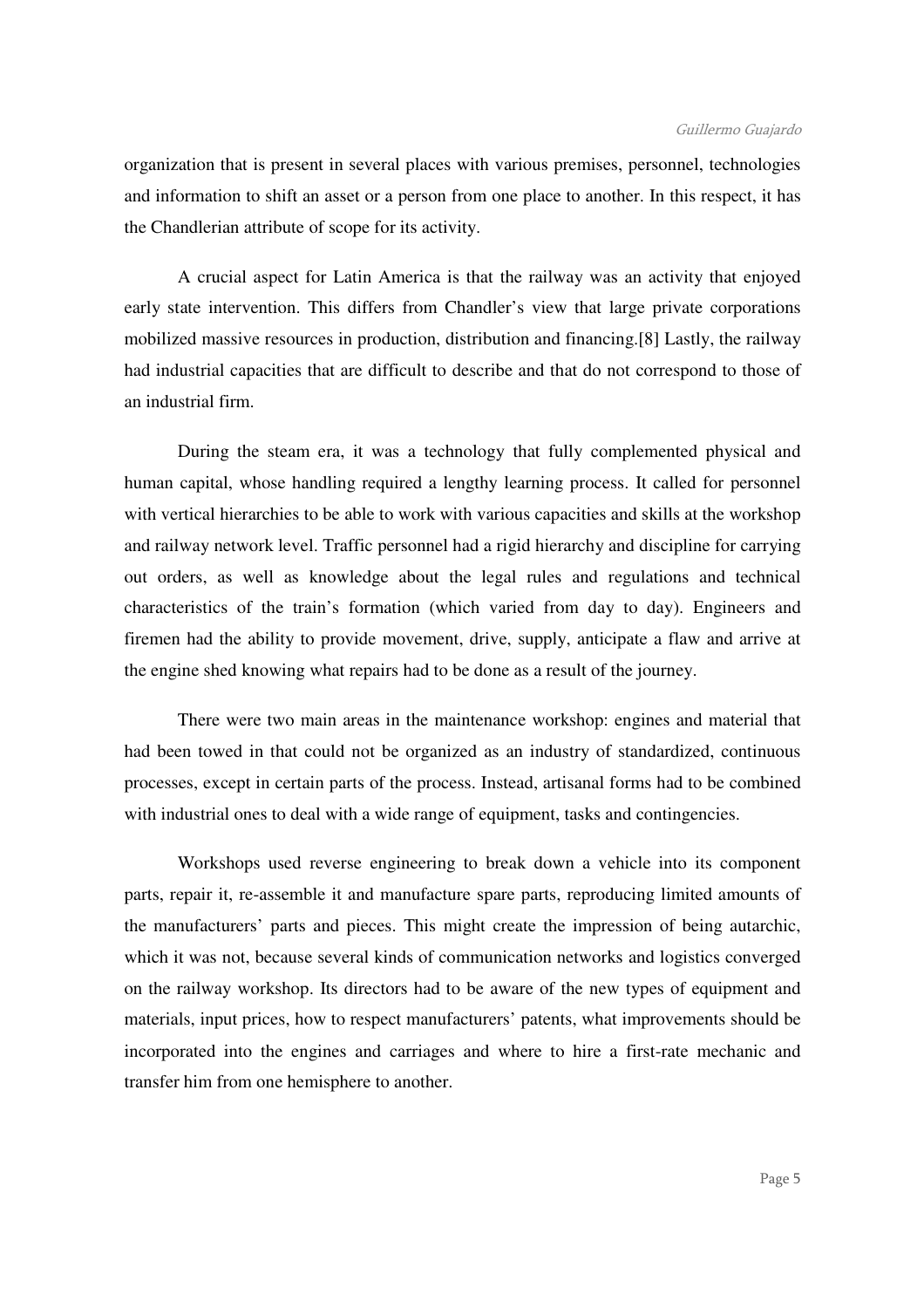All these processes were highly labor-intensive and converged on a single activity: maintenance. Despite its being a crucial activity in all modern firms, studies on maintenance are virtually non-existent, although its importance was pointed out by Hirschman (1958), who observed that it provided an opportunity for Latin American labor to train in technology-intensive industries, where "they could acquire the habit of maintenance, which would then extend to the rest of the economy."[9] Hirschman's statement holds true for Chile, where workers trained in mechanical maintenance were employed in other sectors of the economy long before 1929 (Guajardo 1990, 1992, 1993, 2008).

 Maintenance training was an activity that had to adjust to a set organization, institution and work culture that was transferred from the railway producing centers. Great Britain and the United States were the main references for Chile and Mexico that coexisted with French, Belgium and German references, which American technology and organization would begin to dominate from 1900 onwards.

# 2.- TWO MODELS OF HUMAN CAPITAL TRAINING: GREAT BRITAIN AND THE UNITED STATES

Railway technology was internationally disseminated, with innovations taking place in an increasingly global market. This situation, however, did not displace the original matrix that defined the organization, operation and training of its personnel and shaped the activities of the workshops that provided everyday support for mobility. Workshops incorporated technological progress as well as training the labor force.

 The initial matrix of many Latin American, particularly South American, railways was Great Britain, whence a workshop organization was transferred that also considered the production of its own rolling stock. The latter can be explained by the strongly hierarchically, artisanal form of industrial work that was still present in 19th century Great Britain, where workshop and material overseers wielded enormous decision-making power over purchases and production. Consequently, early railways began building their own engines and carriages since they had acquired industrial skills, while independent industrial firms specialized mainly in exports. Material production was governed by the "purchaser's initiative" which determined the characteristics of assets and dictated innovation, a pattern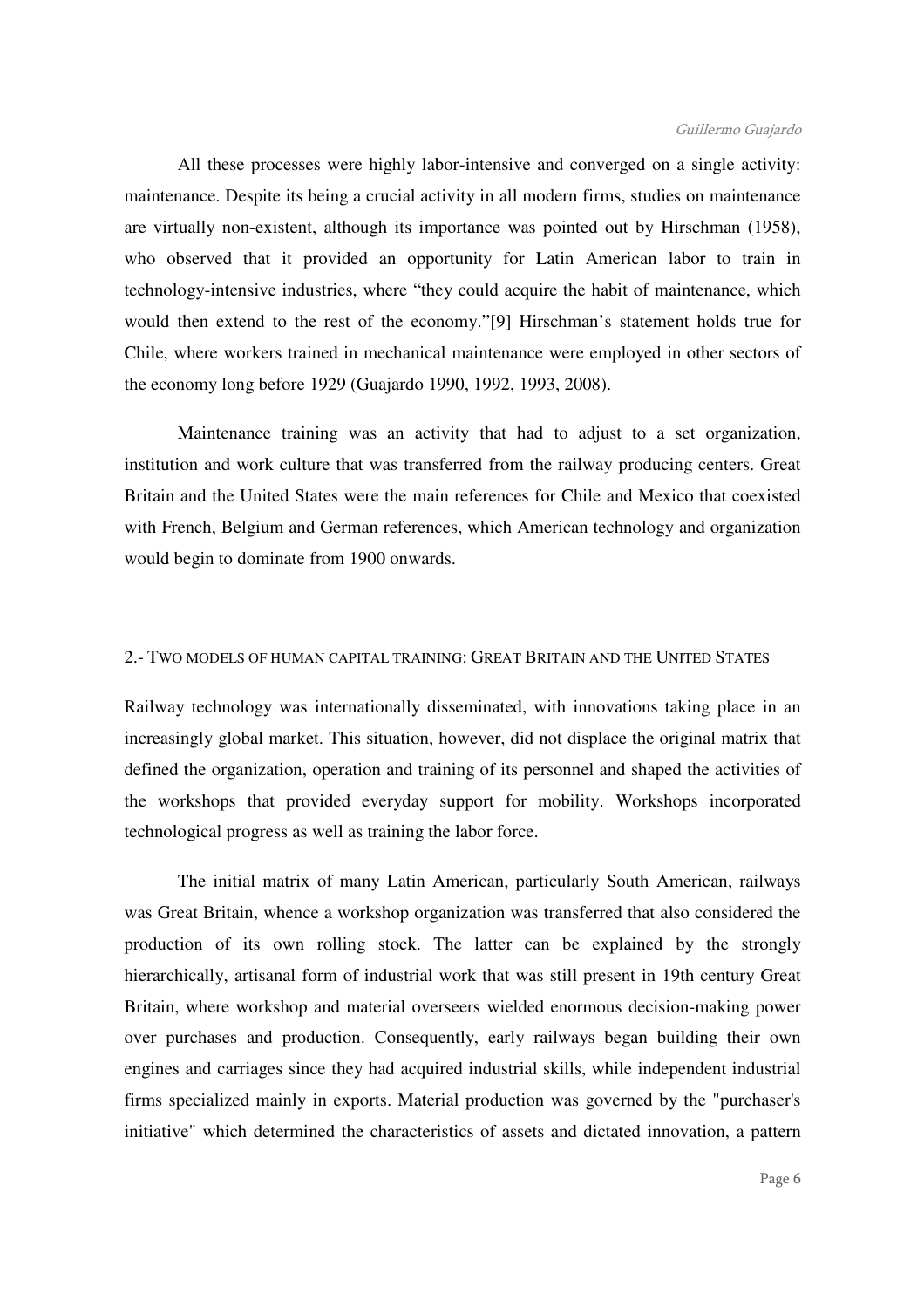that was reproduced on the American continent in Canada where, from the 1860s onwards, lines such as the Grand Trunk and the Great Western built their own carriages, engines and machinery, which provided a significant boost for industrialization.[10]

 The situation was different in the United States, where the technological initiative was largely assumed by the manufacturer, who influenced equipment buyers and operators. In a new country, without artisanal traditions, with a labor shortage, an abundance of natural resources, a border that was expanding its domestic market and encouraging rapid industrial growth, a more practical, flexible business profile was created to provide less expensive solutions.[11] The railway's response was that equipment production was externalized towards independent providers, leaving the workshops for maintenance, although they preserved a certain industrial margin. During the 1890s, companies such as the Pennsylvania Railroad and Baltimore & Ohio built engines in their workshops and by 1900, nearly 90% of the engines had been built by independent firms, unlike British railroads, which were selfsufficient. Some repair workshops were also great carriage producers: Between 1872 and 1873, railway company workshops built 38% of the country's freight wagons, producing 143,000 by 1900.[12]

 Unlike British workshops, in American companies decisions were made by traffic and railway engineers responsible for the movement of trains, transport marketing and extending the lines, leaving the heads of the workshops in the third line of decision making. This also materialized in the American tendency to produce equipment with materials and designs compatible with earning conditions and expectations.[13] The strategy was institutionalized in the "American system" of producing exchangeable parts and pieces for manufacturing large quantities of goods that would lead to the mass industrial production of the 20th century.[14] Conversely, the British industry operated with higher costs because of its fragmentation and the limited amount to be produced. This was reflected in the lack of homogeneity of its assets. Firms were forced to have high, "inward" vertical integration, as a solution to cooperation and communication problems due to the difficulties of subcontracting parts of the production process, particularly precision parts.[15]

 Thus, "Atlantic" forms could take one of two routes: externalization (as in the United States), or internalization (as in Great Britain) as summarized in Table 1.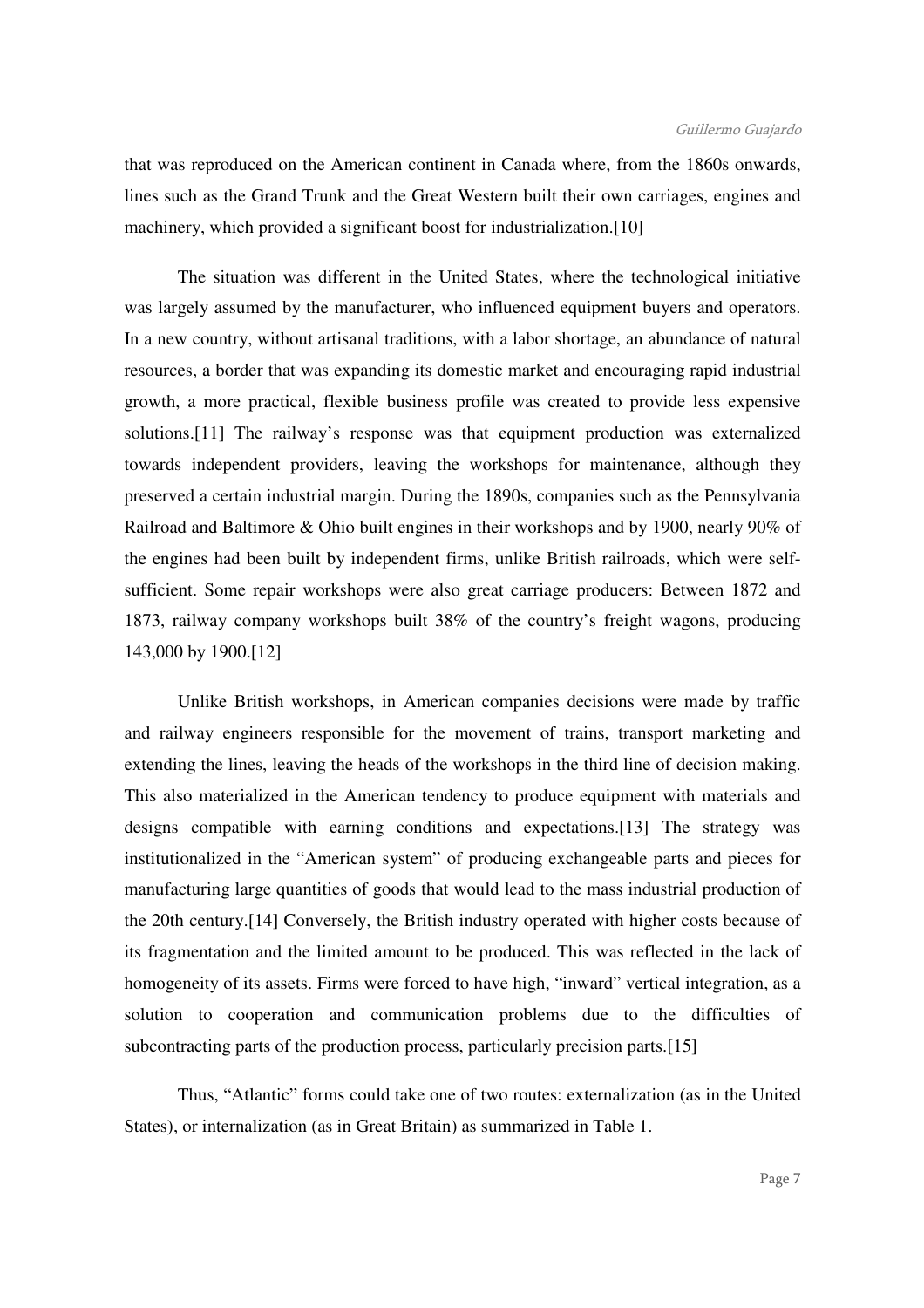# **[Table 1]**

 This also applied to human capital training, since in the British case there was an educational internalization through apprentices' school that produced skilled workers, of which James Watt & Co. was the most successful example. This was an initiative by the middle and working classes that together encouraged the creation of education and professional institutions for the industry. The situation was different in the United States, where there was a tendency towards externalization in schools outside firms guided by a distinct utilitarianism that linked engineers' and technicians' training to industrialists' interests.[16]

 The competition between these paradigms was in turn transferred to the Latin American region.

 As from the 1850s, the initial pattern of railway expansion in Latin America was influenced by Americans in countries such as Argentina, Brazil and Chile. The financial conditions of these endeavors, however, led to the predominance of British business management, as happened in railways along the Pacific Coast of Peru and Chile. In Mexico, British influence focused on the slow construction of the line between the port of Veracruz and Mexico City, which received French, American, British and Belgian technological contributions until its inauguration in 1873. From the 1880s onwards, however, the main trunk lines began to be built with American investment, organization and technology,[17] creating a technological model with powerful transnational links and growing standardization, although this did not mean that their workshops became the basis of a local industry.

 In Chile, these two paradigms began to compete at an early stage in the central part of the country, where railway lines were publicly owned from the 1850s onwards, eventually becoming consolidated as a single state firm in 1884. This was expressed in different styles, since British influence led to the internalization of production in the railway workshops and skilled labor that migrated to other sectors of the economy. Thus, the case studies show differences based on the role played by the state in relation to competing paradigms. As Vertova points out, the historic possibility of specialization in advanced technologies has required the institutional restructuring of the economic and social bases. In this process, state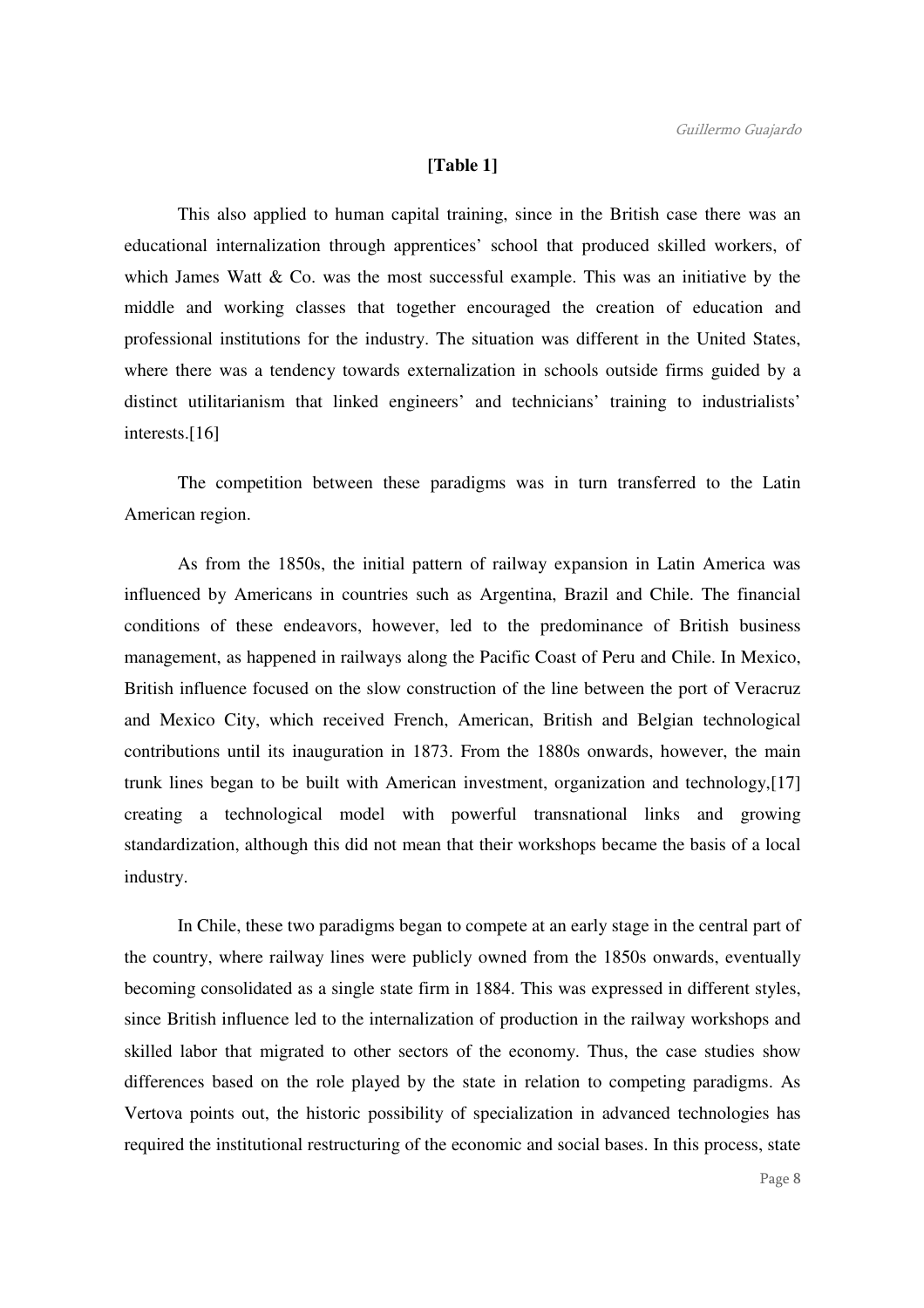intervention plays a key role in mobilizing accumulated knowledge and the productive and institutional base.[18]

# 3.- THE TRANSLATION OF HUMAN CAPITAL TRAINING MODELS IN CHILE AND MEXICO

As noted earlier, Mexico and Chile do not share a broad tradition of comparative studies. Mexico is a country with an ancient, pre-Hispanic tradition, while Chile has an old mestizo population with a small contribution of immigrants during the 19th century, with significant differences in size. In 1900, Mexico had 13.6 million inhabitants, while Chile's population was barely 2.9 million. By the 1950s, they had populations of 27 and 6 million, respectively.[19] Chile is a long way from the world's industrial centers, which did not, however, prevent it from trading with England in 1820. Mexico shares a 3,326-km border with the United States, which accounts for 80% of its foreign trade.

 In both countries, the agrarian sector has had considerable economic and political importance, albeit with specific differences that explain why Chile did not experience an agrarian revolution. Mexico entered the 19th century with a widespread indigenous communal agriculture, unlike Chile, where indigenous communities were scattered and not organized, enabling landowners to exert greater control over both the land and the work. These conditions enabled it to export wheat to Australia, California and Great Britain from the 1840s onwards. Nevertheless, mining exports dominated and displaced agriculture in exports, enabling it to generate the fiscal income required for an increasingly centralized national state. All of these elements made Chile a successful case of export growth before 1914.[20]

 Mexico had to wait until after 1876 to achieve the minimum conditions of political stability that would enable it to ensure property rights and attract foreign investment. From 1877 to 1910, per capita income in Mexico increased at an annual rate of 2.3%, achieving an export income of \$10.7 USD in 1912, approaching Brazil's rate of \$14.2 and making it the country with the largest amount of direct foreign investment. In 1914, of a total of \$7,569 million USD in foreign investment in Latin America –in addition to large receiving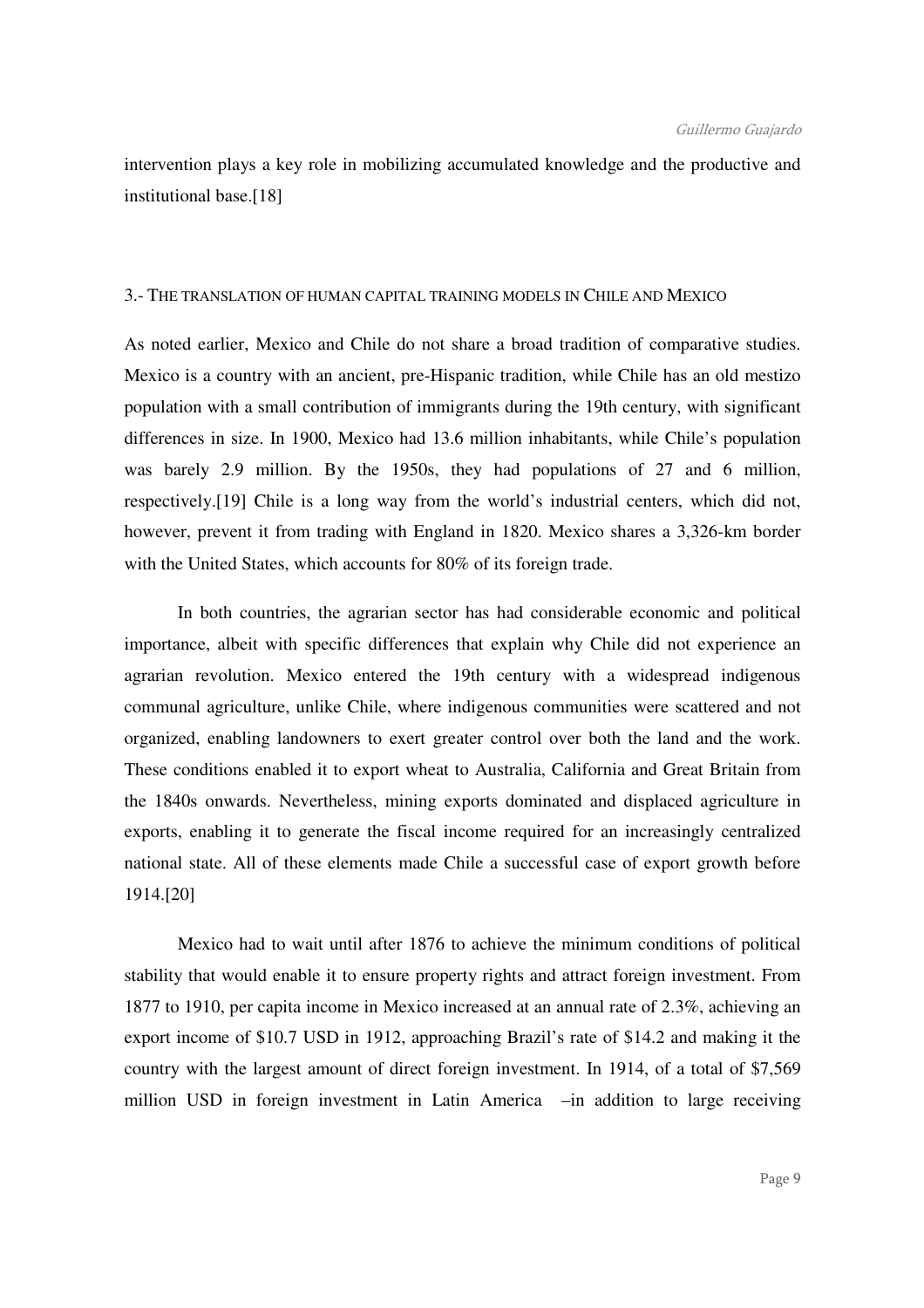countries such as Argentina and Brazil– 15% was in Mexico, ahead of Chile, which received 6.5%.[21]

 This performance was altered by the outbreak of the Mexican Revolution in 1910 and the First World War in 1914. Although Chile felt the economic impact of the European conflict, it did not change its laws to prevent investment. Conversely, in 1917, Mexico established nationalistic laws discouraging foreign investment and private property rights.

 The impact of the Mexican Revolution remains a matter of debate. Reynolds (1970) indicates that between 1910 and 1925, Mexico's GDP showed a net annual increase of 2.5% due to the performance of the mining and oil enclaves that were sheltered from the most severe effects of the violence. This is why the period from 1913–1917 was the time of the worst conflict, reaching its lowest point in 1915, but not affecting the entire decade. Womack (1978) questions the degree of destruction involved, pointing out that it was not sufficiently widespread to destroy the economic system.[22] Conversely, Haber and Razo have qualified the impact by focusing on the physical capital of industries and foreign trade. In the case of the railways, however, according to Ortiz Hernán (1988), Kuntz and Riguzzi (1996), Guajardo (1996, 1999) and Grunstein (2008), the normative and material destruction of the Revolution was both radical and definitive.

 In addition to the railways, the Revolution had a major impact on the countryside that considerably delayed investment in agrarian mechanization, thereby reducing the development of the internal market and railway traffic. In his study of 3,611 rural villages in the 1930s that housed 17% of the country's population, Tannebaum found that 93.1% of the towns had no access to the railway, 96.5% had no access to tractors, 95.8% had no telegraphs and 54.3% lacked steel plows. This was compounded by the low per-hectare yield in comparison with other Latin American countries. Between 1934 and 1938, Mexico had a maize yield of 5.6 quintals per hectare, Chile had 13.8 (near the United States with 14 quintals). Mexico produced 2 quintals of beans per hectare compared to Chile's 8.5.[23]

 Following the outbreak of the First World War, growth in Chile became unstable, particularly after the 1929 depression, compared with the performance it had achieved from 1870 –1913, when the country joined the international economy,[24] but it turned into a country in sync with foreign trade that would contribute to training its labor force.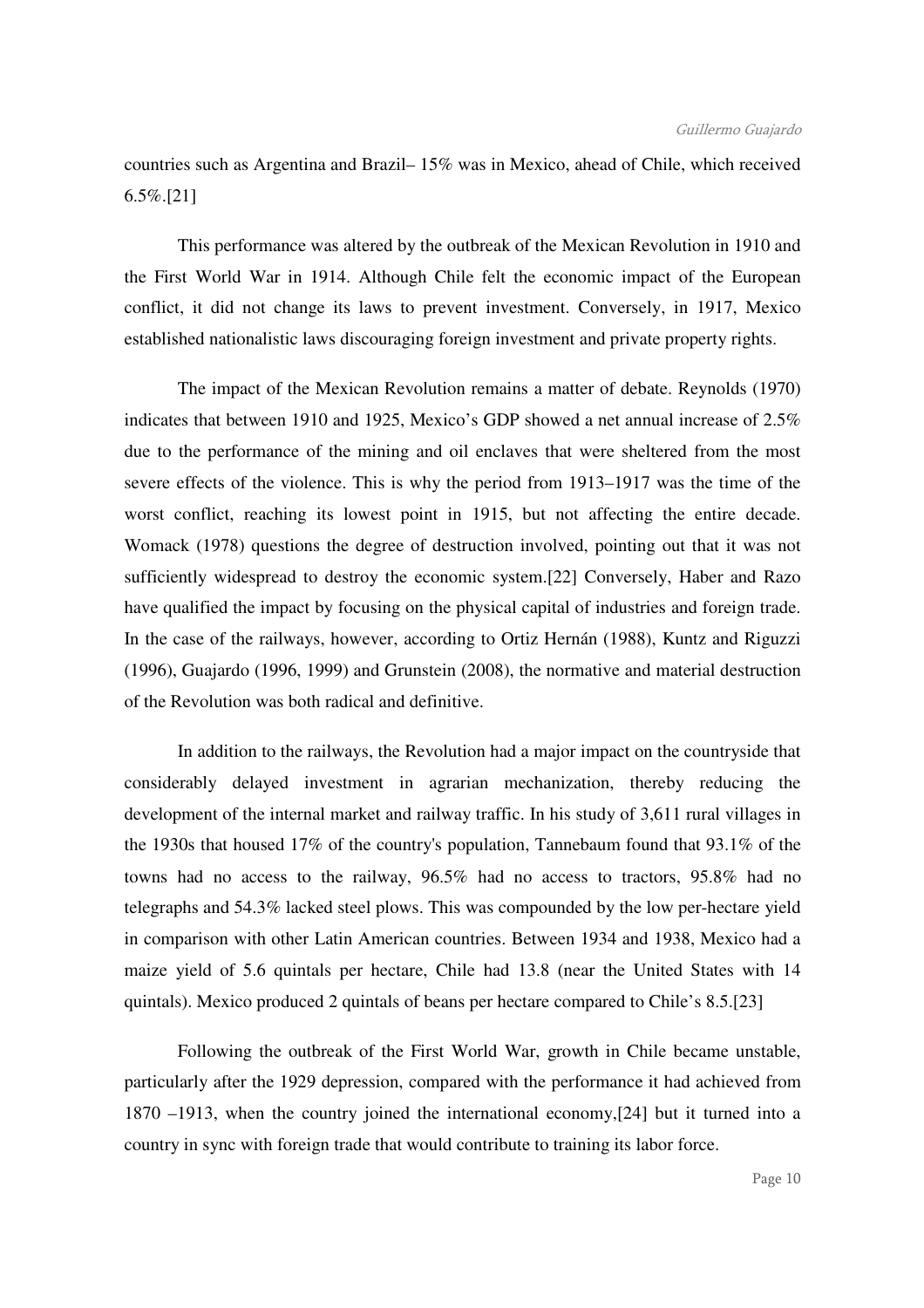# 4.- MEXICO: THE RELATIVE IMPACT OF TRANSPORT MECHANIZATION

The arrival in Veracruz in 1857 of the equipment and tools for the Mexican Railway marked the start of the massive introduction of machinery into the country. However, political instability meant that its impact was delayed until the lengthy dictatorship of General Porfirio Díaz (1876–1880/1884–1911) with the advent of engineering factories that produced metal goods rather than material for railways. Díaz's dictatorship reactivated the economy thanks to the expansion of the mining sector, which facilitated access to sources of public and private financing, while the indirect fiscal link contributed to the construction of railways and encouraged an export boom that boosted the growth of the market and the expansion of production. From the 1880s onwards, the federal state encouraged railway construction without implementing a technical education policy. Railway construction entailed an enormous fiscal effort with tax exemptions, land concessions and cash subsidies that covered between 20 and 35% of construction costs.[25]

 This was different from public intervention in Japan and Germany, where state action also encouraged technical education since Mexico lacked the institutions and key actions to implement this. Porfirio Díaz' government only trusted foreign investment and despite having an overwhelmingly illiterate population, it did not assume active public action: in 1895, 82% of the population over 10 years of age was illiterate, a figure that fell to 61% by 1930, which was still high and similar to that of extremely backward regions.

 These figures –with all the statistical problems of the time– show that in 1910, Mexico had nearly the same figures as czarist Russia and the Balkans, which until 1914, had educational levels that were only slightly better than they had been in medieval times, with illiteracy totaling between 75 and 80%. Mexico emerged from this situation in 1950 when an additional 50% of its population over the age of 10 years was recorded as being literate; the Federal District alone registered 40% literacy rates.[26] This was compounded by a labor structure with a low presence of services, which was barely exceeded by the manufacturing sector with a predominance of the primary sector (see Table 2).

# **[Table 2]**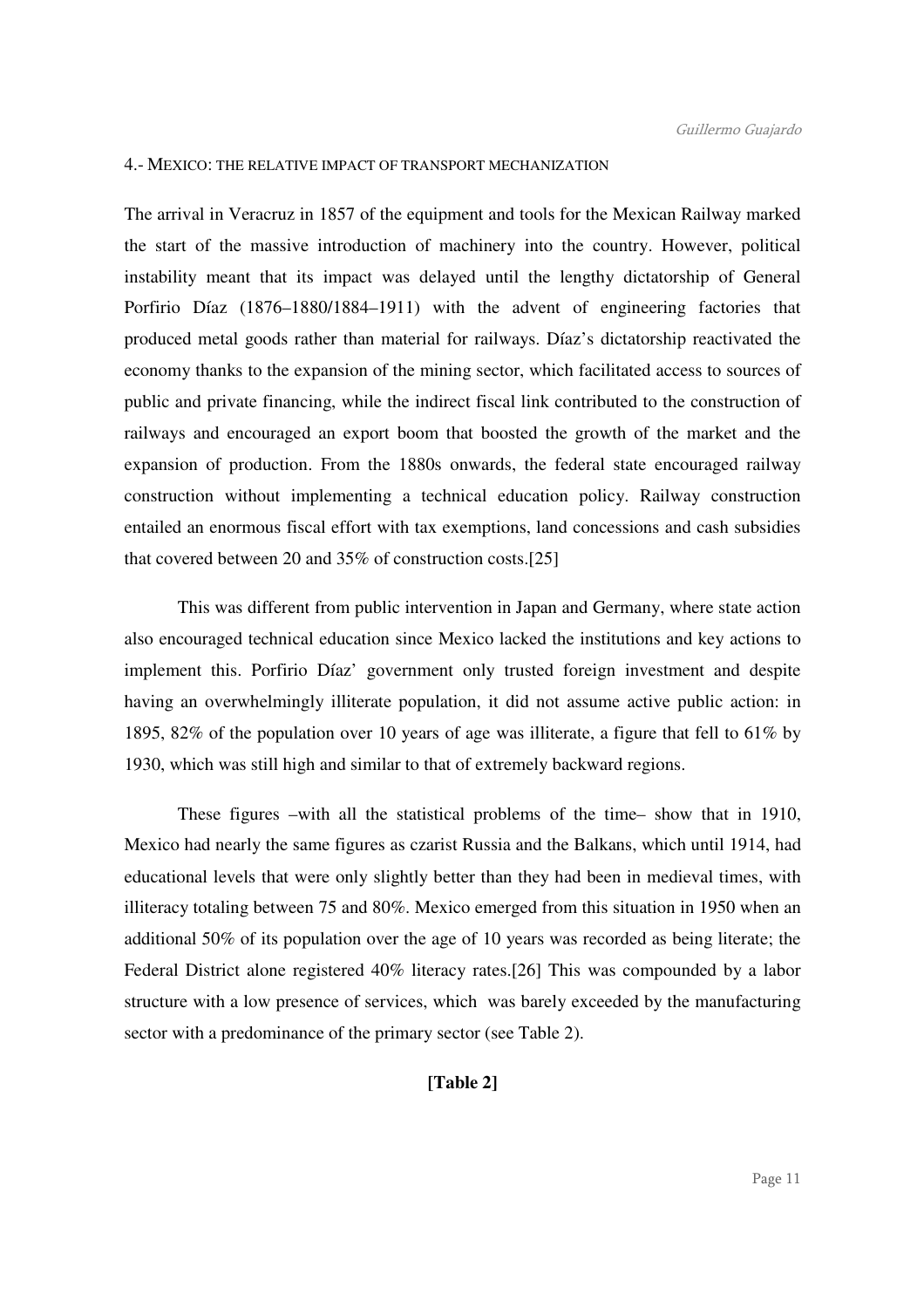In this scenario, railway construction and operation constituted a lost opportunity to train engineers and mechanics for various regions. Mexico had no institutions capable of meeting these demands. The education system was limited and scattered because the University of Mexico (the forerunner of UNAM) was closed in 1833, 1857, 1861 and 1865. There were only a few independent schools that had to wait to join the National University until 1910, the same year the Revolution started. Technical education at trade schools had to overcome a series of difficulties until the Instituto Politécnico Nacional was created in 1937. For this reason, degree courses in mechanical, electrical and industrial engineering had a hazardous existence between 1876 and 1911, during which period, nearly 448 engineers graduated. Between 1901 and 1927, 37.2% of university graduates were lawyers, with engineers accounting for 17.3%. Unlike France, where railway line construction between 1829 and 1885 demanded 30% of the graduates from École Centrale, in Mexico, from the 1930s onwards, conditions were in place to link technical professions to the economy.[27]

 Another reason is that the American paradigm operated through the intense use of capital, technology and the selective migration of engineers and mechanics. This was the railway and mining foundries "package" implemented from the 1880s onwards.[28]

 In the 1880s and 1890s, railway concessions linked Central Mexico to three points on the northern border: Nuevo Laredo (Nacional Mexicano); Ciudad Juárez (Central Mexicano), and Piedras Negras (Internacional Mexicano). At the same time, two lines linked the high plateau to the port of Veracruz. In Yucatán a narrow gauge network was built that was separate from the rest of the country. By 1910, Mexico had 19,280.3 km of railway lines.[29]

 All this created a new labor sector over which company registers and official data disagree. In 1907, the federal state created the Ferrocarriles Nacionales de México (FNM) company by consolidating the largest companies in which government would be the majority shareholder. By 1911, this large, semi-private firm had a staff of 30,000, although the 1910 census recorded 18,000 railway workers for the entire country. The 1895 census had a total of 55,678 persons working in transport activities and by 1921, it recorded 58,974. That same year, the payroll of FNM, which controlled nearly 60% of the lines and moved 80% of the freight tons, listed 47,486 employees, equivalent to 80% of all land transport workers. By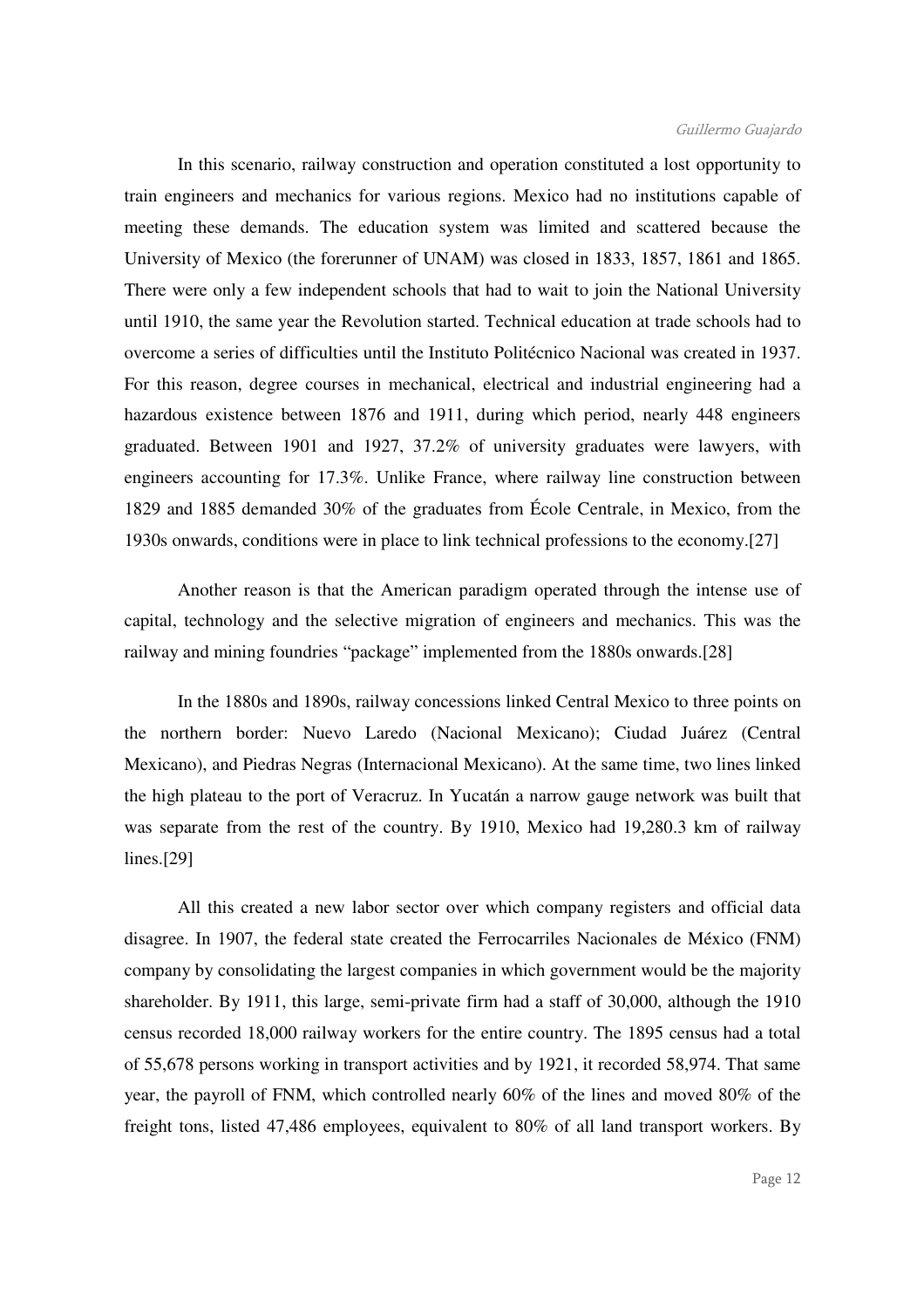1921, it is estimated that the number of railway workers fluctuated between 60,000 and 70,000.

 This labor force, which was crucial to the movement of the Mexican economy, had to be trained without government support and until 1910, was a responsibility assumed by workers' unions in order to nationalize jobs.

# 4.1- *STATE ATTEMPTS TO PRODUCE SKILLED LABOR*

In 1890, during the growth of the railway line and in order to create opportunities for Mexican workers, the government commissioned Daniel Palacios, a mechanical engineering professor from the National School of Engineers (ENI), to design a project for the Practical School of Engineers, which meant that the Secretariat of Public Works and Buildings created the Practical School of Engineers on the ENI premises. In 1891, 82 students enrolled, the majority of whom were under 16 years of age and had not completed elementary school. A year later, the Secretariat of Justice and Public Instruction (to which ENI became answerable in 1891) ordered that the Practical School be incorporated into the National School of Arts and Trades for Men, after which it disappeared.[30]

# 4.2.- *THE "UNION" ROUTE TO FIRM SCHOOLS*

Railway companies were not affected by the government's inactivity, since they taught Mexicans on the job, and kept the more skilled positions of engineers and mechanics for foreigners, a policy that was questioned by the workers.

 The creation of the "Unión Fraternal" in 1890 marked the start of a labor movement that would culminate in 1910 with the "Union of Drivers, Engineers, Guards and Firemen" founded in Monterrey, which promoted Mexicans' entry into these positions. Between 1904 and 1908, the Grand League of Railway Employees, together with the Mechanics' Union, set up a school in Monterrey for technical instruction.[31]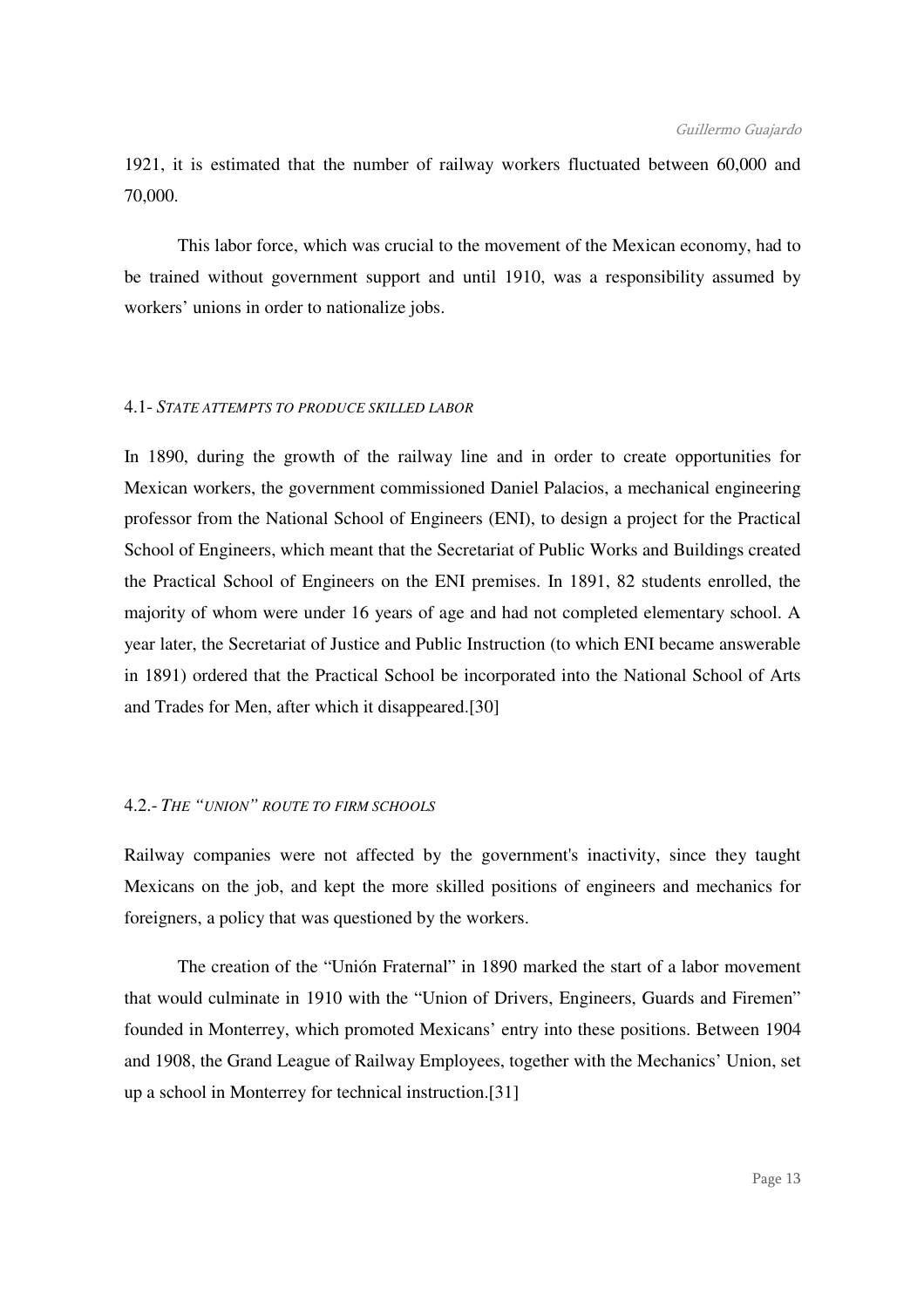Once FNM was created, the company's Mexican directors supported the creation of the Department of Instruction and schools in 1910 so that Mexicans could be employed as telegraphers, train drivers, engineers and firemen. Incomes increased following the strike declared in 1912 by FNM's U.S. employees, whose guilds wanted to control Mexicans' access and impose operating orders in English.[32] The company refused and the Americans withdrew. This decision was finalized in 1914 by the increased violence of the Revolution and the invasion of the port of Veracruz by U.S. troops. In 1909, the number of foreigners in FNM was 1,075, of a total of 26,106 employees, which was equivalent to 4.1%. As a result of the Revolution, this figure fell to 179 in 1917, which was equivalent to 0.5% of a total of 32,796 employees. By 1925, these totaled 38, in other words, 0.08% of the personnel.[33]

# 4.3.- *LOSS OF TRAINING DUE TO THE REVOLUTION*

The outbreak of the Revolution meant that companies lost control over their labor force, jobs and hierarchies were altered and competing sides put an end to unionized firm schools and hampered activities within the Department of Instruction. A battery of skills that had taken decades to create were lost, foreign workers migrated and the few skilled Mexican workers either ended up with one of the competing sides or migrated. Serious intangible damage with repercussions for the future was caused by the fact that the merit system and the mechanisms for validating knowledge and skills were abolished.[34]

 In 1916, according to the executive president of FNM (which was confiscated in 1914), the majority of the personnel who had joined because of the Revolution, were incompetent or controlled by the military. In order to arrive at a solution, central government, led by Venustiano Carranza, was forced to oppose the "carbine rights," in other words, labor rights obtained by force by personnel admitted under the protection of the military leaders, who opposed "the merit system."[35] In 1916, the Deposit of Revolutionary Railwaymen was created and the Secretariat of War and the Navy set up schools for those that had joined as a result of the military campaigns. The idea was to demilitarize economic activities and reduce the military's power.[36] But the fighting continued, as did forced recruitment. By the early 1920s, the engineering and traffic personnel who had promoted the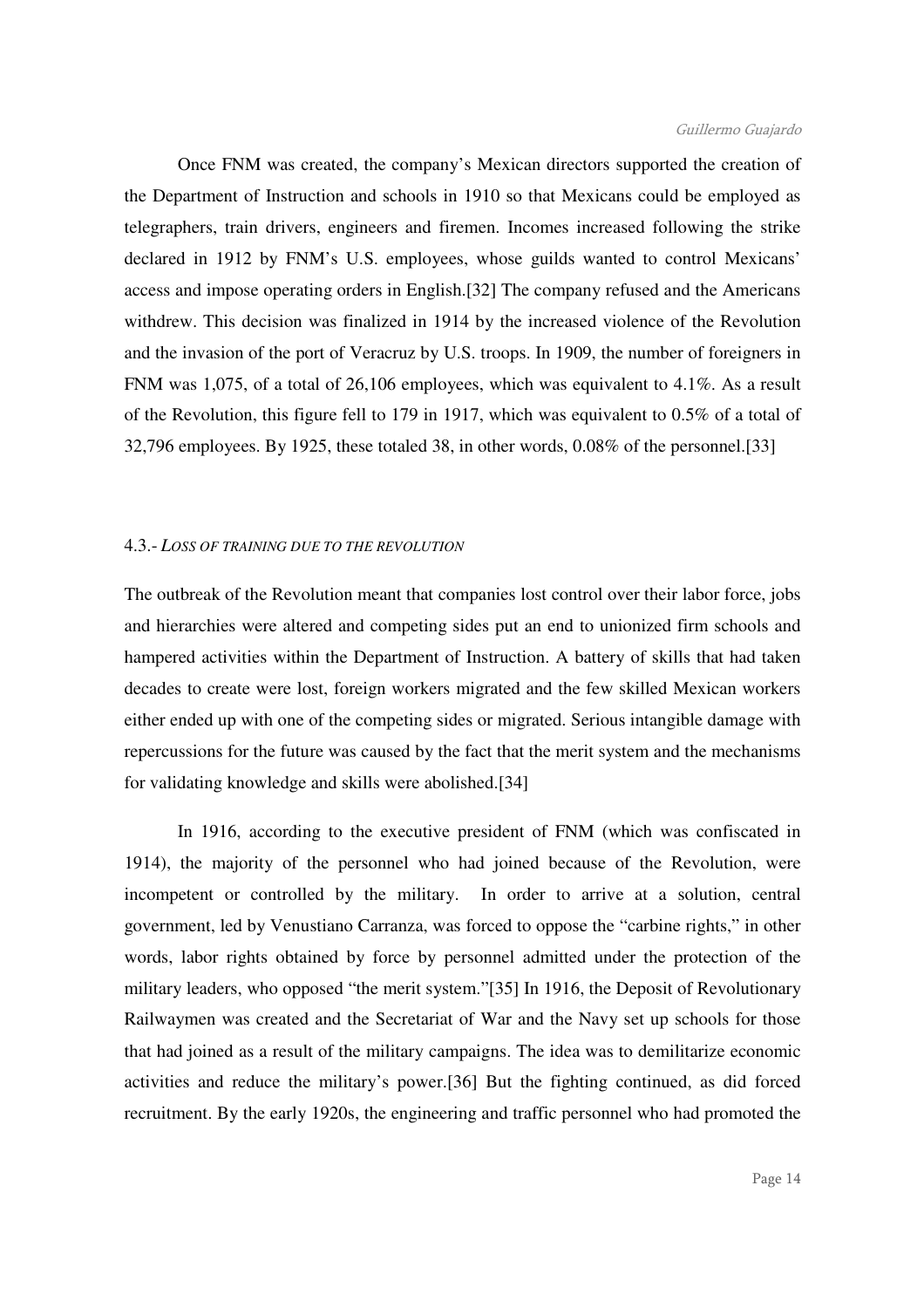nationalization of jobs had changed. They were unproductive and their merits were more political than technical.[37]

# 4.4- *THE CONSOLIDATION OF HUMAN CAPITAL WITH LOW PRODUCTIVITY*

The alteration caused by the Revolution led the government of President Álvaro Obregón (1920–1924) to take measures to restore railway activity, but they lacked personnel trained at firm schools. In 1920, Ernesto Ocaranza Llano, general manager of FNM, ordered that all new engines be assigned to competent engineers and took up the railway school project.[38] In 1922, the Ministry of Education (SEP) promoted the creation of Railwaymen's school to train six types of professionals ranging from engineers to firemen in three years. Unlike in 1891, the premises were built in Mexico City in early 1922, but by the end of that year, construction was suspended. Work resumed in 1923 as part of the School of Arts and Trades for Men.[39] Once again, the School of Arts absorbed another railway school.

 The year 1923 proved crucial in putting an end to the attempts by FNM –the country's largest company that would absorb other lines– to train its own labor force by adopting high standards through the institutionalization of schools. This occurred because of conjunctural political reasons, whose consequences would be structural. The rebellions of the time forced governments to make a pact with this labor sector to pacify and create a reliable political base, by imposing the criteria of political performance over technical and economic efficiency.

 The effects began to be felt in 1921, with the strike that broke out in FNM over the two organizations' attempts to achieve official recognition: the Order of Engineers, and the Union of Drivers, Engineers, Guards and Firemen. In order to deal with the strike, in 1921, Mexican consuls in California, Arizona, Texas and New Mexico were ordered to recruit Mexican railwaymen who had migrated as a result of the Revolution; in Mexico, staff from the South-Pacific Railway line signed up.[40]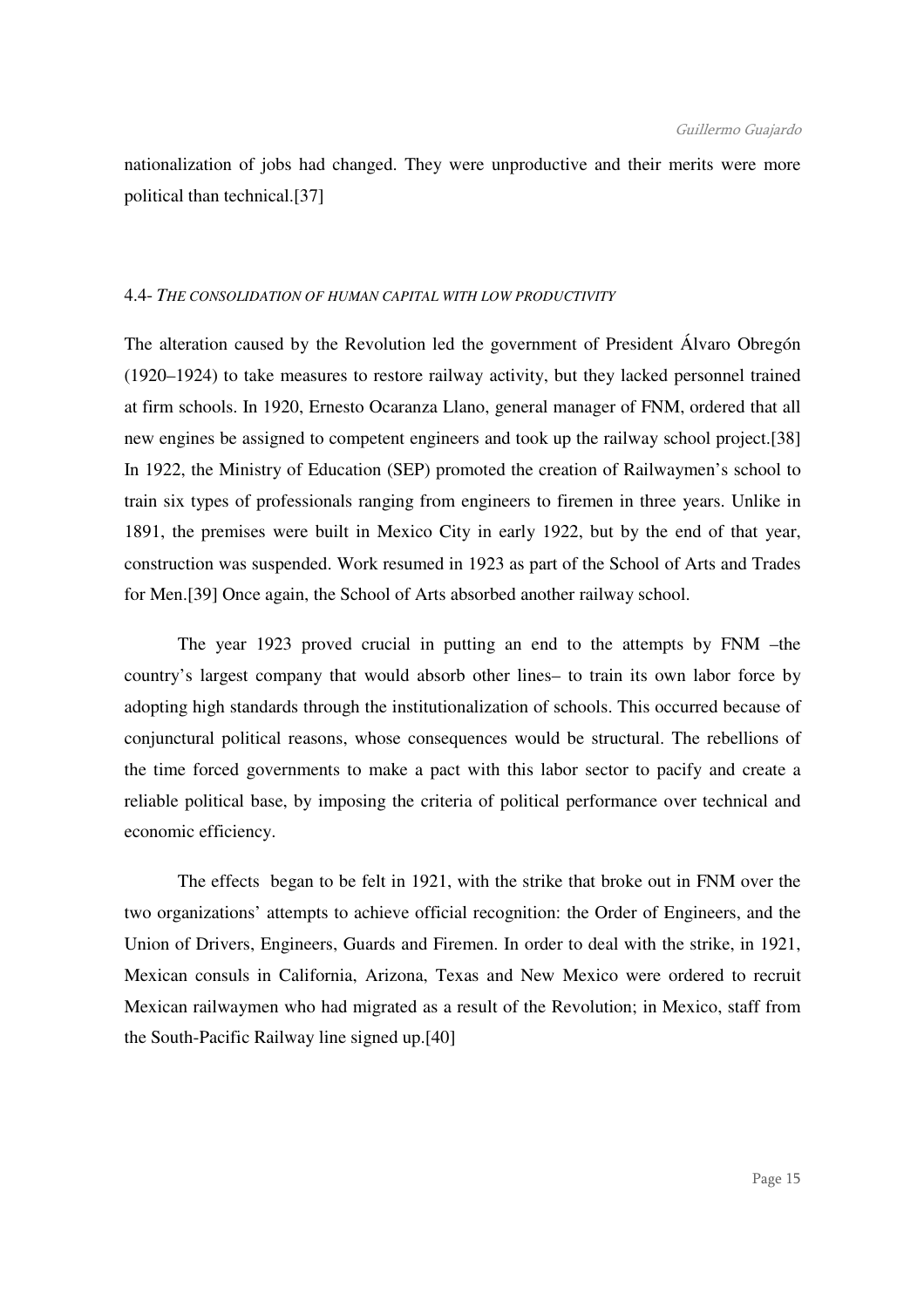#### Guillermo Guajardo

 Personnel brought in by the government joined the Union of Drivers, Engineers, Guards and Firemen, but once the strike was over, the FNM decision ordered that they sit an examination in order to be able to retain their positions, for which they were given 90 days to prepare. The Union asked for a period of 120 days for the exam according to the "custom" established in 1912 by which Mexican personnel were given a period of up to four months. Some of the applicants sat the exam up to 18 months after they had been promoted, while those who failed were given time to pass it. Thus, with little respect for formalities, they all passed the exam and were confirmed in their positions, and the process was repeated nine years later.[41]

 This explains why the projects put forward by certain unions were frustrated. In October 1923, the leaders of the Third Grand Convention of the FNM Department of Driving Force and Machinery went to José Vasconcelos, Education Minister, to inform him that since they could not set up their own school within the contract with FNM, they wanted the SEP to assign a budget to install it. In November, a rebellion that several of the workers joined did away with the initiative.[42]

 The situation was compounded by the elimination of the FNM Department of Instruction, created in 1910, during the movement to nationalize personnel. It was closed by Ocaranza Llano in 1923 because it had failed to achieve satisfactory results and only "a significant minority" had attended.[43] The Department was refloated three years later, but only for transport instruction. Both government and the unions wanted teaching alternatives, but the merit system adopted by Mexican workers before 1910 was being marginalized. It was replaced by an unproductive work culture based on empirical learning with an everdecreasing yield (see Table 3).

# **[Table 3]**

 Physical productivity fell to less than one third during the period from 1916–1917 and subsequently recovered after the worst part of the conflict. It improved after FNM was handed over to an administration run by U.S. shareholders in 1926. This recovery was due to the engineers. In the workshops, however, productivity was extremely low, since they were run by "other operators in the mechanical department," who, since 1921, accounted for nearly 50% of the personnel in this department and were a burden on productivity. In this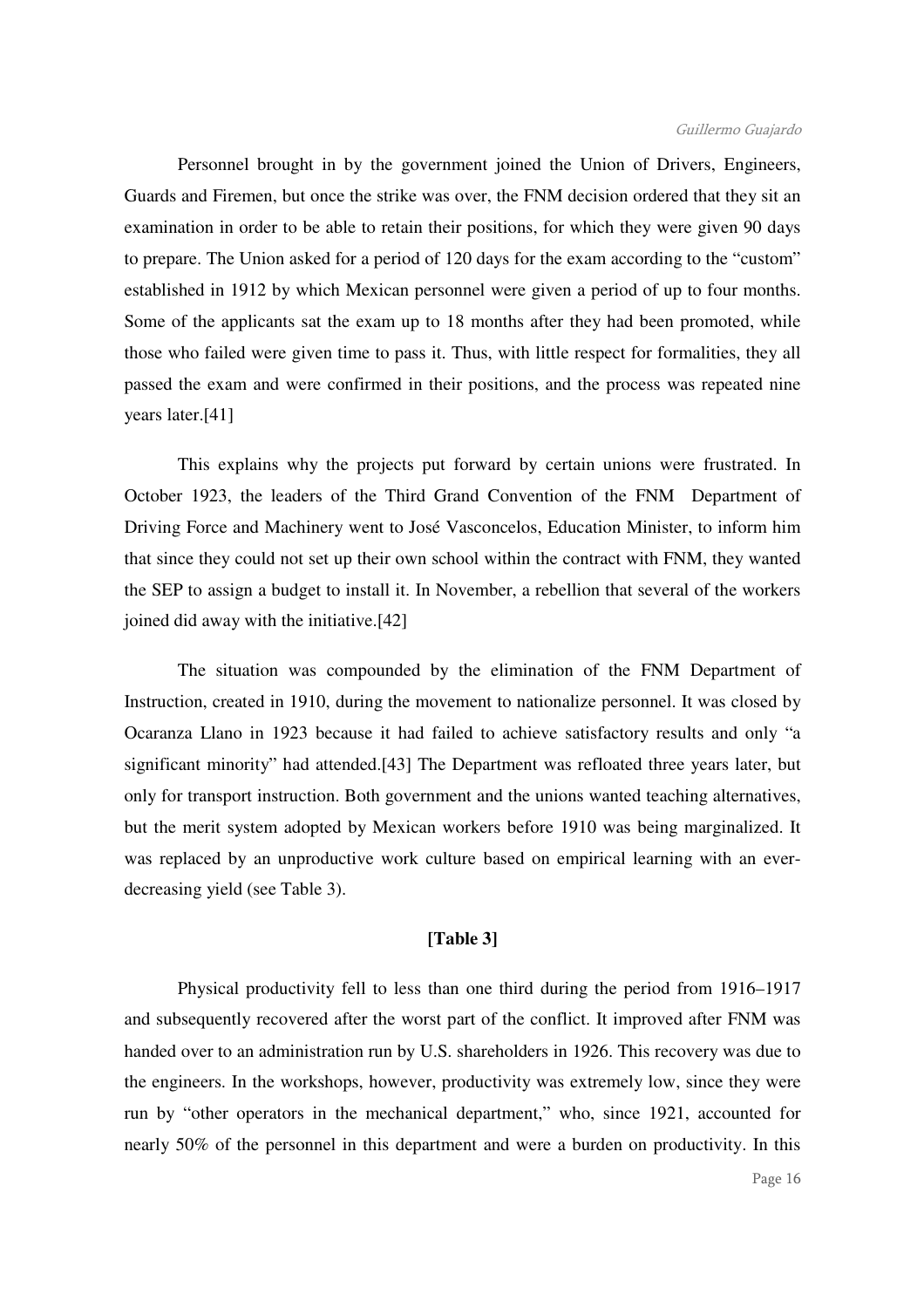#### Guillermo Guajardo

context, improvements occurred among the groups whose members could be rationalized, while the authorities tolerated those who had joined because of the conflict that developed with a powerful political base. Since the 1920s, the railway, petrol and electricity unions acquired enormous political importance and defined the working rules for the following decades, which were consolidated during the first collective work contract at FNM in 1925.[44]

 Over the next few years, training followed a slow route of trial and error until the Institute of Railway Training was established in the 1950s and in that same decade, as part of the change to diesel traction, the Diesel School opened. In 1966, the School of Specialization in Railway Transport was founded. It was intended to be an organization with a greater capacity for training professionals in all branches of railway transport, but failed to achieve this and was closed in 1971.

# 5.- CHILE: A TECHNOCRATIC ROUTE TO TRAINING HUMAN CAPITAL

Although Chile shares some of the traits of the Mexican scenario, it differs because of early state participation, the emergence of a sector of industrial businessmen linked to the railway and the fact that during the period from 1910–1914 it enjoyed institutional stability, taking a different route by assuming a formal means of training. As a result of the early development of the state apparatus, whose nucleus were public works, Chilean civil engineers defined their professional profile and the role they would play in public decisions. They structured this profile in the 1880s when they created the State Railroad Firm (EFE), the Institute of Engineers, the Ministry of Industries and Public Works (MIOP) and the Head Office of Public Works. Their autonomy increased in 1928 with the Ministry of Public Works and Buildings in the years following the state's intervention in the economy.[45]

 This began with the advent of the railway in Chile, which was encouraged by sectors that were inserted into the international economy: metal mining, and agriculture. In order to deal with mining, the Copiapó Railway was inaugurated in 1851, while the landowners and merchants in the central zone of the country formed the railway companies between Santiago and Valparaíso (FCSV) and the South (FCS) in 1852 and 1856. Whereas the lines for mining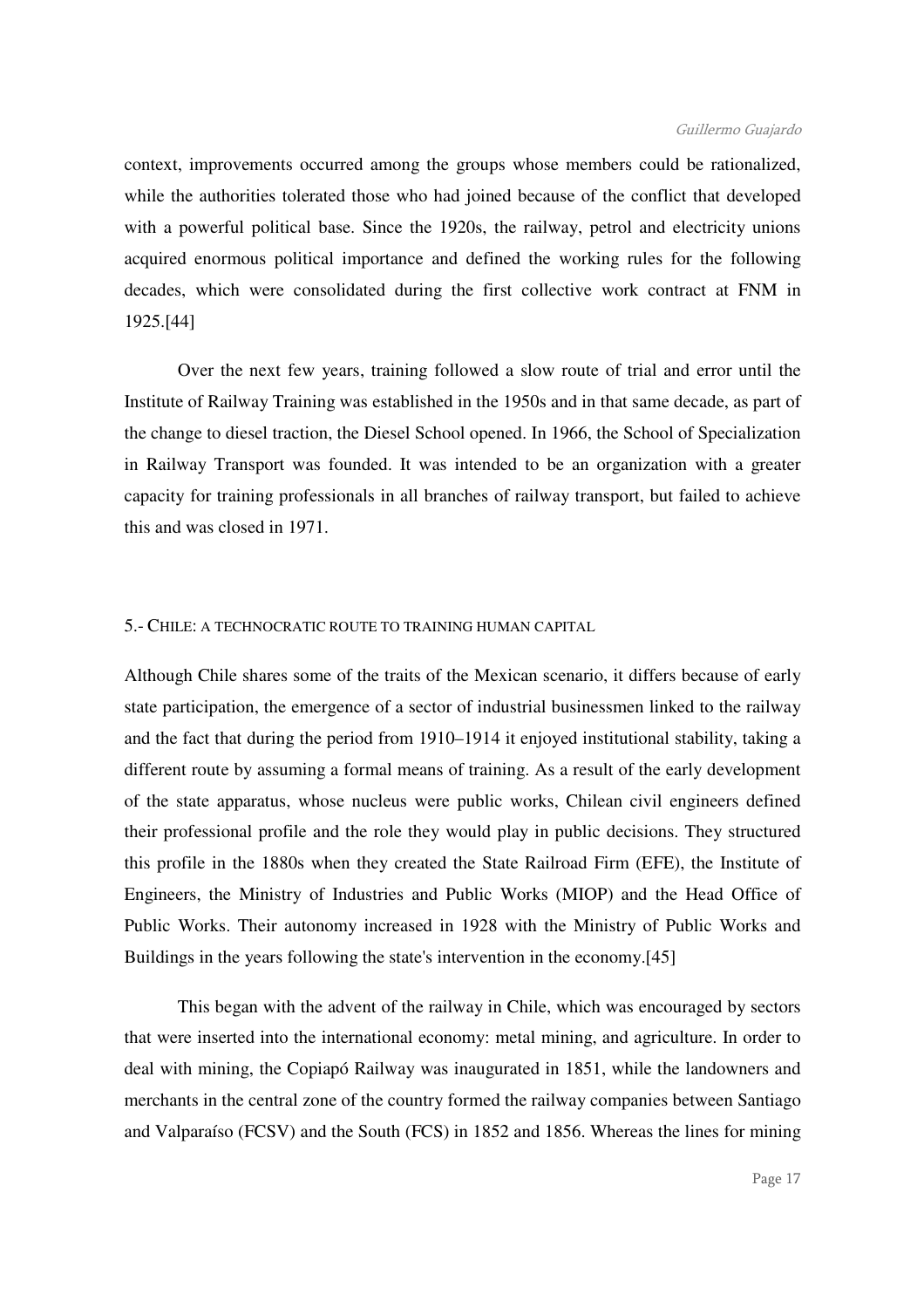were built with the participation of foreign capital, railways in the agrarian provinces received contributions from private capitals and the state, whose positive response was to extend lines, offer low tariffs and create the EFE in 1884, which consolidated the 940 km of state-owned lines.[46]

 When this new means of transport arrived, the prevailing view was that the country's only advantage was the laborers' work. The railways and workshops were a positive influence, as French scientist Claudio Gay noted in 1865, because of their ability to change the habits of a country accustomed to monotony and resignation.[47] For everyday operations, the companies had to recruit a group of foreign workers and provide a handful of Chilean workers with industrial training, thereby creating a small sector within a mass of workers dominated by farm workers. In 1875, the state railways (FCS and FCS) employed nearly 4% of the country's group of metal mechanic trades: 8.3% of the engineers, 10.4% of the mechanics and 28.3% of the firemen in Chile. These workers had a significant presence in the mining provinces, in the capital of Santiago and in Valparaíso, the main port.[48]

 The engine bosses and overseers hired labor abroad through import firms, but the increase in the scale of operations led firms to take initiatives to train more local labor. In 1865, in the FCSV, Superintendent Ángel Prieto y Cruz conceived of the idea of annexing the School of Arts and Trades (EAO), an institution founded in Santiago in 1849 following the model of French technical education, with workshops from the company in Valparaíso to provide workers in a "timely, immediate fashion." The annexation would provide access to 100 apprentices who would have to adapt to industrial discipline rather than regarding themselves as master craftsmen, but the proposal did not prosper.[49]

 Equally unsuccessful was another attempt at annexation by the National Foundry in 1869. This state establishment was set up in 1865 to produce cannons for the war with Spain over its attempts to reconquer Chile on the South American coast.[50] Its subsequent growth led its director to propose the annexation of the EAO, a proposal that was rejected by the war ministry and a group of foundry workers who feared the competition. Given the impossibility of having their own school, the railroads continued training in the production process itself, encouraged by the pressure of the traffic. The same thing happened in the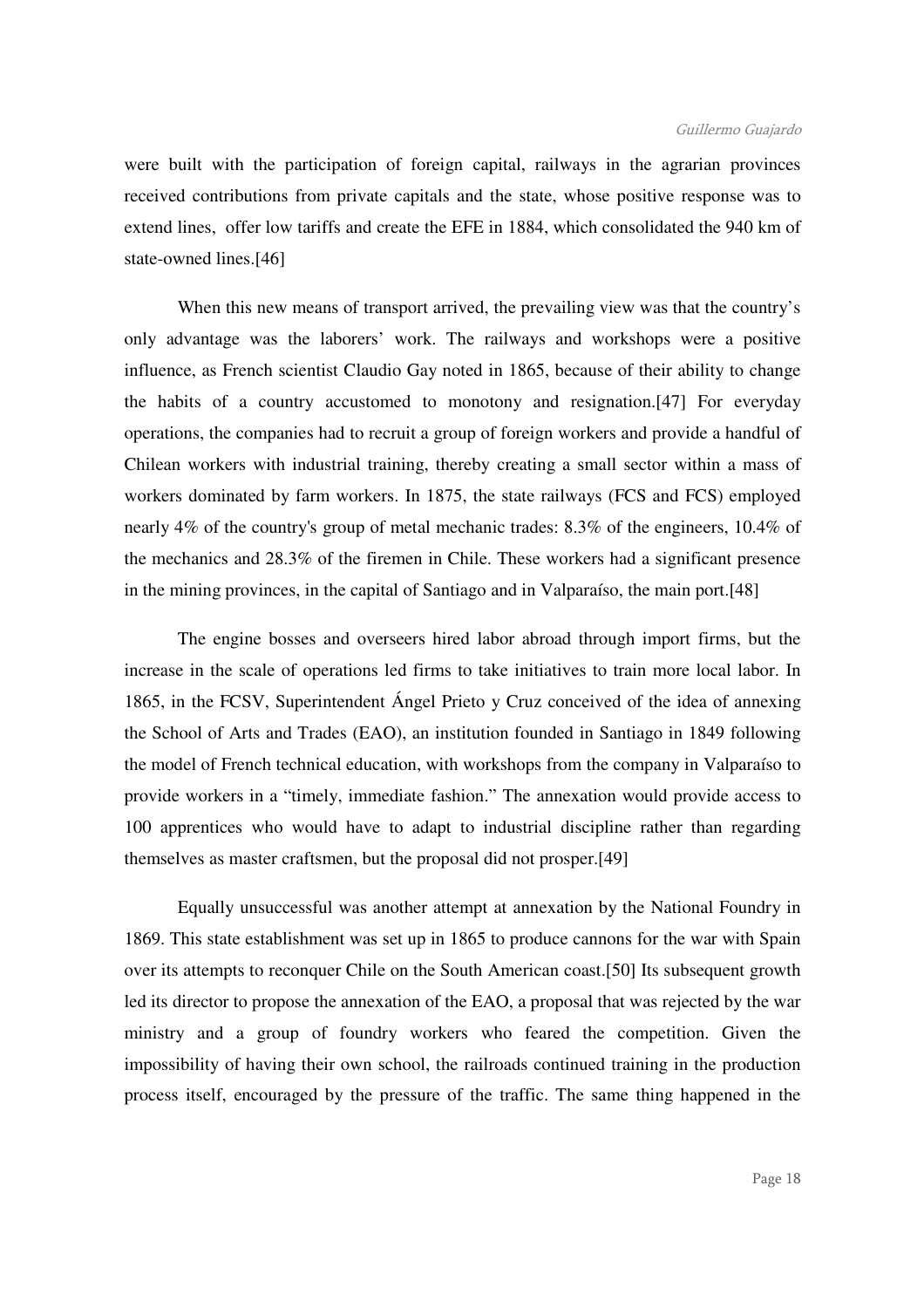FCSV when the increase in wheat exports in 1866 facilitated the entry of "the children of the country" and the hiring of EAO students.[51]

#### 5.1.- *"ON THE JOB" TRAINING*

As in Mexico, the commonest method was to train the farm hands who came in from the countryside during the production process itself. In 1875, at the Valparaíso station of FCSV, farm hands accounted for 60% of those employed in the workshops and in the shunting yards.[52] The shift towards worker status began by filing the rust off the equipment being repaired. In 1857, an engineer by the name of Robert Anderson suggested to the FCS directors that he train Chilean fireman, in return for extra pay, an example that was followed by other foreigners. The apprentices were given simple tasks that helped them learn, such as moving the American-made engines that lacked injectors for the cauldron water, which had to be moved short distances. However, their lack of mechanical knowledge meant that trainees were unable to prevent the engines from breaking down, which led to higher operating expenses.[53]

 Another incentive to nationalize jobs came from the salary increase in the 1870s, which required mechanizing, but also lowering qualification levels and incorporating Chilean apprentices. At the FCS workshops in Santiago, machine tools were introduced in 1871 to "economize workers' time" as a result of workers' migration to Peru. However, the mechanization process was not very drastic because the increase in price of foreign labor and the economic crisis, which reached this point in 1878, raised costs. A year later, the outbreak of the war between Chile and Peru and Bolivia intensified Chileans' learning since many foreign mechanics began working for the Navy.[54]

 These phenomena affected the composition of the personnel. In 1882, in its engine and arsenal department, the FCSV had 308 technically qualified people, including engineers, firemen and other workshop specialists, 40.5% of whom had been hired since 1879. If unskilled personnel are included, then 25.3% of the employees were foreigners.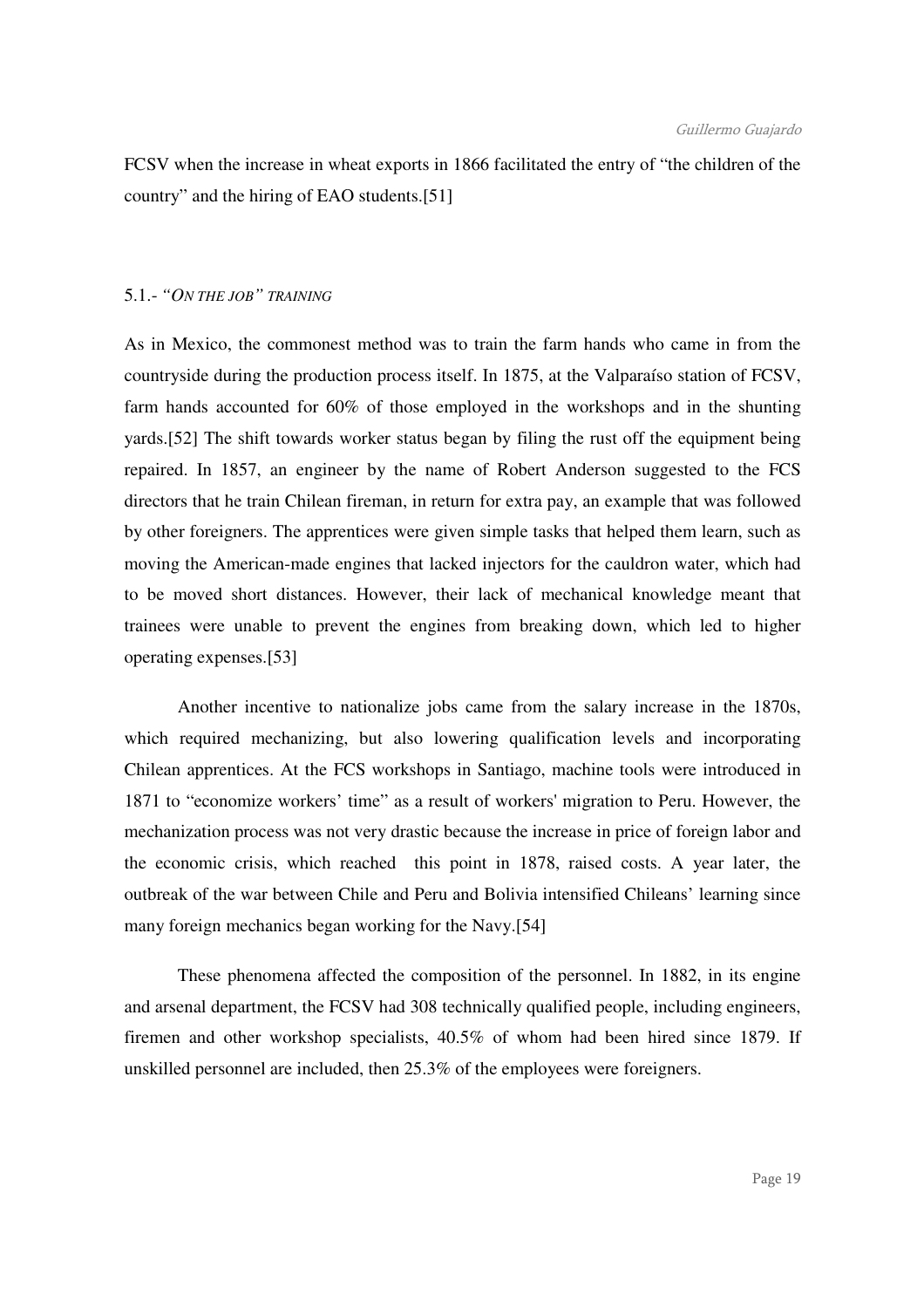# 5.2.- *OTHER TRAINERS: THE STATE AND INDUSTRIAL BUSINESSMEN*

The creation of EFE in 1884 enabled Chilean engineers and workers to be promoted to nearly all levels of skilled labor when there was a strong demand for skilled labor from industry, mining and private railways. This demand had to be met by a sector of engineering firms which, from the 1880s onwards, began to build carriages and engines for the state railways and shared the same labor base.

 The emergence of a sector of engineering industries was one of the main differences from Mexico, which did not have a railway carriage-producing firm until 1952. This provided Chile with a set of public and private initiatives for establishing technical schools, because of the degree of activity of the Sociedad de Fomento Fabril (SFF), a trade union organization of the industrialists founded in 1833, and by the MIOP. This period saw the emergence of proposals such as that of an industrialist called Santiago Hardie, who proposed setting up an EAO in Valparaíso. In 1887, Lever, Murphy y Cía. gave EAO a full-size wooden model of an engine for practices.[55] It is interesting to note that its owner, William J. Murphy, born in Smethwick, had received his education at James Watt & Co.'s schools before starting work with Pacific Steam Navigation, the firm through which he arrived in Chile.[56]

 In the early 20th century, technical education under the supervision of the MIOP centered on EAO which, from the 1880s onwards, had been reformed, providing it with a 37,150-square meter building to house 300 boarders, 100 day students and 22 teachers. Its installations had industrial capacity and were connected to the railway which, in 1897, enabled it to repair an engine and suggest to EFE that it build carriages and an engine. This petition was rejected by the industrialists who produced material for the firm. There was also an Industrial School in Chillán, while the SFF had 12 night schools with a total of 725 students.[57]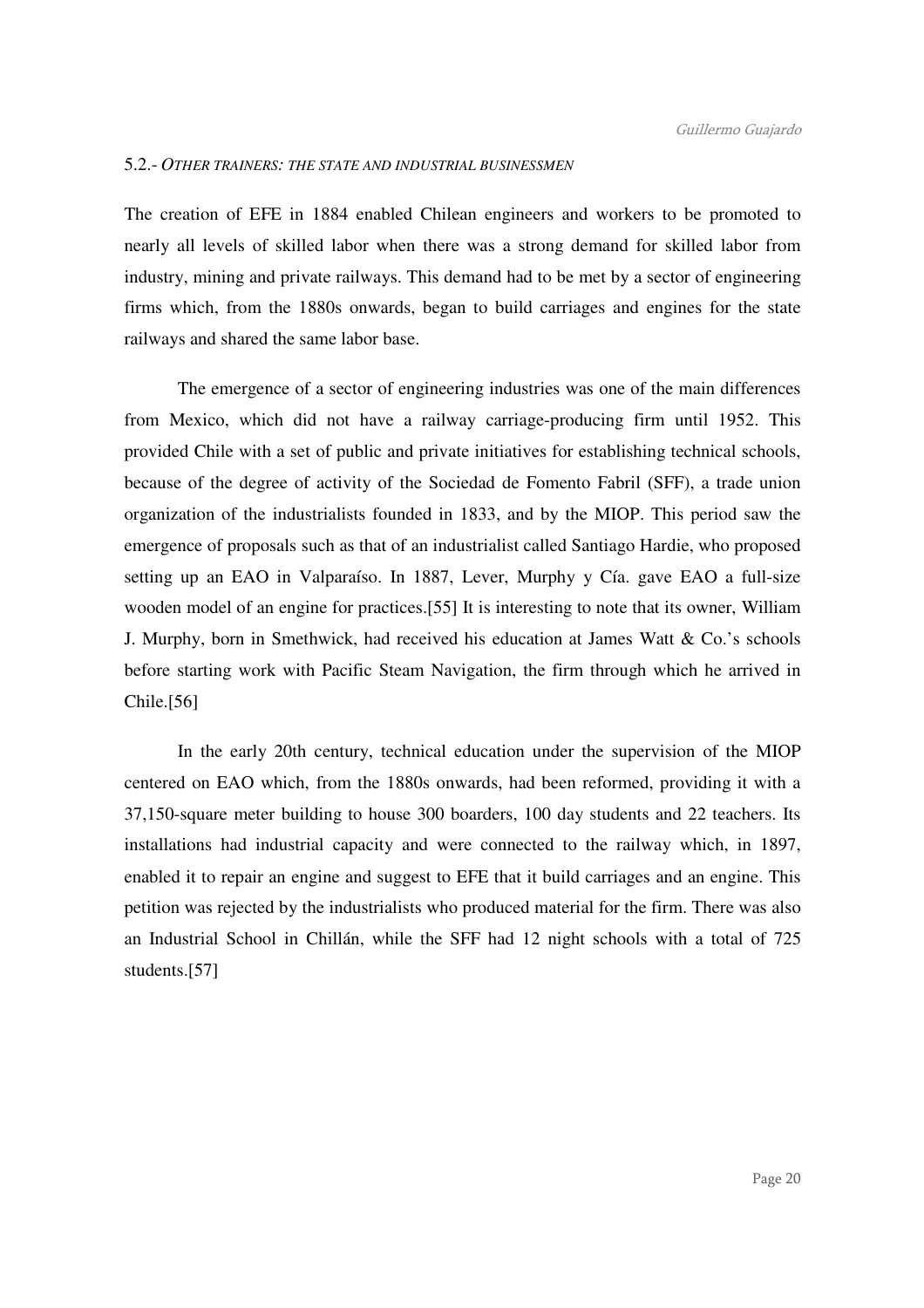# 5.3.- *THE NEED TO INTERNALIZE TECHNICAL SCHOOLS*

In the early 20th century, the growth of EFE operations called for a change in the technical base and the personnel's skills. An examination of this subject was drafted in 1899 by the government's technical consultant, a Belgian engineer by the name of Omar Huet, who would subsequently implement a number of changes. He pointed out that Chilean workers were jacks-of-all-trades, which was incompatible with manufacturing and railways where perfect knowledge of the profession was required. There was a need to regulate jobs, define responsibilities, introduce industrial discipline and have knowledge acquired at schools. The characteristics of the country, however, meant that these demands would have to be reduced and adapted.[58]

 Another examination was drawn up by Máximo Dorlhiac, a French engineer who retired as an EFE workshop inspector in 1911. Dorlhiac found that there was a total lack of elementary scientific notions and when he did find suitable workers, he was unable to hire them, since the others refused to accept someone who would be promoted more rapidly, as was the case of the few EAO students. The bosses did not train personnel to take over from them, due to the lack of labor stability. In 1912, of a total of 23,140 state railway employees, 15% had contracts and 85% were day workers.[59]

 Once again the solution was to absorb the EAO in order to have personnel and an industrial capacity capable of producing spare parts, providing maintenance and building 5– 8 wagons and one engine a year. The idea was part of the solutions that were discussed to reorganize EFE in keeping with a more corporate management model and to stress the role of engineers in their exploitation.

 In 1913, a Chilean engineer named Domingo V. Santa María, a member of the commissions for reorganizing EFE, said that workers should be recruited from among the personnel's children. At the same time, EAO should contribute the technological knowledge, workshops and practice, while families should provide "industrial discipline."[60]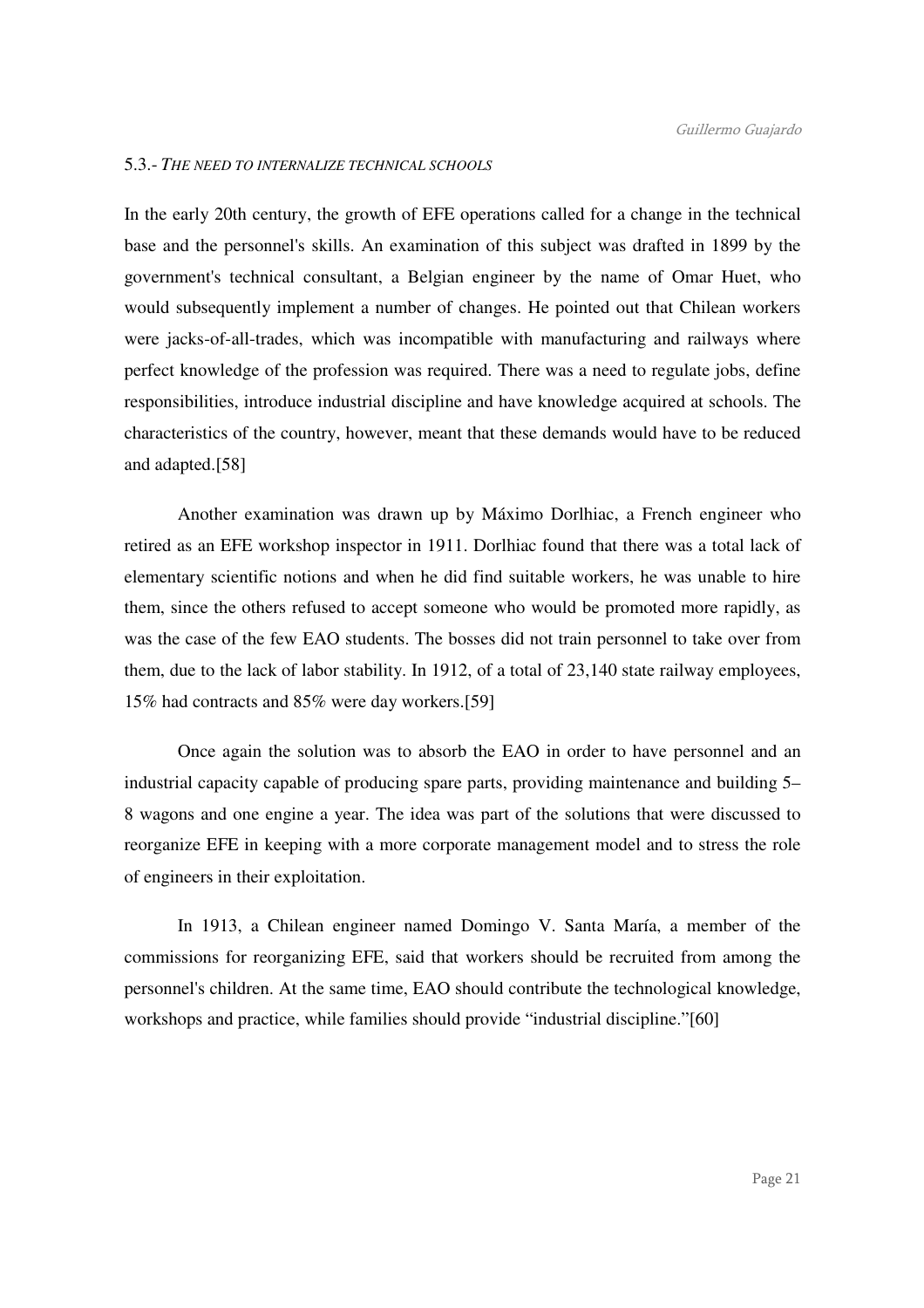#### 5.4.- *REORGANIZATION AND TECHNOLOGICAL CHANGE ON THE WAY TO FIRM SCHOOLS*

Changes began to take place in 1907 and were implemented by Omer Huet as Director General of EFE, who created regulations for the personnel, rationalized tasks, reassigned, reduced and hired new personnel. By that time, it was felt that as a public firm, EFE was subject to the pressure of political parties and that therefore, these measures would affect its influence. As a result, the Personnel and Control Service was created to review the situation of 3,000 contract workers, many of whom were recommended by parliamentarians.[61]

 The 1907 reorganization was designed to lower operating costs, increase efficiency, reduce and improve the quality of the personnel and change the technology. A new reorganization in 1914 stressed changing the structure and creating schools to train workshop and engine personnel. Work also began on the construction of the San Bernardo Central Workshops with modern organization and technology to concentrate workers at a site far from the capital, with more room for workshops and dwellings and also to cover other aspects, as noted by the Ministry of Industries: "moving them away from government headquarters prevents the latter from being subjected to the pressure that may be exerted by the operators." The first workshops with fewer personnel began operating in 1920.[62]

 The new 1914 EFE Regulations stipulated that workshops would give preference to students who had completed diploma courses "at the industrial establishments of the state or at others with equivalent studies." EAO students were admitted to the workshops and in 1917, several engines were repaired at the School's workshops. During this process of change, workers wished to establish their means of training. In 1914, the First EFE Convention of Engineers and Firemen was held, at which it was suggested that employees' children should have a normal education. A school and library would be built to provide technical instruction for the workers, and the most outstanding of these would be sent abroad.[63]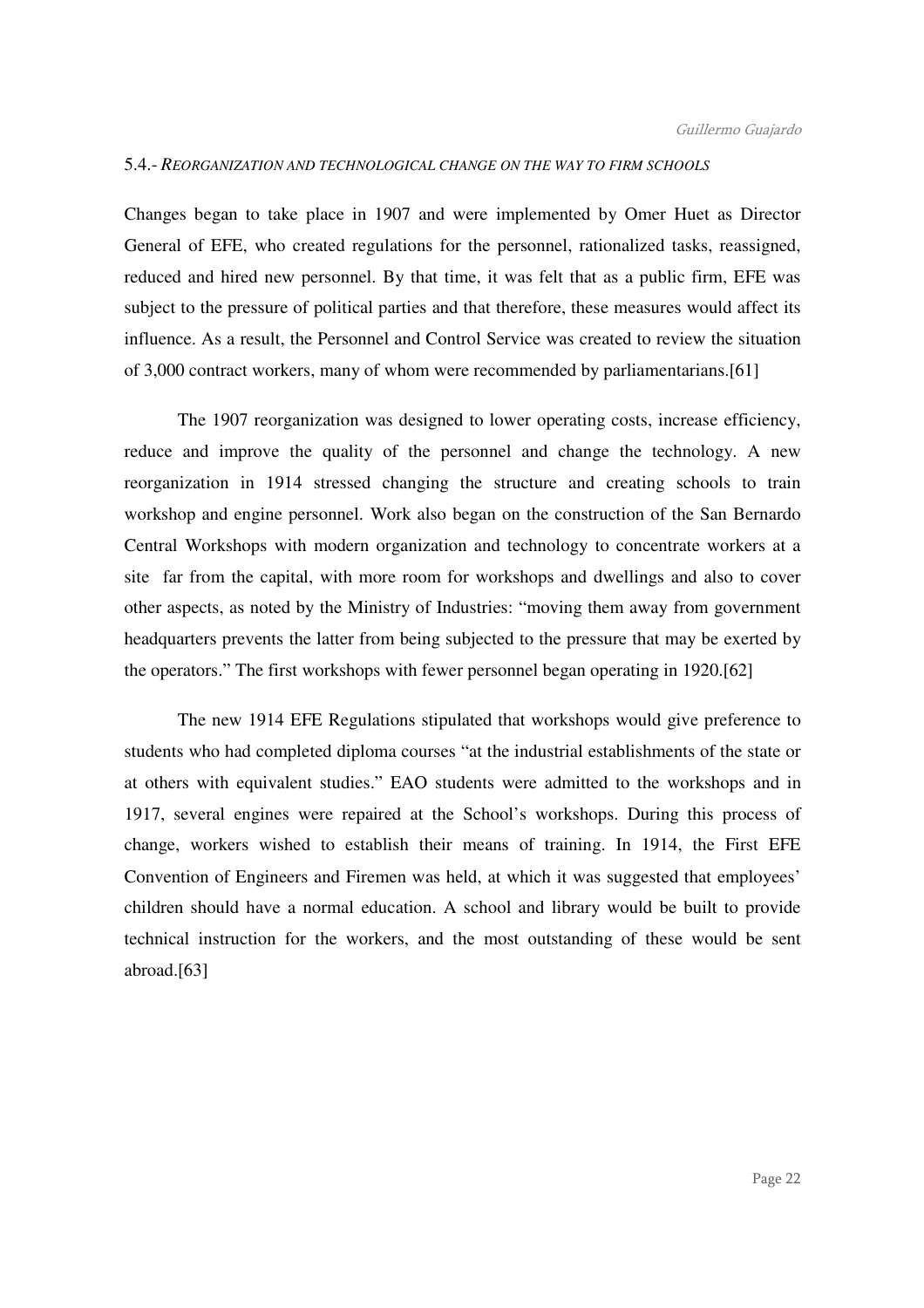# 5.5.- *FIRM SCHOOLS: THE UNIVERSIDAD POPULAR FERROVIARIA, THE INSTITUTO FERROVIARIO AND THE MIGRATION OF HUMAN CAPITAL TO OTHER SECTORS*

The year 1914 marked the end of a type of railway labor trained using the incentive of workers' self-instruction processes. By then, the labor mass involved in these changes was considerable, since the EFE workshops were as important as the sector comprising the factories that produced transport material, foundries and metal, which that year employed 3,680 operators who received approximately six million pesos in salaries. Conversely, the EFE Department of Traction and Arsenals employed approximately 6,425 workers, who received 16 million pesos in salaries.[64]

 What was happening was that new engineering personnel were taking over tasks that had previously been carried out by personnel trained "on the job," meaning that a number of problems had to be ironed out. An example of this was the request by the "Santiago Watt" Federation of Engineers and Firemen, who in 1919 requested that the job of coal inspector be given to a person with practical training, rather than to recently graduated engineers, a petition that was turned down by the EFE Board of Directors.[65]

 In 1920, at the request of a group of engineers and the professor from the school of machinists, the Railway University opened with 30 students, the aim being to improve the personnel's "culture and technical training." The following year it had 80 students and began to be subsidized by the EFE Head Office. This establishment enabled personnel to be trained and retained, since by this time, the firm had to stop the enormous flow of people towards other sectors of the economy, particularly once they had completed their instruction.[66]

 This establishment was subsequently renamed the Universidad Popular Ferroviaria (UPF) and by 1934, it had 143 students and a small library of 686 books. In 1935, it reformed its program and the UPF was turned into the Instituto Ferroviario, increasing its coverage and courses with humanities, civic education and political economics, and replacing the certificate of Assistant Engineer with one of a certificate of maturity in a fouryear cycle. By that time, there were nearly 1,000 students at various types of EFE schools. The Institute's aim was "to provide general humanistic and technical training for nonprofessional railway personnel and instill character, personality and a spirit of discipline as a complement to education."[67]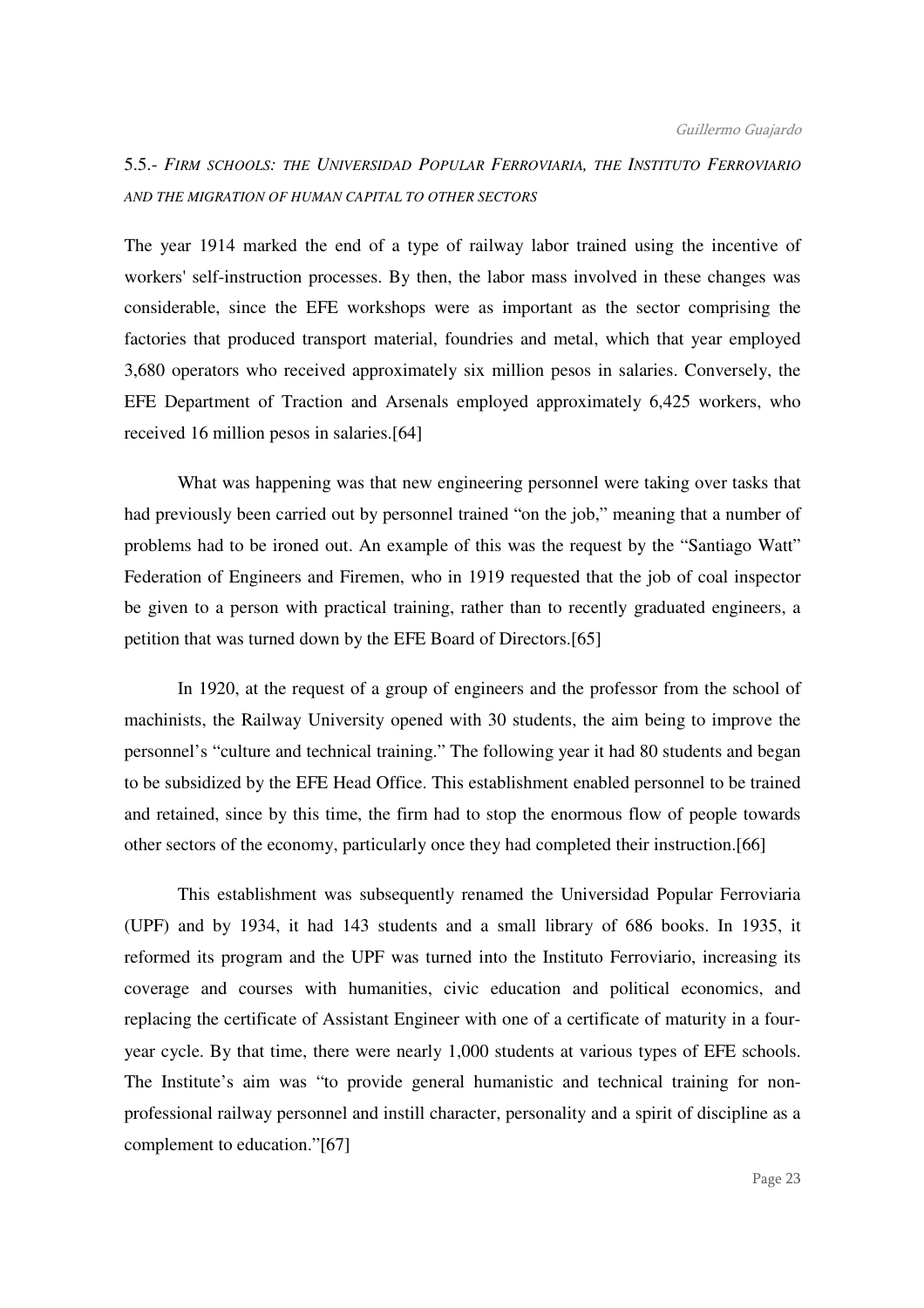The growth and autonomy of its graduates was such that in 1958, when the College of Engineers and the College of Technicians were founded to regulate the exercise of the profession and train the country's engineers to "occupy positions of an administrative, fiscal, semi-fiscal, municipal or private nature, which would require holding the respective degree," the only exception was that EFE could nominate the graduates of the Instituto Ferroviario.[68]

# **CONCLUSIONS**

Railway technology had a positive impact on human capital training in the cases studied because of its complexity, capital intensity and new work methods. This occurred through cycles and routes of informal and formal learning, which in either case, led to firm schools with different results. This is different from certain approaches currently in vogue in the Latin American region, such as dependency sociology, which has stressed the relations of domination implicit in the relationship with the United States and Great Britain. The cases of Chile and Mexico indicate that the links with centers of innovation is an advantage that failed to be exploited due to factors of an internal nature.

 Despite its smaller size and distance from a center of innovations, Chile managed to complete the route from workshop to school, shifting from an empirical system involving the training of intangible assets to a formal one, although it preserved traces of the former system as well as the inefficiency characteristic of economic backwardness. This was helped by the development of a British model of industrial and educational internalization, the early existence of a training establishment such as EAO which followed the French model. Its autonomy enabled it to survive attempts at annexation and conversion into a firm school, while contributing the scarce skilled labor to various sectors. It provided a platform of skills enabling Chilean railroads to shift towards the American model from 1914, when relations with Great Britain and Europe were weakened.

 Another factor was the early development of the national state, which relied on an apparatus of administrators and engineers responsible for nationalizing jobs without rejecting the contributions of immigrants, as regards both production and management, since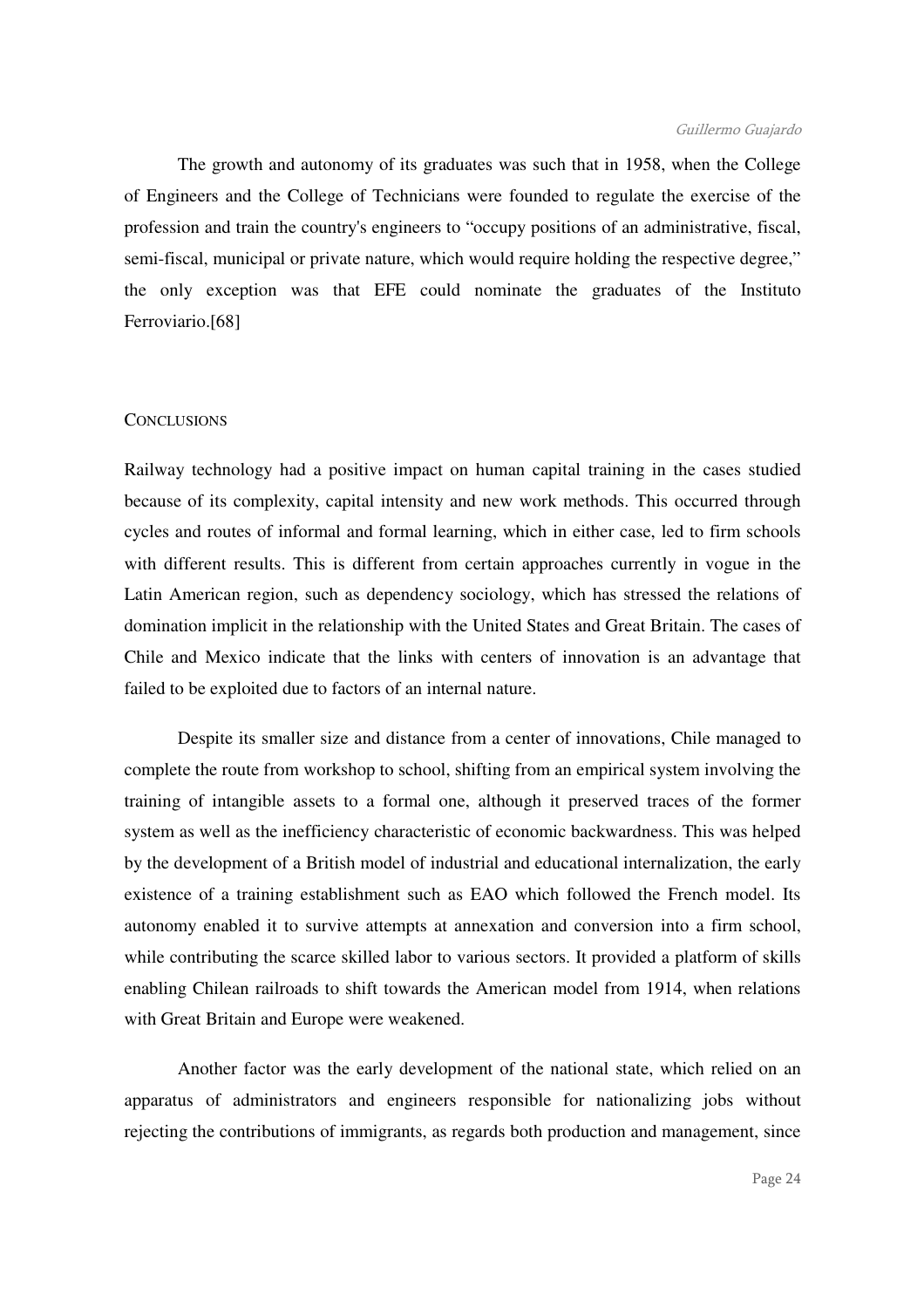in addition to British engineers, EFE had Belgian and German directors who were replaced by Chilean engineers. This key intangible, greater political stability than other parts of Latin America enabled various social actors such as administrators, technocrats, artisans, the working class aristocracy and the middle classes to use convergent strategies to satisfy their interests, define class identities and train human capital.

 Conversely, the Mexican case combined complexity with greater backwardness, which is all the more striking because of its resources, position, foreign investment flows and proximity to a center of innovation such as the United States.

 In this case, nationalistic historiography has defended union power and railway statization by denouncing the negative impact of foreign investments that would have ousted national workers and professionals from better paid positions. Nevertheless, as Lorey points out, the problem in Mexico was that when the railways were built, there were no capital asset industries or a technical professional education for dealing with the growth of infrastructure and production, which therefore had to rely on foreign technology and skills.[69] And contrary to what nationalistic historiography suggests, this was actually positive: foreign capital, technology and workers created a modern sector within a backward economy. The delay was caused by the interruptions and slowness with which the tracks were built and the lack of interest in creating a university and technical education apparatus. The initiatives were too late and incomplete to take advantage of being next to a center of innovations. There were, however, some sectors that managed to take advantage of this.

 Imitating the American model of unions and workers' guilds was a powerful method that enabled Mexican labor to be trained within a technological and organizational model that externalized to provide cheaper solutions, unlike the British model that was defined on the basis of safety and quality, which proved difficult to achieve in the New World.

 The American work ethic absorbed by Mexican employees adapted almost symbiotically to the process of state participation in over one half of the Mexican railways begun by FNM from 1907 onwards. Government interest coincided with that of the unions: achieving autonomy in relation to American personnel, which they achieved in 1912. Union and state initiatives overcame the problems of American externalization, which made it possible to build the majority of the 19,000 km existing in 1920, which had not established a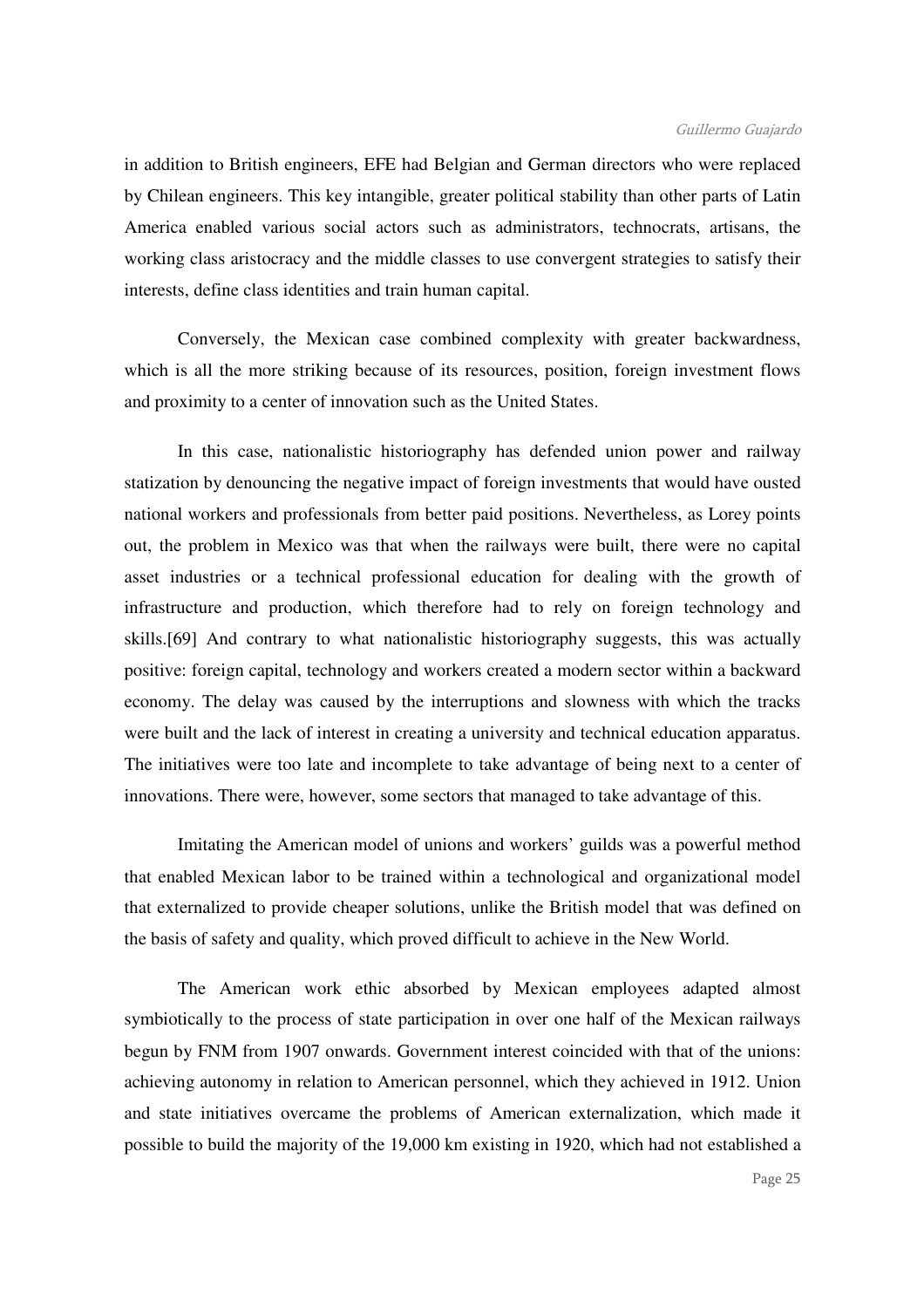local fabric but rather pragmatic links with the industry and world of work north of the Rio Grande.

 The tragedy in the railway sector –and others– was that just as a generation of "Americanized" Mexican workers was beginning to emerge as regards the conception of work, skills and perspectives of development, the Revolution broke out which, with its more destructive phases from 1913 onwards, put an end to this weak fabric of human capital trained in the "merit system." Instability at every level lasted just over a decade, completely changed the scenario and the order of factors. American pragmatism gave way to a form of collectivism disguised as nationalism and xenophobia that justified the implementation of "carbine rights." These rights had not been fully eliminated even after 1920, and activity was restored on the basis of political pragmatism that used parts of what already existed to move traffic without "gringos." The industry was forced to return to the initial matrix, but within a context of greater backwardness: the engineers' and mechanics' unions became part of the sector on which attempts at recovery depended and coexisted with a broad mass of workers who joined industry without much prior training and once again, had to be trained as they went along.

 American-style unions and associations were forced to give way to the reproduction of unions as apparatuses for political control and social mobilization, reducing the importance technical training had once enjoyed in order to forge a social identity. Simulation and centralization in corporate unionism, which had no need to justify its productivity, marked the history of Mexican railways until their privatization in 1996.

 The Mexican Revolution has been portrayed as an event that favored workers' sectors. Our evidence, however, indicates that it destroyed an important social fabric in the industrial and service sector that was maturing in the form of initiatives, institutions and confidence in work.

 The economic nationalism that replaced it never managed to stop resorting to the American center of innovation, although it was forced to do so slowly because of the small scope for maneuvering that labor legislation established for hiring foreigners. It was allowed to purchase equipment but not industrial or management talent, meaning that it had to wait until the latter was locally trained. The "dependent" part of the American model of "biggest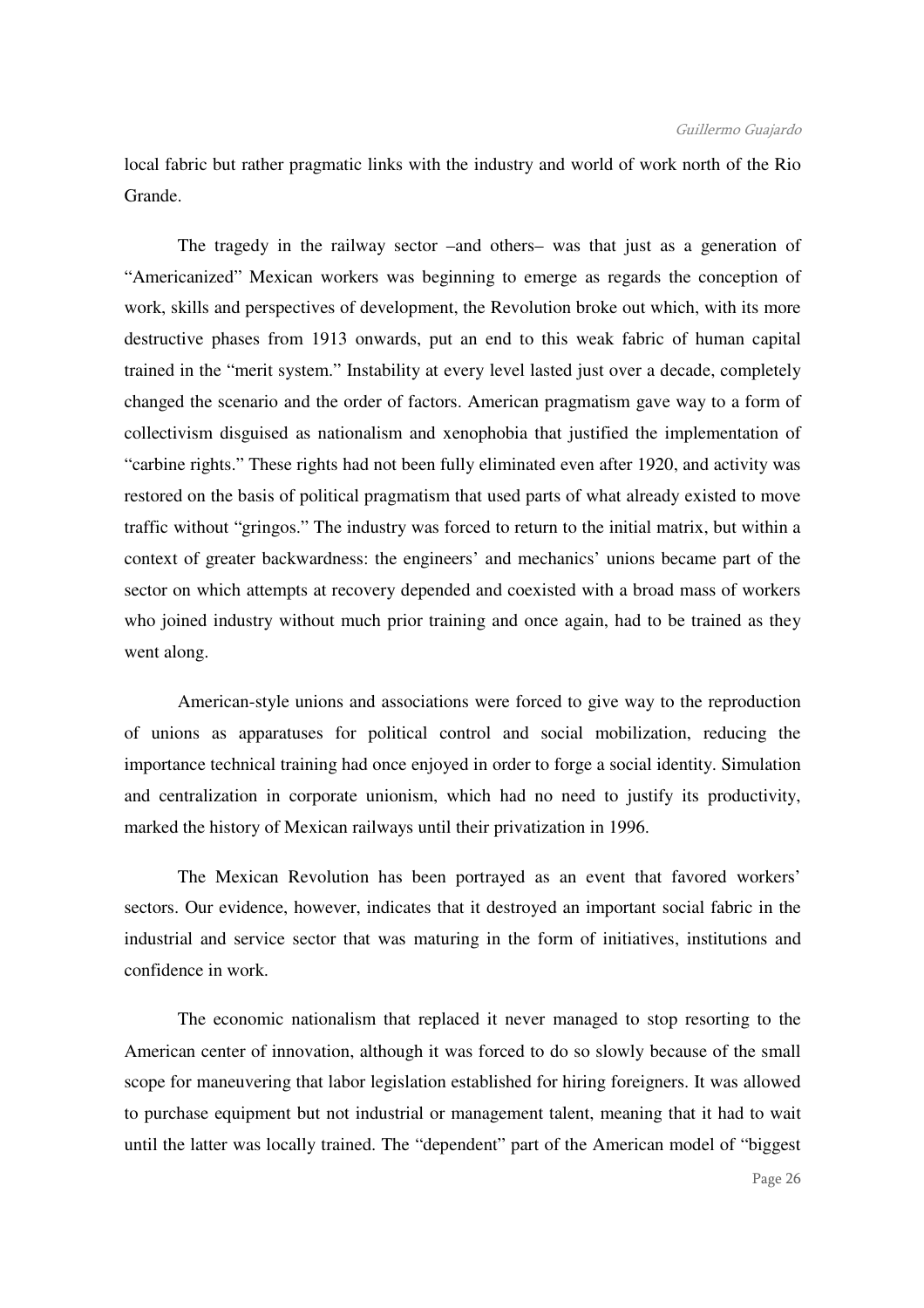and fastest" continued to be reproduced. FNM adopted it again in the 1940s and in the following decade by importing diesel engines. The Engine and Diesel School for training engineers and mechanics meant that a small number of workers were able to increase the volume of traffic without questioning the other processes, in other words, employing the same post-revolutionary strategy.

 Lastly, cultural patterns played a key role in hampering the development of human capital, but that goes beyond the scope of this paper.

**\* \* \*** 

# Table 1. STYLES WITHIN THE ATLANTIC PARADIGM OF PRODUCTIVE INTERNALIZATION AND EXTERNALIZATION IN THE 19TH CENTURY

| Equipment      | UK              | Canada          | U.S.            | U.S:-Northeast  | $U.S:-West$     |
|----------------|-----------------|-----------------|-----------------|-----------------|-----------------|
|                | internalization | internalization | externalization | Pennsylvania-   | "Far West"      |
|                |                 |                 | towards         | type            | internalization |
|                |                 |                 | suppliers       | internalization |                 |
| Locomotives    |                 |                 |                 |                 |                 |
| Freight wagons |                 |                 |                 |                 |                 |

| Table 2. MÉXICO: ECONOMICALLY ACTIVE POPULATION (EAP), 1895-1910 |  |  |  |  |  |  |
|------------------------------------------------------------------|--|--|--|--|--|--|
|------------------------------------------------------------------|--|--|--|--|--|--|

| Socio-professional categories | 1895      | 1900      | 1910      |
|-------------------------------|-----------|-----------|-----------|
| <b>Total EAP</b>              | 5,017,655 | 5.430.230 | 5,591,823 |
| Farm workers and pickers      | 2.625.234 | 2,563,101 | 3.122.956 |
| Mine workers                  | 89.337    | 105,824   | 101.290   |
| Craftsmen and industrial work | 849,369   | 1,011,858 | 972.134   |

Source: Cardoso and Hermosillo (1987), Table 3: 46–48.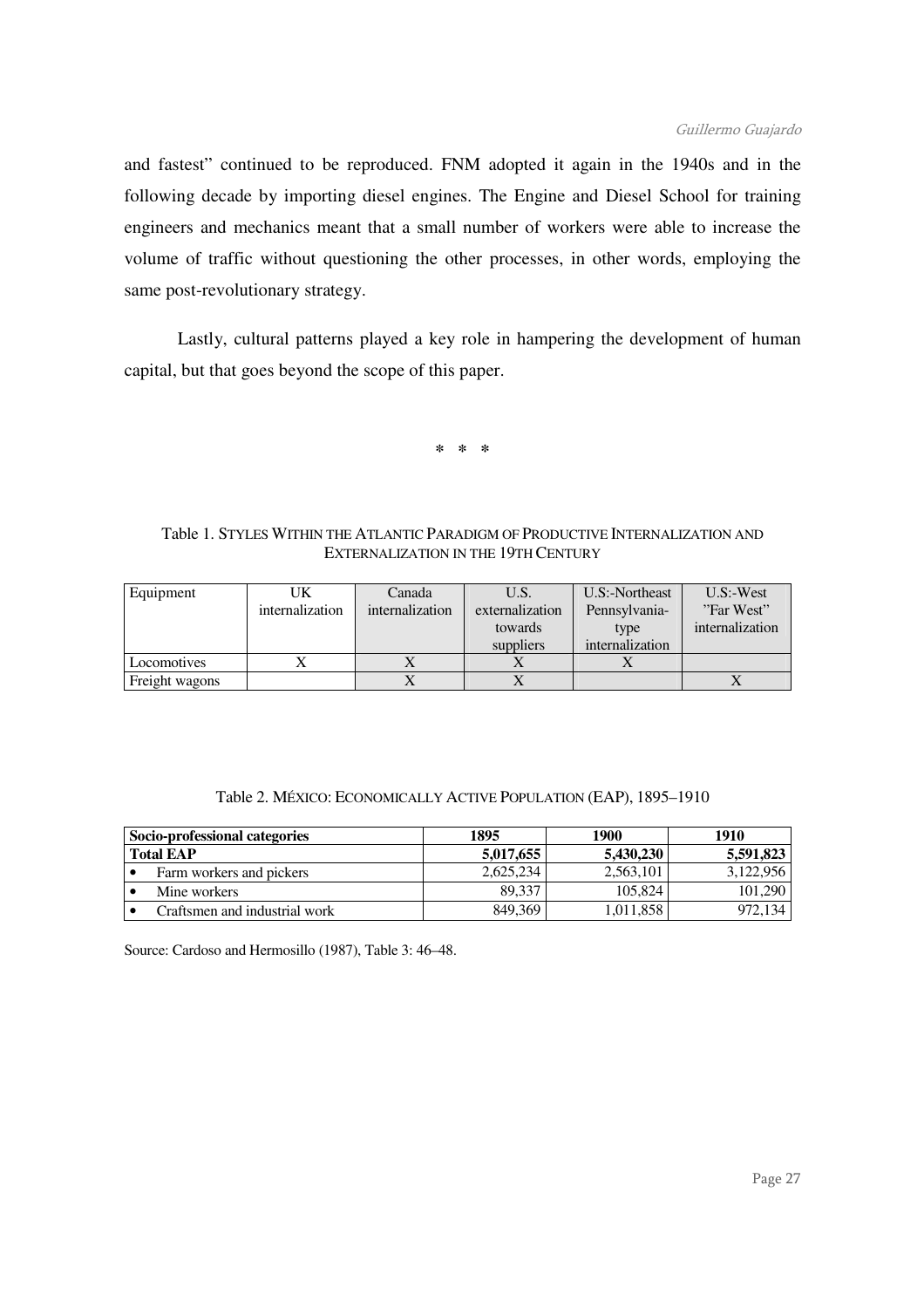|         | Tons of commercial   | Thousands of Ton- | Thousands of Tons- | Thousands of Tton- |
|---------|----------------------|-------------------|--------------------|--------------------|
| Years   | freight per FNM post | km per FNM post   | km per equipment   | km per engineering |
|         |                      |                   | maintenance        | post               |
|         |                      |                   | workshop jobs.     |                    |
| 1908-09 | 218.6                | 75.8              |                    |                    |
| 1909-10 |                      | 77.9              |                    |                    |
| 1910-11 | 219.0                | 78.7              |                    |                    |
| 1911-12 | 207.7                | 74.2              |                    |                    |
| 1912-13 | 229.4                | 77.6              |                    |                    |
| 1916-17 | 65.9                 |                   |                    |                    |
| 1917-18 | 115.7                | 39.1              | 139.3              |                    |
| 1920-21 | 79.9                 | 29.6              | 101.0              | 1,530.0            |
| 1921-22 | 98.8                 | 38.0              | 126.5              | 2,591.9            |
| 1922-23 | 131.6                | 49.0              | 143.4              | 2,978.8            |
| 1923-24 | 132.4                | 51.7              | 146.9              | 3,374.1            |
| 1924-25 | 149.1                | 56.4              | 166.2              | 3,845.8            |
| 1925-26 |                      | 60.0              | 180.2              | 4,736.3            |
| 1927    |                      | 101.2             | 356.2              | 9,864.9            |
| 1928    | 166.8                | 71.0              |                    |                    |
| 1929    | 171.1                | 80.0              |                    |                    |
| 1930    | 160.7                | 78.2              | 262.9              | 7,119.5            |

Table 3. MÉXICO: PRODUCTIVITY INDICATORS OF FNM PERSONNEL, 1908–1930

- Figures for 1927 are higher because the social year comprised the period from July 1,1926 to December 31, 1927 because at this time, the old measurement from July 1 to June 30 of the following year was changed to January to December of each year.
- In order to calculate productivity, we have adapted the measurement by Ferrocarriles Nacionales de México in 1992 based on dividing the number of jobs by traffic units, which are the sum of tons-kilometer and passengers-kilometer. But in this case, since we only have freight data, we have divided the total number of jobs by tons-kilometer (Ton-km), a unit obtained by multiplying freight tons by the mean distance covered by the latter, which is used to measure traffic performance.

Source: Drawn up on the basis of FNM.INA, between June 30, 1909 and December 31, 1936. Ferrocarriles Nacionales de México, 1992: 54-55.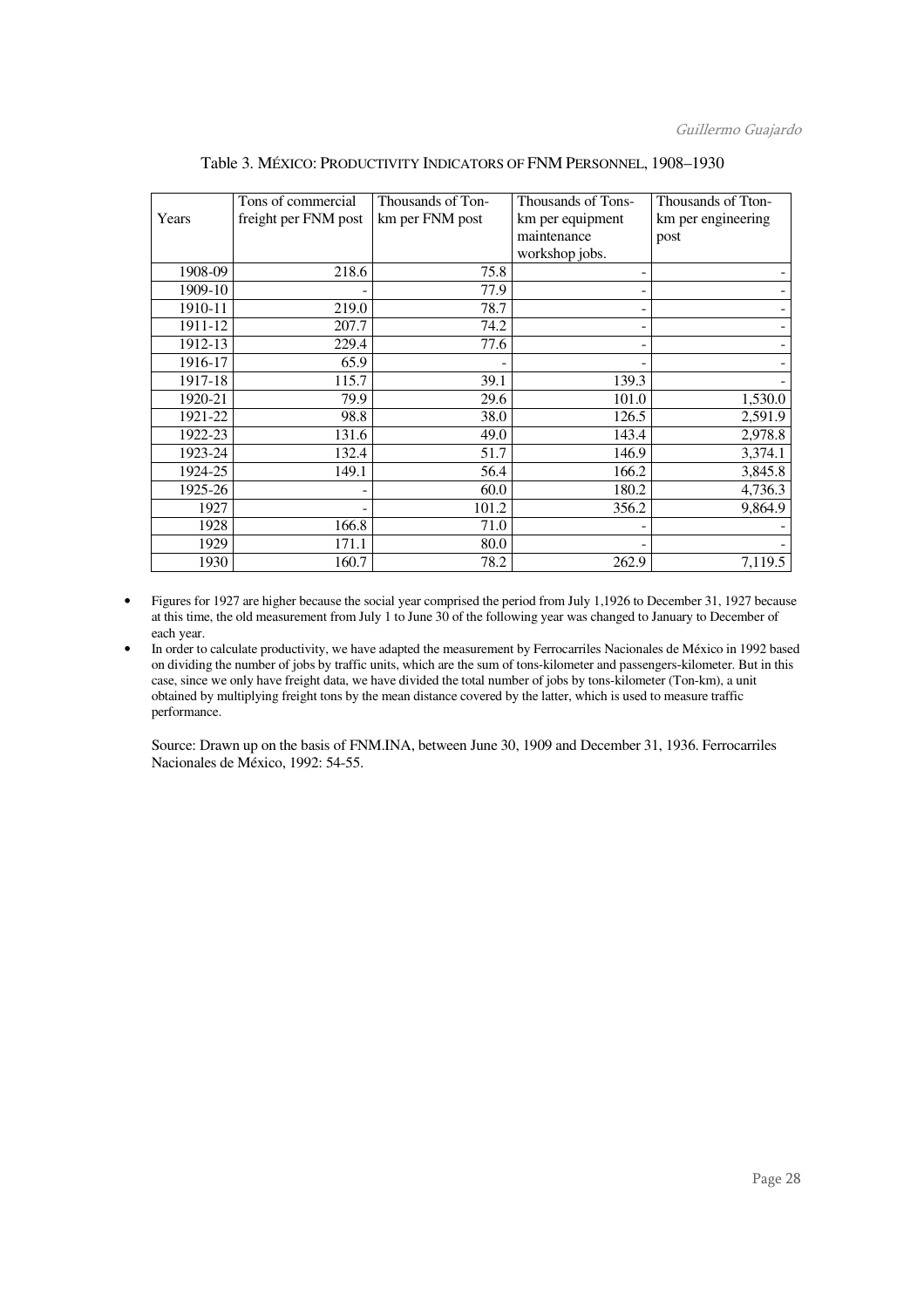#### **NOTES**

[1] Bulmer-Thomas 1994; Thorp 1998; Triner 2003; Ibarra 2003; Knight 2006.

[2] Guajardo 2007, 2008; Marichal 2008.

[3] Guajardo 1998, 2001, 2005, 2007; Vío 1990; Topik 1994; Knight 1992; Riguzzi 1994A, 1994B; Meller 1990.

[4] Goldin 2001:2.

[5] Rosenberg 1976:145; Fishlow 1965:154-155; Rosenberg 1972:97; Atack, Haines and Margo 2008:2-6; Sangwan 1988:223-224.

[6] Maddison 1997, table 3.3: 92.

[7] Coatsworth 1984:108-110; Oppenheimer 1976:XIII, XIV; Guajardo 1990, 1996, 1996-97, 1998, 2000, 2001, 2005; Lewis 1985, 1991.

[8] Maier 1993:774, 775, 781, 782; Parker 1993:623-636.

[9] Hirschman 1973:144, 146.

[10] Craven and Traves 1987:118.

[11] Rosenberg 1970:559; Mowery and Rosenberg 1991:36; Morgan 1993:563-604; Licht 1995:127; Pursell 1995:179; Sanderson 1995:20-29; Broadberry 1993:784; Inkster 1991:47; Roderick and Stephens 1985: 62; Sinclair 1985:103; Field 1983:424; Habakkuk 1977:15; Fontana, Guerzoni and Nuvolari 2008:2.

[12] Licht 1995:110, 124; White 1993:153; Channon 1998:3.

[13] Channon 1998:7, 8, 16.

[14] Hounshell 1985.

[15] Rosenberg 1970:562, 564.

[16] Inkster, 1985:185; Sinclair 1985:103.

[17] Fifer 1991; Miller 1986; Guajardo 2001; Coatsworth 1984; Grunstein 1991, 1994; Riguzzi 1992, 1995.

[18] Vertova 2001:606, 611.

[19] Maddison 1997, cuadro A.3d: 156-157; Twomey 2000:154-192.

[20] Kay 1980:18; Meller 1990:54; Bulmer-Thomas 1994: 48-154; Valenzuela 1996: 235.

[21] Coatsworth 1990:81; Bulmer-Thomas 1994, table 3.5: 69, table 4.3:104; O'Brien 1989: 123- 124; Bravo 1981:775-818.

[22] Reynolds 1970:27-28; Womack 1978:3-8.

[23] Hewitt de Alcántara 1988:72; Wilkie 1987:249, table IX-3:250.

[24] Díaz, Lüders and Wagner 2007:47, 58.

[25] Sánchez 1980:299, 349; Cárdenas 1995:264-268.

[26] Berend 1981:46-47; Ludwig 1985, Table V-8: 132; INEGI/INAH 1990, Tomo 1, Cuadro 2.3:95.

[27] Bazant 1984:258-264, 286; Guajardo 1995:123-138; Lorey 1993:42, 59; Inkster 1991:178.

[28] Buchanan 1986; Bernstein 1965; Parlee 1981, 1984; Gómez Serrano 1982; Bravo 1981.

[29] Leal and Woldenberg 1980:91.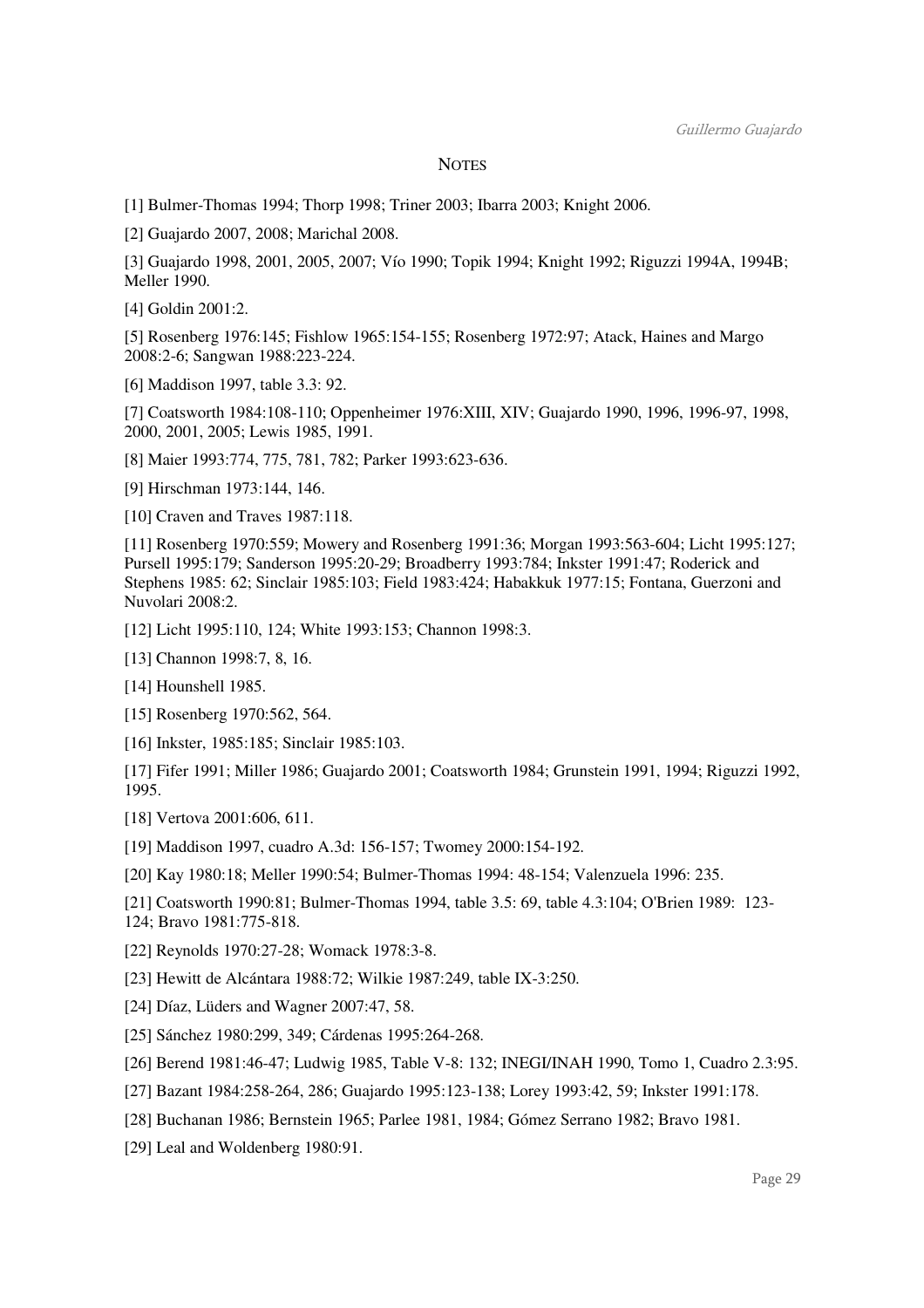[30] Acuerdo de la Secretaría de Fomento, 17 de mayo de 1890. AHUNAM.ENI, Caja 3, expediente 33, f. 250; Informe de la Sección al Ministro de Fomento, 20 de julio de 1890. AHUNAM.ENI, Caja 3, expediente 33, f. 255. Decreto que crea la Escuela Práctica de Maquinistas, 18 de diciembre de 1890. AHUNAM.ENI, Caja 3, expediente 33, f. 261; Bazant 1982:174; Revista de la Instrucción Pública Mexicana, Tomo II, No. 13, 15 de septiembre de 1897:373.

[31] Alzati 1946:41, 54-57.

[32] Alzati 1946:131-132, 175-180.

[33] FNM.INA, Informes anuales del 30 de junio de 1909 al 30 de junio de 1925.

[34] Kuntz and Riguzzi 1996.

[35] FNM.INA 8º informe al 30 de junio de 1916:17-19.

[36] Heriberto Toscano y otros a Alvaro Obregón, 11 de enero de 1924. AGNM.OC, expediente 242- F1-F-25; Schloming 1974:164-166; Hall 1981:156-157.

[37] "Listas completas de los maquinistas y fogoneros de camino, maquinistas y fogoneros de patio, proveedores, pasa-carbones de las diversas divisiones del sistema, que secundaron la huelga del veinticinco de febrero de 1921, figurando por orden de antiguedad en el servicio." AGNM.OC, expediente 104-F1-L-1.

[38] Álvaro Obregón a Ramón P. De Negri, presidente del Consejo Directivo de los Ferrocarriles Nacionales de México, 14 de febrero de 1921. AGNM.OC, expediente 104-F1-D-1.

[39] Reglamento para la Escuela de Ferrocarrileros, 15 de marzo de 1922. AHSEP.DETIC, Caja 72, expediente 25, f. 1-5. Informe del estado actual de la construcción del edificio de la Escuela de Ferrocarrileros por su director W. Massieu, 8 de agosto de 1922; Id. al director de la Enseñanza Técnica, Industrial y Comercial, 9 de agosto de 1922; Id. 26 y 27 de octubre de 1922. AHSEP.DETIC, Caja 95, expediente 7, f. 1-8. Expediente sobre la Escuela de Ferrocarrileros, año 1923. AHSEP.DETIC, Caja 95, expediente 8, 3 folios.

[40] Alberto Pani, secretario de relaciones exteriores de México a los cónsules mexicanos en California, Texas y Nuevo México, 17 de febrero de 1921; Cónsul en Los Angeles a Alvaro Obregón, 24 y 25 de febrero de 1921. AGNM.OC, expediente 104-P-13; expediente 407-F1-H-1; expediente 407-F-1. "Informe sobre la situación actual de los Ferrocarriles por la pasada huelga," 19 de mayo de 1921. AGNM.OC, expediente 104-F1-L-1.

[41] Federico Rendón, presidente general de la Unión de Conductores, Maquinistas, Garroteros y Fogoneros a Alvaro Obregón, 29 de abril de 1921. AGNM.OC, expediente 407-F-1. Rendón a Obregón, 29 de abril de 1921. AGNM.OC, expediente 407-F-1.

[42] Ángel Moreno, presidente de la Comisión Permanente de la Tercera Gran Convención del Departamento de Fuerza Motriz y Maquinaria de los Ferrocarriles Nacionales de México y Anexos a José Vasconcelos, secretario de educación pública, 24 de octubre de 1923. AHSEP.DETIC, Caja 56, expediente 21, f. 1-3. Jefe del Departamento Escolar al director de la Escuela Normal para Maestros, 27 de noviembre de 1923; Id. 29 de diciembre de 1923. AHSEP.DETIC, Caja 56, expediente 21, f. 4 y 5.

[43] Circular No. 253 de 17 de mayo de 1923 de Ernesto Ocaranza Llano, director general de los Ferrocarriles Nacionales de México. AGNM.OC, expediente 823-F-2.

[44] Ebergenyi 1986; Guajardo 1996, 1996-97.

[45] Whitehead 1994; Meller, 1990; Crowther 1973; Ibáñez Santa María 1983, 1994.

[46] Oppenheimer 1976:108, 109, 134, 159; Sanfuentes 1987:36-37.

[47] Gay 1973:320, 324.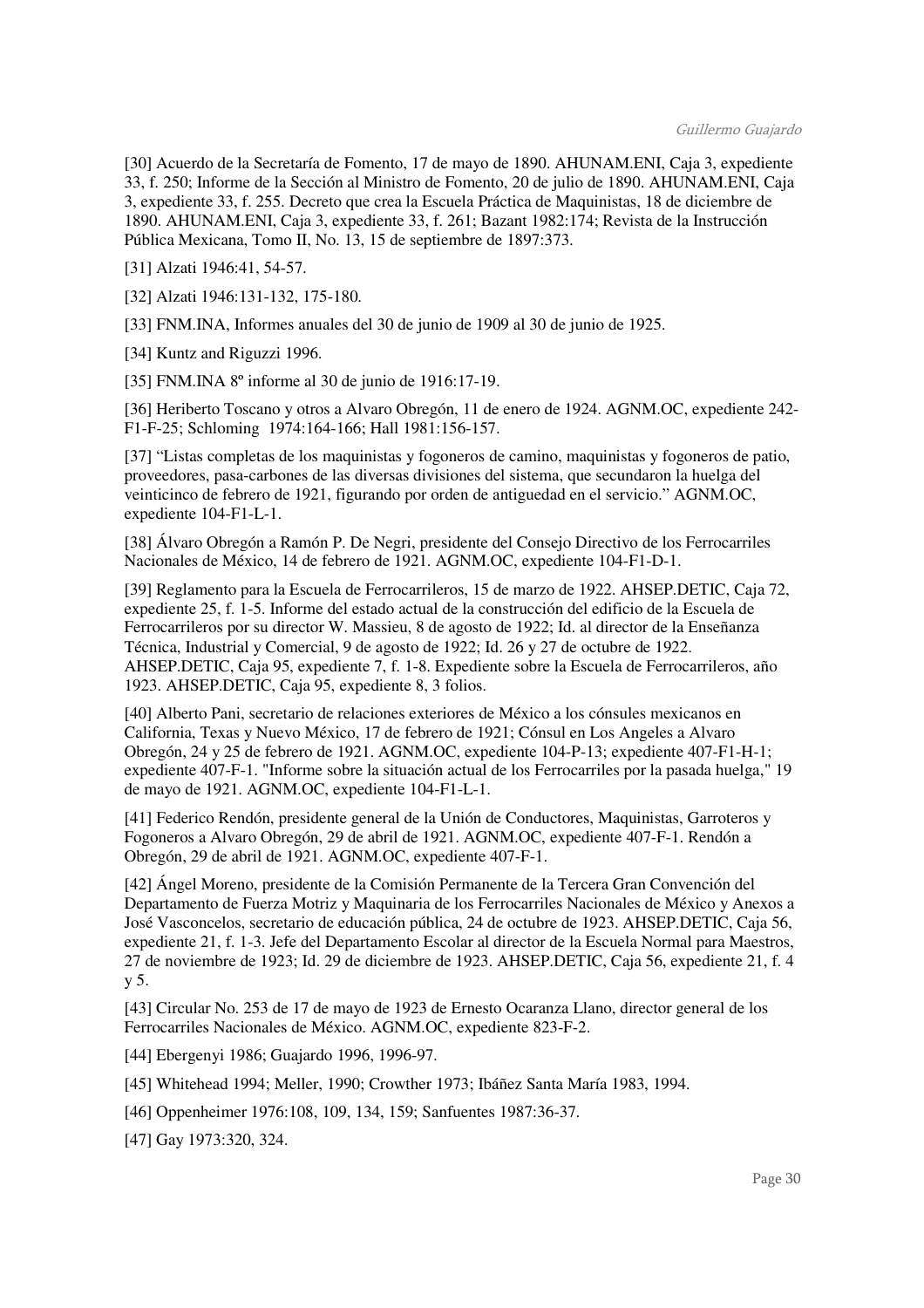[48] Censo Nacional de 1875; Presupuestos del Ferrocarril entre Santiago y Valparaíso; Ferrocarril del Sur; Ferrocarril de Chillán a Talcahuano para el año 1875, In: Anexos a la Memoria del Ministerio del Interior de 1874.

[49] Ferrocarril entre Santiago y Valparaíso. Informe del superintendente por el año 1864 y 1er. semestre de 1865:39.

[50] Ortega 1981:39.

[51] Ministerio de Justicia, Culto e Instrucción Pública. Memoria de 1869. Publicada en El Araucano, Santiago, 8 de Octubre de 1869.

[52] Presupuesto del Ferrocarril entre Santiago y Valparaíso para 1875 anexo a la Memoria del Ministerio del Interior de 1874.

[53] Escobar 1899:10, 11; Hillman, 1874:21.

[54] Ferrocarril del Sur, Informe semestral, 31 de Diciembre de 1872:21; Ferrocarril del Sur. Informe semestral, 31 de Diciembre de 1871:17; Ferrocarril entre Santiago y Angol. Informe de 1880:18.

[55] BSFF, año VI, No. 6, 1889:250; Comunicación del director de la Escuela de Artes y Oficios al Ministerio de Industrias y Obras Públicas, 21 de Octubre de 1887. ANC.MIOP, Vol. 144 "Escuela de Artes y Oficios".

[56] Guajardo 2000:87-122.

[57] Comunicación del director de la Escuela de Artes y Oficios al Ministerio de Industrias y Obras Públicas, 4 de febrero de 1898. ANC.MIOP, vol. 1012, foja 161; ANECHILE, año 1905: 224-230.

[58] Huet 1899A:12, 18; 1899B:17-18.

[59] "Los Ferrocarriles del Estado y la Escuela de Artes y Oficios", BSFF, año XXVIII, No. 6, Junio, 1911:450-455; EFEM, 1912:22-24.

[60] Santa María 1913:42-47.

[61] CD.BSO 1908:692; Ministerio de Industrias y Obras Públicas, Memoria de 1908:92; CD.BSE 1906:777; CD.BSO 1908:669.

[62] BFCE, año III, No. 28, Agosto, 1914:1239; EFEM 1914:22; EFEM 1920:337, 343.

[63] Ferrocarriles del Estado 1914:27-28; EFEM 1915:8; 1917:8; La Locomotora, Santiago, 30 de Mayo de 1914.

[64] ANECHILE, año 1914, volumen VIII:9, 30, 33.

[65] BFCE, Año VIII, No. 12, Diciembre de 1919:1269.

[66] EFEM 1923:31.

[67] Empresa de los Ferrocarriles del Estado 1937:3; EFEM 1935:114; EFEM 1934:106; BFCE, año X, No. 6, junio, 1921:615.

[68] Ley núm. 12.851 que crea el Colegio de Ingenieros y el Colegio de Técnicos. Diario Oficial de Chile, Santiago, 6 de Febrero de 1958.

[69] Lorey 1993:21.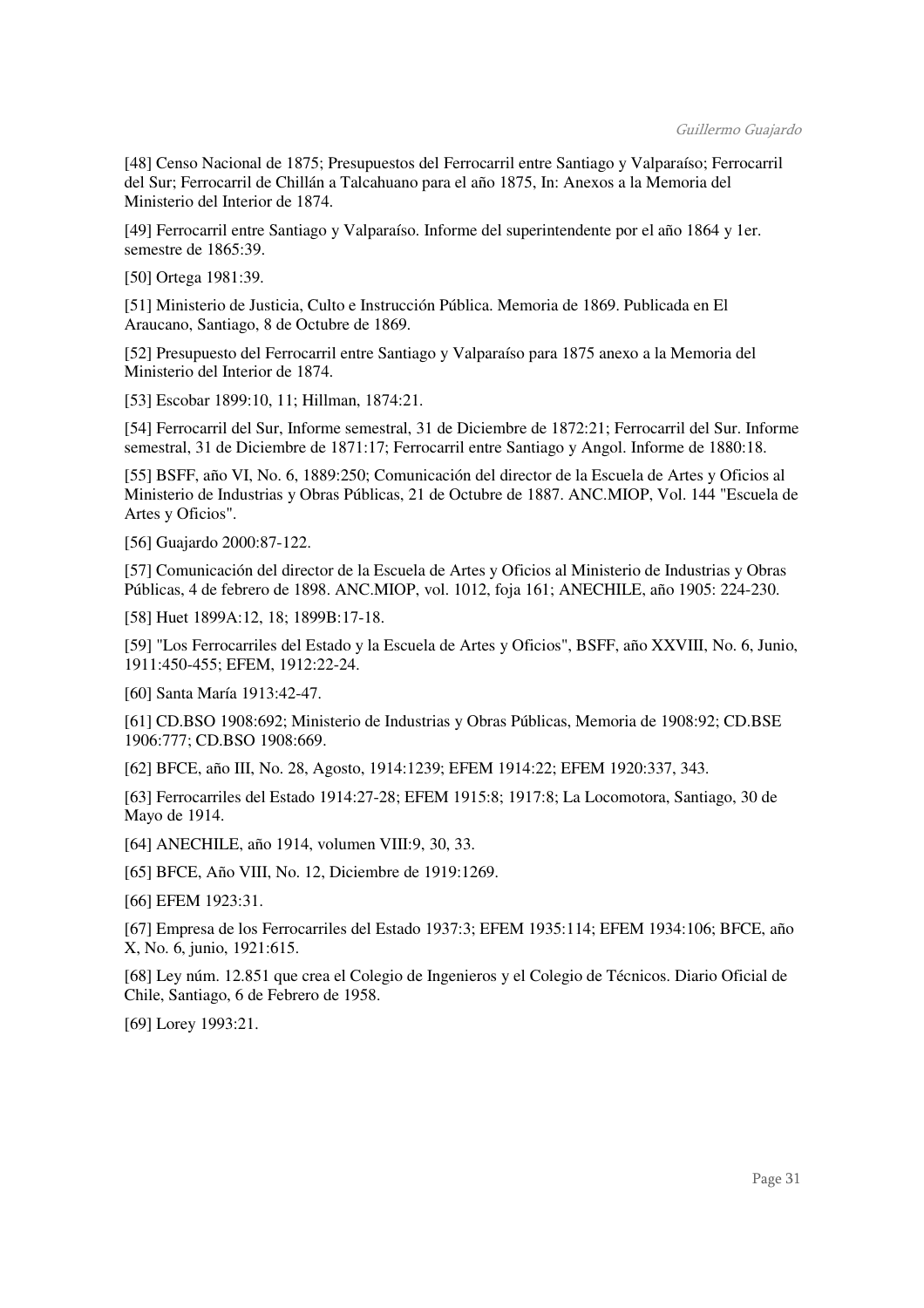# **SOURCES AND BIBLIOGRAPHY**

#### **ARCHIVES**

# **México**

AGNM.OC: Archivo General de la Nación, Ciudad de México. Grupo documental Presidentes Álvaro Obregón y Plutarco Elías Calles

AHSEP.DETIC: Archivo Histórico de la Secretaría de Educación Pública, Ciudad de México. Grupo documental Departamento de Educación Técnica, Industrial y Comercial.

AHUNAM.ENI: Archivo Histórico de la Universidad Nacional Autónoma de México, Ciudad de México. Grupo documental Escuela Nacional de Ingeniería.

# **Chile**

ANC.MIOP: Archivo Nacional de Chile, Santiago. Fondo Ministerio de Industrias y Obras Públicas

# **REPORTS, RECORDS, BULLETINS**

BFCE: *Boletín de los Ferrocarriles del Estado* (Chile), Santiago. BSFF: *Boletín de la Sociedad de Fomento Fabril* (Chile), Chile. CD.BSE Cámara de Diputados (Chile). *Boletín de las Sesiones Extraordinarias*. CD.BSO Cámara de Diputados (Chile). *Boletín de las Sesiones Ordinarias*. EFEM: Empresa de los Ferrocarriles del Estado (Chile). *Memoria anual* Ferrocarril del Sur (Chile). *Informes*. Ferrocarril entre Santiago y Angol (Chile). *Informes.* Ferrocarril entre Santiago y Valparaíso (Chile). *Informes*. FNM.INA: Ferrocarriles Nacionales de México. *Informe anual.*  Ministerio del Interior (Chile). *Memoria*. Ministerio de Industrias y Obras Públicas (Chile). *Memoria*. Ministerio de Justicia, Culto e Instrucción Pública (Chile). *Memoria*.

#### **NEWSPAPERS AND JOURNALS**

*El Araucano*, Santiago de Chile. *Diario Oficial de Chile*, Santiago de Chile. *La Locomotora*, Santiago de Chile. *Revista de la Instrucción Pública Mexicana*, Ciudad de México.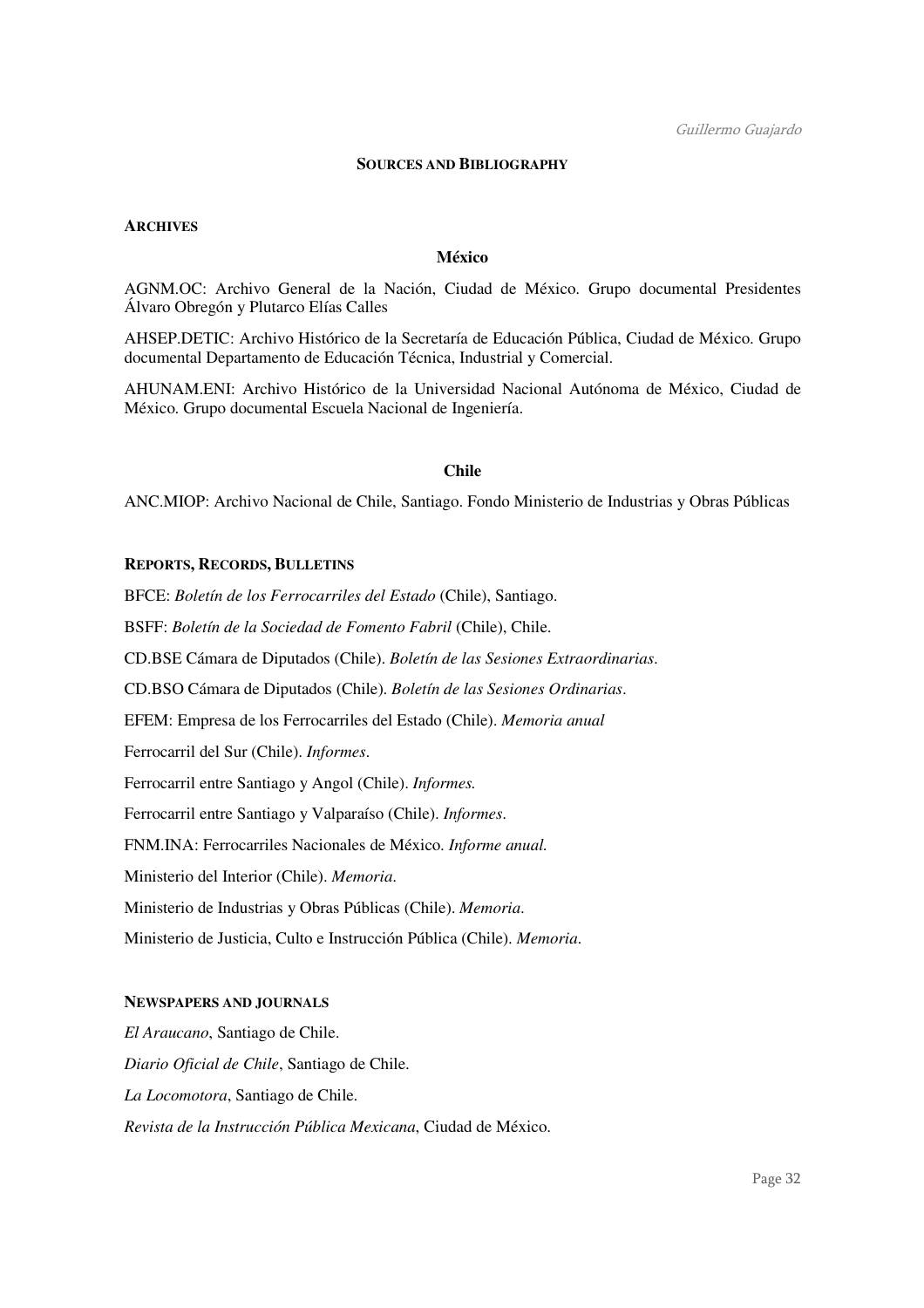#### **STATISTICAL INFORMATION**

ANECHILE. Oficina Central de Estadística. *Anuario Estadístico de la República de Chile*, years 1905 and 1914.

Censo Nacional de la República de Chile, Year 1875.

FERROCARRILES NACIONALES DE MÉXICO, *Series estadísticas 1992*, México, (undated).

INEGI/INAH 1990. Instituto Nacional de Estadística, Geografía e Informática/Instituto Nacional de Antropología e Historia. *Estadísticas históricas de México*. México, 2 Vols.

#### **THESIS AND PAPERS**

CHANNON, Geoffrey. 1998. "The Building of Railway Locomotives in United States and Britain, 1840-1914: to internalize or not?" Paper presented to Historical Perspectives on Business, Labour, Technology and Society, Fifth Canadian Business History Conference. October 16-18.

CROWTHER, Win. 1973. "Technological Change as Political Choice: The Civil Engineers and the Modernization of the Chilean State Railways". Ph.D. Thesis. Department of Political Science, University of California, Berkeley.

GRUNSTEIN, Arturo. 1994. "Railroads and Sovereignty: Policymaking in Porfirian Mexico", Ph.D. Thesis in History, University of California, Los Angeles.

OPPENHEIMER, Robert. 1976. "Chilean Transportation Development: The Railroad and Socio-Economic Change in the Central Valley, 1840-1885", Ph.D. Thesis, University of California, Los Angeles.

PARLEE, Lorena. 1981. "Porfirio Díaz, Railroads, and Development in Northern Mexico: a Study of Government Policy Toward the Central and National Railroads, 1876-1910". Ph.D. Thesis History, University of California, San Diego.

RIGUZZI, Paolo. 1994A. "Propiedad, propietarios y recursos nacionales en los ferrocarriles mexicanos, 1870-1905". Paper presented to Tercer Encuentro Nacional de Investigadores del Ferrocarril. Museo Nacional de los Ferrocarriles Mexicanos, Puebla, México, noviembre 23-26

\_\_\_\_\_\_. 1994B. "Foreign Financing of Mexican Railways, 1880-1914: Patterns and Impact on the Economic Space". Paper presented to XI International Economic History Congress. Milan, Italy.

SCHLOMING Gordon, Clark. 1974. "Civil-Military Relations in Mexico, 1910-1940: A Case Study", Ph.D. Diss. Political Science, Columbia University.

TOPIK, Steven. 1994. "The Image of Prosperity: The Porfirian Export Boom in Comparative Perspective". Paper presented to 11th Meeting Canadian, Mexican and American Historians. Mexico City, October 27-29.

# **BOOKS, CHAPTERS, ARTICLES AND WORKING DOCUMENTS**

ALZATI, Servando. 1946. *Historia de la mexicanización de los Ferrocarriles Nacionales de México*. Mexico: Ed. Beatriz de Silvas.

ATACK, Jeremy, Michael R. Haines, and Robert A. Margo, 2008. "Railroads and the Rise of the Factory: evidence for the United States, 1850-70". *National Bureau of Economic Research*. *Working Paper Series*, Working Paper 14410, October.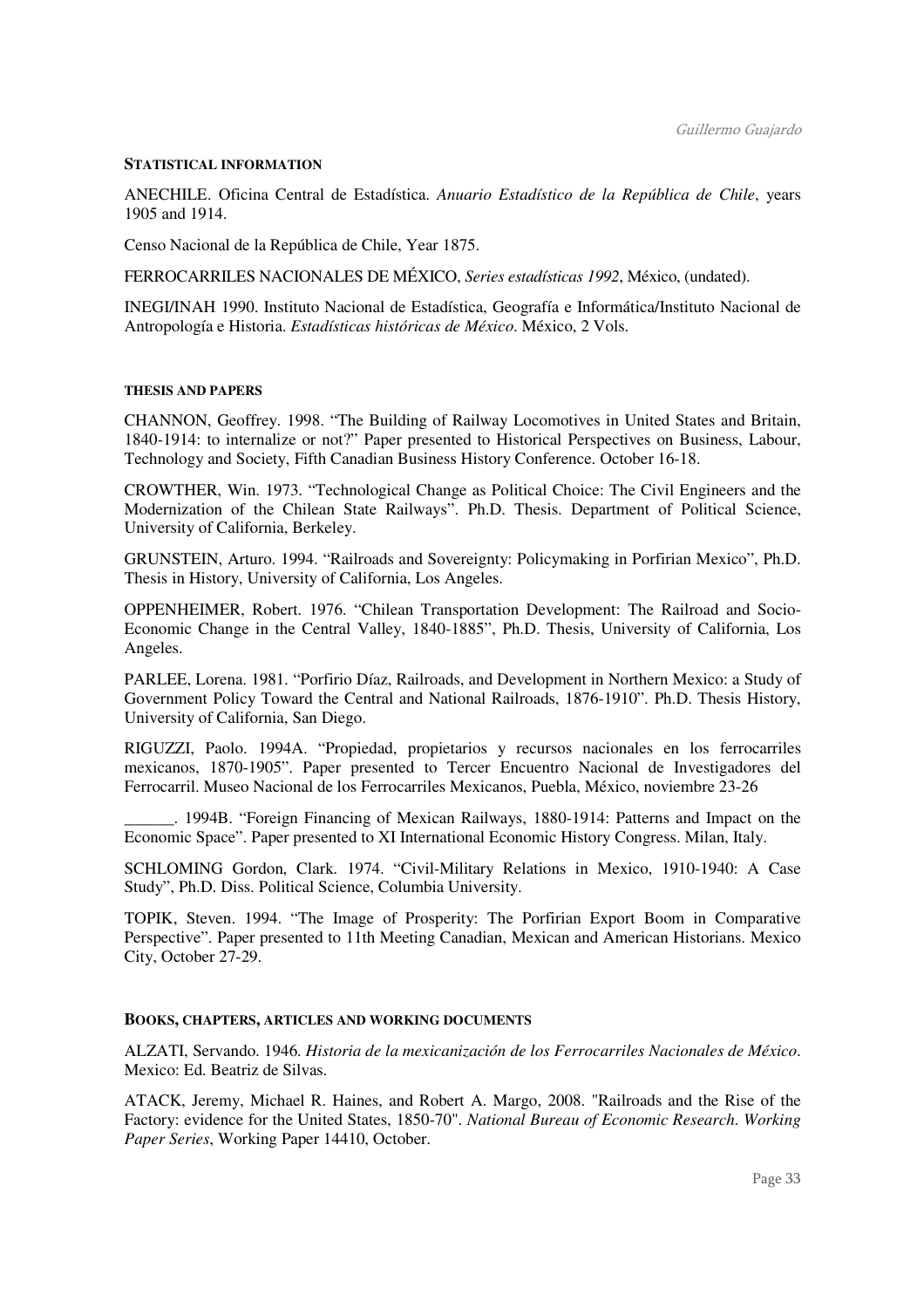BAZANT, Mílada. 1982. "La república restaurada y el porfiriato", in: Francisco Arce G. et.al. *Historia de las profesiones en México*. México: El Colegio de México.

\_\_\_\_\_\_. 1984. "La enseñanza y la práctica de la ingeniería durante el porfiriato". *Historia Mexicana*, XXXIII: 254-297.

BEREND, Ivan. 1981. "La indivisibilidad de los factores sociales y económicos del crecimiento económico. Un estudio metodológico", in: Jerzy Topolski, et.al., *Historia económica: nuevos enfoques y nuevos problemas*. *Comunicaciones al Séptimo Congreso Internacional de Historia Económica*. Barcelona: Editorial Crítica.

BERNSTEIN, Marvin. 1965. *The Mexican Mining Industry, 1890-1950. A Study of the Interaction of Politics, Economics, and Technology*. Albany: State University of New York.

BRAVO, Juan. A. 1981. "Inversiones norteamericanas en Chile: 1904-1907". *Revista Mexicana de Sociología*, XLIII, 2: 775-818.

BROADBERRY, Stephen. N. 1993. "Manufacturing and the Convergence Hypothesis: What the Long-Run Data Show". *The Journal of Economic History*, 53: 772-795.

BUCHANAN, R.A. 1986. "The Diaspora of British Engineering". *Technology and Culture*, 27: 501- 524

BULMER-THOMAS, Victor. 1994. *The Economic History of Latin America since Independence*. Cambridge - New York: Cambridge University Press.

CÁRDENAS, Enrique. 1995. "Una interpretación macroeconómica del siglo XIX en México", *El Trimestre Económico*, LXII, 2: 245-279.

CARDOSO, Ciro and Francisco G. Hermosillo. 1987. *Las clases sociales durante el estado liberal de transición y la dictadura porfirista (1867-1910*), In Ciro Cardoso, Francisco G. Hermosillo and Salvador Hernández. *De la dictadura porfirista a los tiempos libertarios*. México: Siglo Veintiuno Editores.

CHANDLER Jr., Alfred D. 1977. *The Visible Hand: The Managerial Revolution in American Business*. Cambridge, Mass: Harvard University Press.

\_\_\_\_\_\_. 1990. *Scale and Scope. The Dynamics of Industrial Capitalism*. Cambridge, Mass: Harvard University Press -Belknap.

COATSWORTH, John H. 1984. *El impacto económico de los ferrocarriles durante el porfiriato. Crecimiento contra desarrollo*. México: Ediciones Era.

\_\_\_\_\_\_. 1990. *Los orígenes del atraso. Nueve ensayos de historia económica de México en los siglos XVIII y XIX*. Mexico: Alianza Editorial.

CRAVEN, Paul and Tom Traves. 1987. "Canadian Railways as Manufacturers, 1850-1880", in: Douglas McCalla (edit.), *Perspectives in Canadian Economic History*. Toronto: Copp Clark Pitman.

DÍAZ B. José, Rolf Lüders and Gert Wagner. 2007. "Economía chilena 1810-2000: producto total y sectorial una nueva mirada". *Documento de Trabajo, 315.* P. Universidad Católica de Chile. Instituto de Economía.

EBERGENYI, Ingrid. 1986. Primera aproximación al estudio del sindicalismo ferrocarrilero en México, 1917-1936. *Cuaderno de trabajo* núm. 49. México: INAH, Dirección de Estudios Históricos.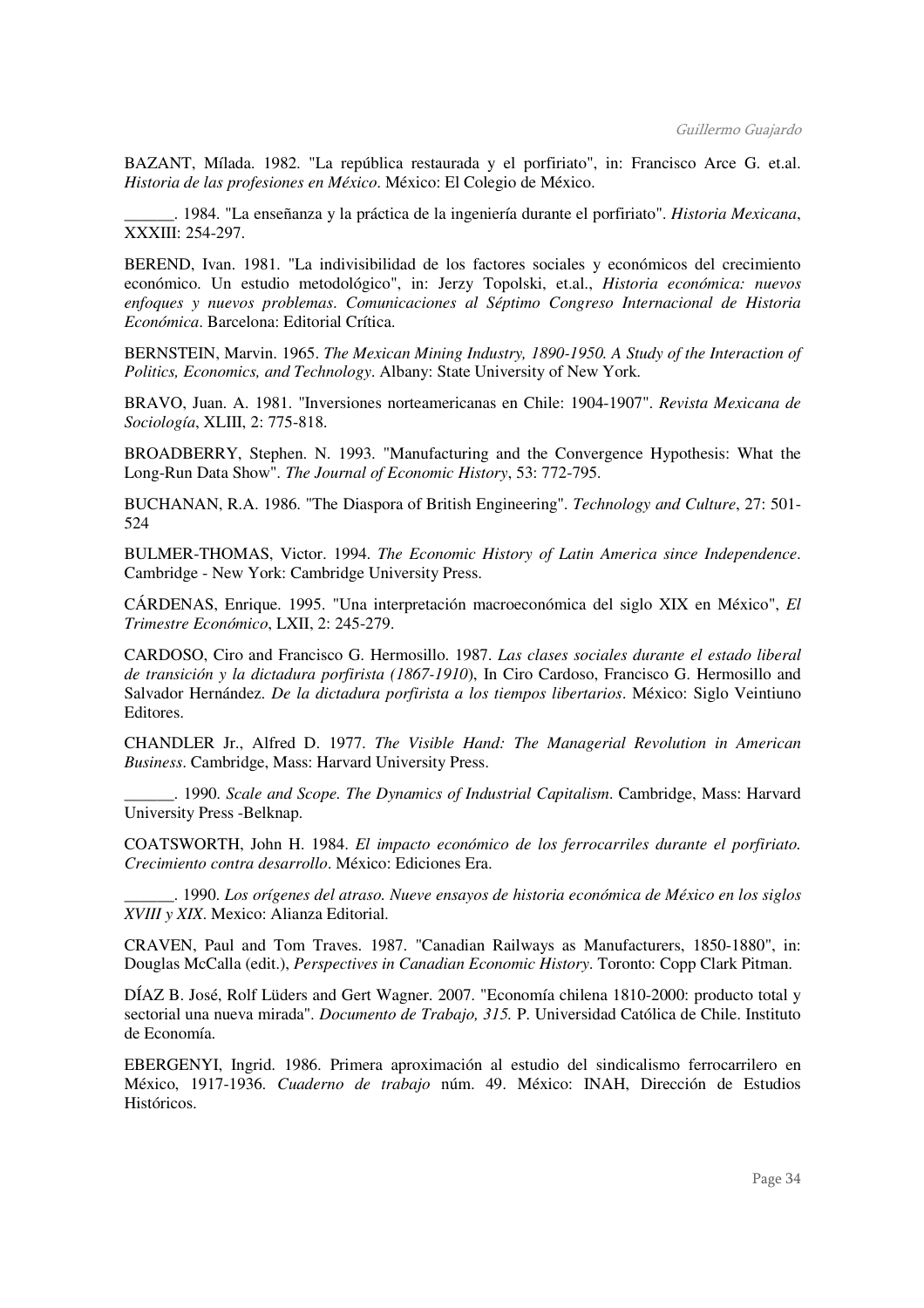EMPRESA DE LOS FERROCARRILES DEL ESTADO. 1914. *Reglamento Jeneral de los Ferrocarriles del Estado*. Santiago: Imprenta de los Ferrocarriles del Estado.

\_\_\_\_\_\_. 1937. *Sección de Bienestar del Personal. Instituto Ferroviario. Condiciones de admisión; Reglamento; Programas de estudios*. Santiago: Talleres Gráficos de los Ferrocarriles del Estado.

ESCOBAR, M.J. 1899. *Memorias de...Caminero Mayor de la 1ra. División de la 2da. Sección de Santiago a Talca en los Ferrocarriles del Estado, 1857-1899*. Santiago: Imprenta de los Ferrocarriles del Estado.

FIELD, Alexander James. 1983. "Land Abundance, Interest/Profit Rates, and Nineteenth-Century American and British Technology". *The Journal of Economic History*, 43: 405-431.

FIFER, J. Valerie. 1991. *United States perceptions of Latin America, 1850-1930. A "New West" south Capricorn?* Manchester-New York: Manchester University Press.

FISHLOW, Albert. 1965. *American Railroads and the Transformation of the Ante-Bellum Economy*. Cambridge, Mass: Harvard University Press.

FONTANA, Roberto, Marco Guerzoni and Alessandro Nuvolari. 2008. "Habakkuk Revisited: A history friendly model of American and British technology in the nineteenth century". *Jena Economic Research Papers in Economics*. Friedrich Schiller University of Jena-The Max Planck Institute of Economics.

GALOR, Oded and Omer Moav. 2006. "Das Human Kapital: A Theory of the Demise of the Class Structure". *Review of Economic Studies*, 73: 85-117.

GAY, Claudio. 1973. *Agricultura chilena, tomo II.* [1ra. Ed. París, 1862]. 2da. Ed., Santiago. ICIRA, 2 Vols.

GOLDIN, Claudia. 2001. "The Human Capital Century and American Leadership: virtues of the past". *National Bureau of Economic Research. Working Paper Series,* Working Paper 8239.

GÓMEZ S, Jesús. 1982. *Aguascalientes: imperio de los Guggenheim. Estudio sobre la minería y metalurgia en Aguascalientes, 1890-1930. El caso Guggenheim-ASARCO*. México: Secretaría de Educación Pública.

GRUNSTEIN, Arturo. 1991. "Estado y ferrocarriles en México y Estados Unidos, 1890-1911". *Secuencia*, 20: 79-105.

\_\_\_\_\_. 2008. "Perspectivas generales sobre el problema laboral de los Ferrocarriles Nacionales de México en la posrevolución, 1920-1935". *TST Revista de Historia de los Transportes, Servicios y Telecomunicaciones*, 14: 42-89.

GUAJARDO Soto, Guillermo. 1990. "Las opciones tecnológicas de la oligarquía chilena en el siglo XIX (1852-1884)". *Quipu, Revista Latinoamericana de Historia de las Ciencias y la Tecnología*, 7: 187-216.

.1992. "El aprendizaje de la tecnología del ferrocarril en Chile, 1850-1920". *Quipu*. *Revista Latinoamericana de Historia de las Ciencias y la Tecnología*, 9: 17-46.

.1993. "Tecnología y trabajo en Chile, 1850-1930". *Cuadernos Americanos* (Nueva Época), 38: 155-179.

\_\_\_\_\_\_. 1995. "El desarrollo del sistema ferroviario y la formación de ingenieros en México, 1867- 1926", in: Maria Luisa Rodríguez-Sala and José Omar Moncada Maya (eds.), *La cultura científico tecnológica en México. Nuevos materiales multidisciplinarios*. México: IISUNAM.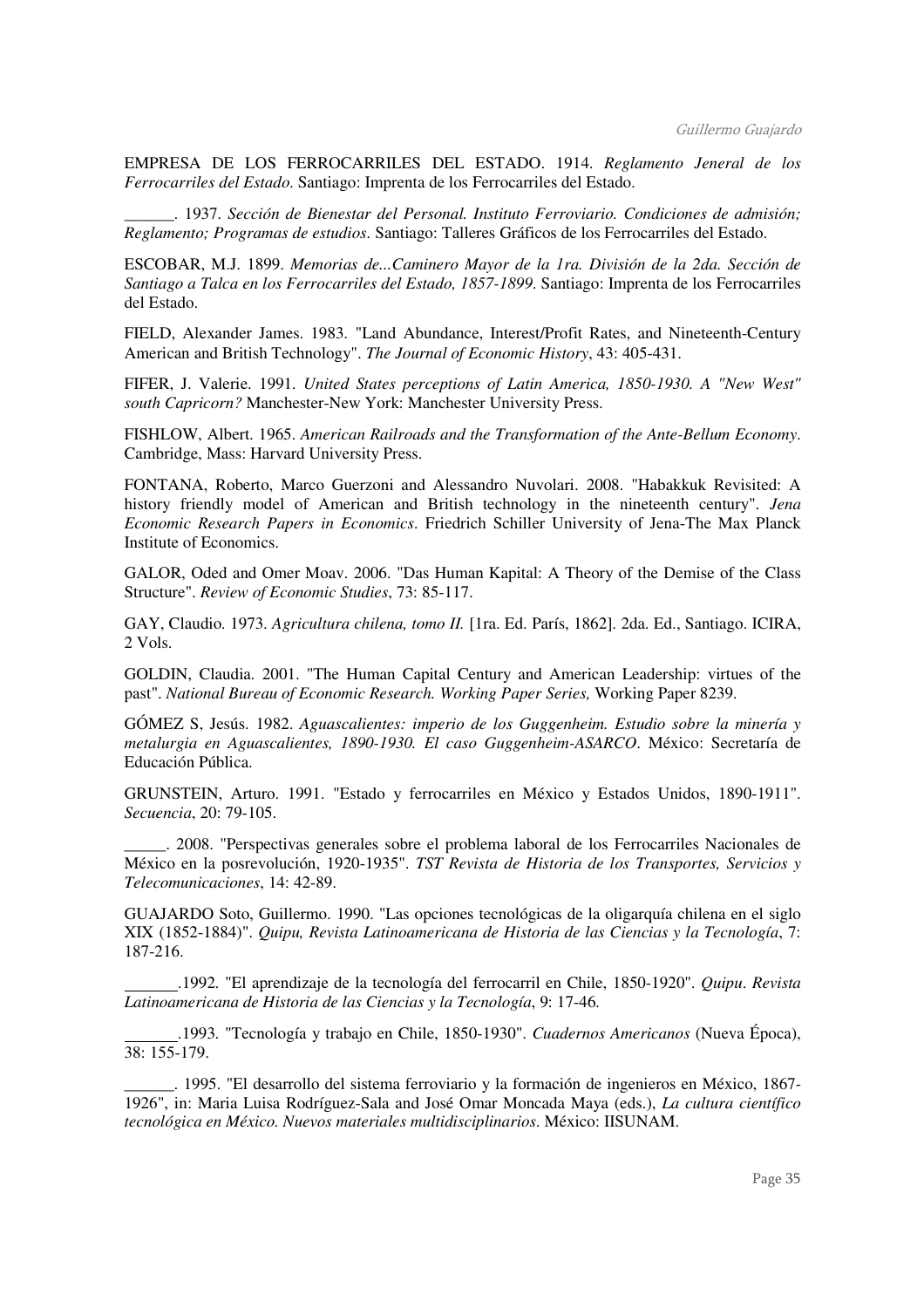\_\_\_\_\_\_. 1996. "'Hecho en México': el eslabonamiento industrial 'hacia adentro' de los ferrocarriles, 1890-1950", in: Sandra Kuntz and Paolo Riguzzi (eds.) *Ferrocarriles y vida económica en México 1850-1950. Del surgimiento tardío al decaimiento precoz*. Zinacantepec, estado de México: El Colegio Mexiquense - UAM Xochimilco - Ferrocarriles Nacionales de México.

\_\_\_\_\_\_. 1996-1997. "Escuelas técnicas y derechos de carabina: los problemas de la calificación y productividad de la mano de obra ferrocarrilera en México, 1890-1926". *Historias. Revista de la Dirección de Estudios Históricos del Instituto Nacional de Antropología e Historia*, 37: 91-106.

\_\_\_\_\_\_. 1998. "Nuevos datos para un viejo debate: Los vínculos entre ferrocarriles e industrialización en Chile y México (1860-1950)". *El Trimestre Económico*, 258: 213-261.

. 1999. "Tecnología y campesinos en la Revolución Mexicana", *Mexican Studies/Estudios Mexicanos*, 15: 291-322.

\_\_\_\_\_\_. 2000. "Una perspectiva histórica sobre los eslabonamientos industriales 'hacia atrás' en una economía hacia afuera: Chile, circa 1860-1920". *Cuadernos de Historia*, 20: 87-122.

\_\_\_\_\_\_. 2001. "Les modèles industriels induits par le développement du chemin de fer en Amérique Latine (1850-1950)". *Économies et Sociétés,* Série F, XXXV: 9-10: 1415-1437.

\_\_\_\_\_\_\_. 2005. "La tecnología de los Estados Unidos y la 'Americanización' de los ferrocarriles estatales de México y Chile, ca. 1880-1950". *TST Revista de Historia de los Transportes, Servicios y Telecomunicaciones*, 9: 110-130.

\_\_\_\_\_\_. 2007. *Tecnología, Estado y Ferrocarriles en Chile, 1850-1950*. Madrid and México: Fundación de los Ferrocarriles Españoles-CEIICH/UNAM.

\_\_\_\_\_\_. 2008. (Coordinador). *Innovación y Empresa. Estudios históricos de México España y América Latina*. México: Universidad Nacional Autónoma de México-Fundación Gas Natural.

HABAKKUK, H. John. 1977. *Tecnología americana y británica en el siglo XIX. En busca de inventos ahorradores de trabajo*. Madrid: Editorial Tecnos.

HALL, Linda. B. 1981. *Álvaro Obregón. Power and Revolution in Mexico, 1911-1920*. Texas, College Station: Texas A&M University Press.

HEWITT DE ALCÁNTARA, Cynthia. 1988. *La modernización de la agricultura mexicana, 1940- 1970*. México: Siglo Veintiuno Editores.

HILLMAN, Carlos. 1874. *Examen de los informes sobre el sistema de equipo*. Santiago: Imprenta de la Librería del Mercurio.

HIRSCHMAN, Albert O. 1958. *The Strategy of Economic Development*. New Haven: Yale University Press.

. 1973. *La estrategia del desarrollo económico*. México: Fondo de Cultura Económica.

HOUNSHELL, David A. 1985. *From the American System to Mass Production, 1800-1932. The development of manufacturing technology in the United States*. Baltimore: Johns Hopkins University.

HUET, Omer. 1899A. *Examen general de la Red*. Santiago: Imprenta de los Ferrocarriles del Estado.

\_\_\_\_\_\_. 1899B. *Legislación sobre los ferrocarriles*. Santiago: Imprenta de los Ferrocarriles del Estado.

IBÁÑEZ Santa María, Adolfo. 1983. "Los ingenieros, el Estado y la política en Chile. Del Ministerio de Fomento a la Corporación de Fomento, 1927-1939". *Historia*, 18: 45-102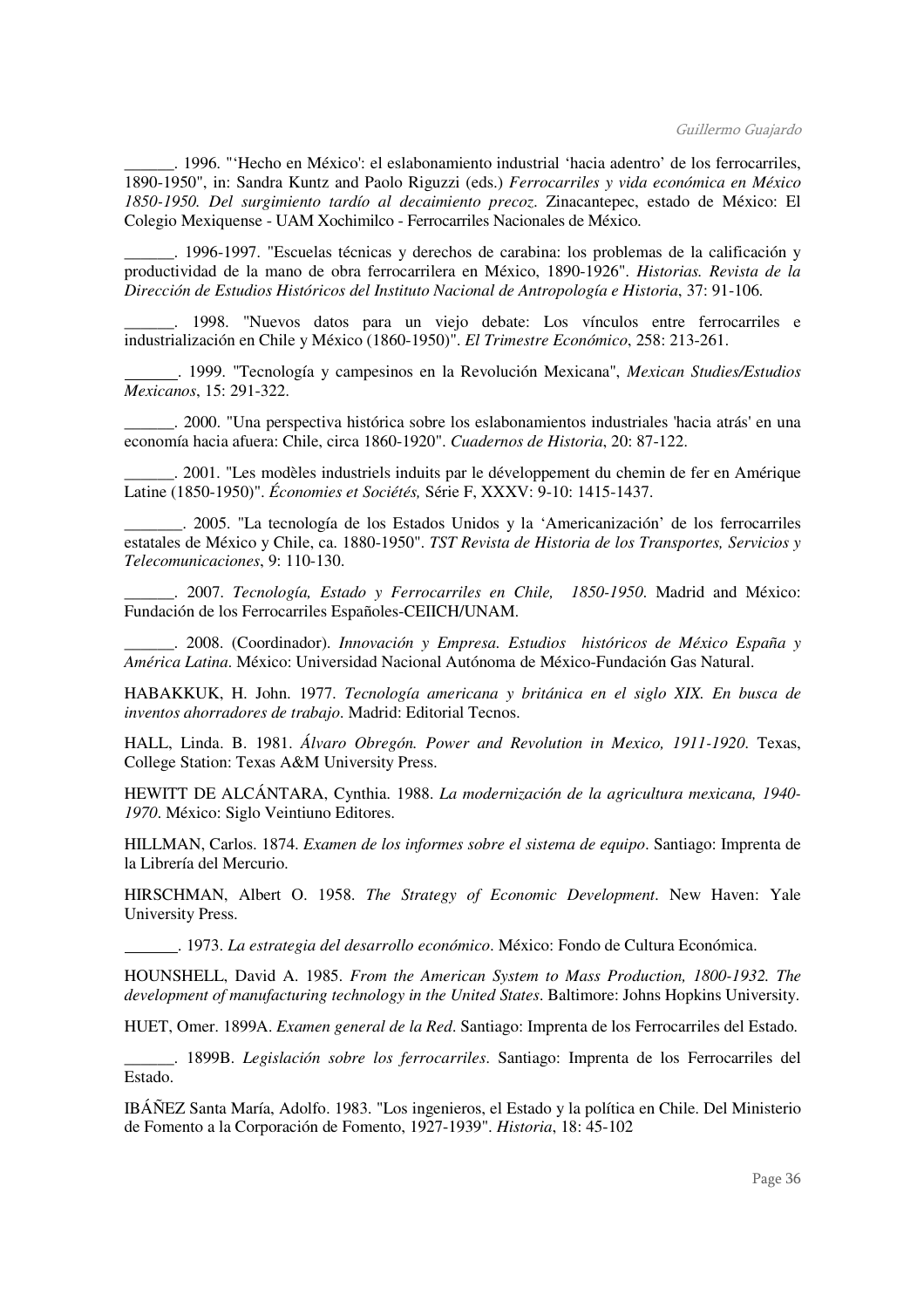\_\_\_\_\_\_. 1994. "El liderazgo en los gremios empresariales y su contribución al desarrollo del Estado moderno durante la década de 1930. El fomento de la producción y los antecedentes de la CORFO". *Historia*, 28: 183-216.

IBARRA, Antonio. 2003. "A modo de presentación: La historia económica mexicana de los noventa: una apreciación general". *Historia Mexicana*, 207: 613-647.

INKSTER, Ian. 1985. "Hypotheses: Patterns in the Economic and Social History of Steam Intellect Prior to 1914", in: Ian Inkster (ed.), *The Steam Intellect Societies-Essays on Culture, Education and Industry circa 1820-1914*. Nottingham: Department of Adult Education, University of Nottingham.

\_\_\_\_\_\_. 1991. *Science and Technology in History. An Approach to Industrial Development*. New Brunswick: Rutgers University Press.

KAY, Cristóal. 1980. *El sistema señorial europeo y la hacienda latinoamericana*. México: Era.

KNIGHT, Alan. 1992. "The Peculiarities of Mexican History: Mexico Compared to Latin America, 1821-1992" *Journal of Latin American Studies*. *Quincentenary Supplement*, 24:109-112.

\_\_\_\_\_\_. 2006. "Patterns and Prescriptions in Mexican Historiography". *Bulletin of Latin American Research*, 25: 340-366.

KUNTZ, Sandra. and Paolo Riguzzi. 1996. "El triunfo de la política sobre la técnica: ferrocarriles, estado y economía en el México revolucionario, 1910-1950", in: Sandra Kuntz and Paolo Riguzzi. *Ferrocarriles y vida económica en México 1850-1950. Del surgimiento tardío al decaimiento precoz*. Zinacantepec, estado de México: El Colegio Mexiquense-UAM Xochimilco-Ferrocarriles Nacionales de México.

LEAL, Juan F. and José Woldenberg. 1980. *Del estado liberal a los inicios de la dictadura porfirista*. México: Siglo Veintiuno Editores.

LEWIS, Colin. M. 1985. "Railways and Industrialization: Argentina and Brazil, 1870-1929", in: Cristopher Abel and Colin M. Lewis. (eds.). *Latin America, Economic Imperialism and the State*. London: The Athlone Press-Univesity of London.

\_\_\_\_\_\_. 1991. "La industria en América Latina antes de 1930", in: Leslie Bethell (edit.), *Historia de América Latina. Volumen 7: América Latina: economía y sociedad, 1870-1930*. Barcelona: Editorial Crítica-Cambridge University Press.

LICHT, Walter. 1995. *Industrializing America: The Nineteenth Century*. Baltimore: The Johns Hopkins University Press.

LOREY, David. E. 1993. *The University System and Economic Development in Mexico since 1929*. Stanford: Stanford University Press.

LUDWIG, Armin. K. 1985. *Brazil: A Handbook of Historical Statistics*. Boston: G.K. Hall & Co.

MADDISON, Angus. 1997. *La economía mundial, 1820-1992. Análisis y estadísticas*. Paris: Centro de Desarrollo, OCDE.

MAIER, Charles. 1993. "Accounting for the Achievements of Capitalism: Alfred Chandler's Business History". *Journal of Modern History*, 65: 771-782

MARICHAL, Carlos. 2008. "Literatura reciente de historia de las empresas en México", in: Guillermo Guajardo (ed.), *Innovación y Empresa. Estudios históricos de México, España y América Latina*. México: Universidad Nacional Autónoma de México-Fundación Gas Natural.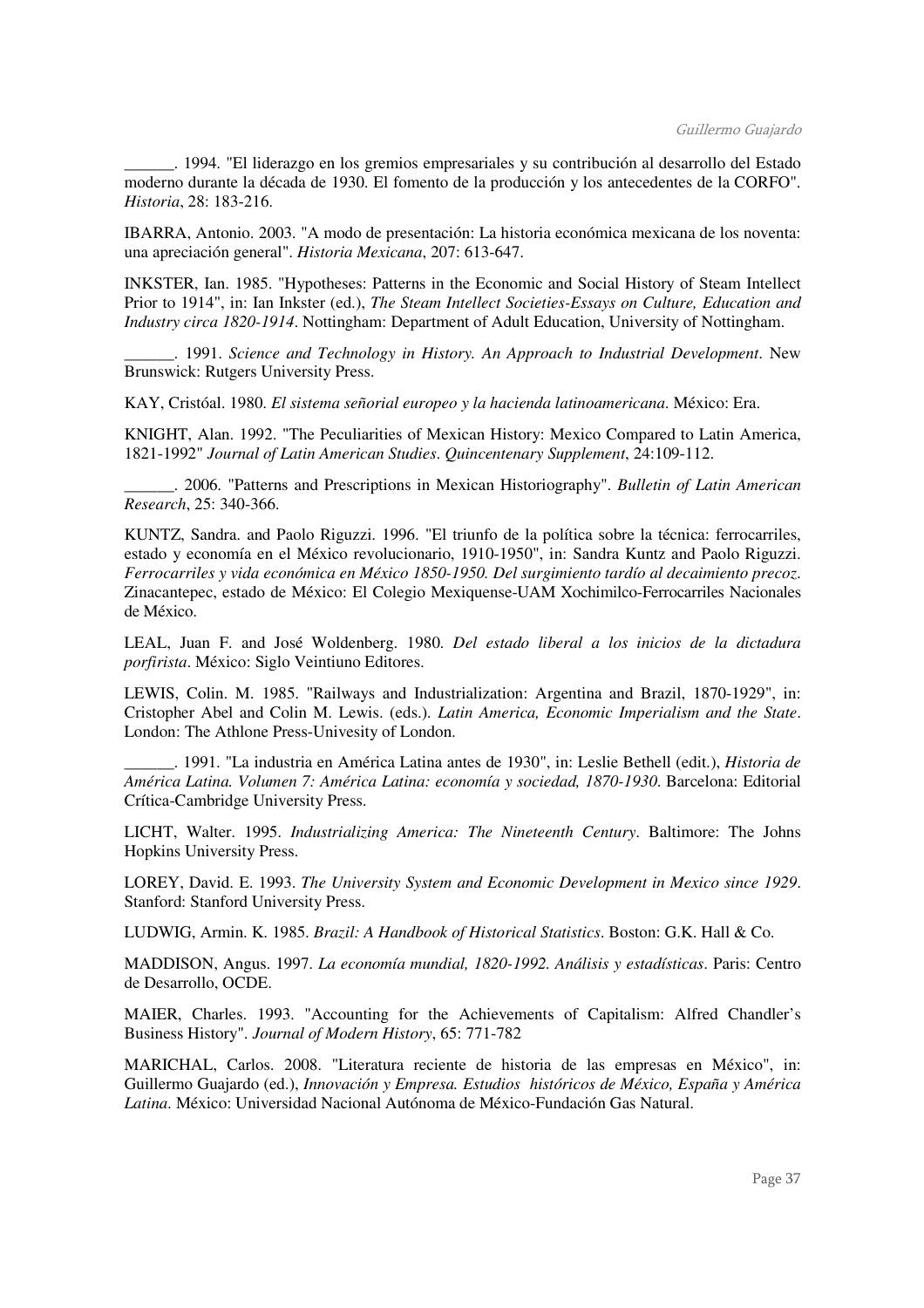MELLER, Patricio. 1990. "Una perspectiva de largo plazo del desarrollo económico chileno, 1880- 1990", in: Magnus Blomström and Patricio Meller. (eds.). *Trayectorias divergentes. Comparación de un siglo de desarrollo económico latinoamericano y escandinavo*. Santiago: Cieplan-Hachette

MILLER, Rory. 1986. "Transferring Techniques: Railway Building and Management on the West Coast of South America", in: Rory Miller and Henry Finch (eds.). *Technology Transfer and Economic Development in Latin America, 1850-1930*. Liverpool: University of Liverpool.

MORGAN, Mary S. 1993. "Competing Notions of 'Competition' in Late Nineteenth-Century American Economics". *History of Political Economy*, 25: 563-604.

MOWERY, David C. and Nathan Rosenberg. 1991. *Technology and the Pursuit of Economic Growth*. Cambridge UK: Cambridge University Press.

O'BRIEN, Thomas F. 1989. "Rich Beyond the Dreams of Avarice: The Guggenheims in Chile". *Business History Review*, 63: 122-159.

ORTEGA, Luis. 1981. "Acerca de los orígenes de la industrialización chilena, 1860-1879". *Nueva Historia* 1: 3-54.

ORTIZ HERNÁN, Sergio. 1987-1988*. Los ferrocarriles de México. Una visión social y económica*. México: Ferrocarriles Nacionales de México, 2 Vols.

PARKER, William N. 1993. "A 'New' Business History? A Commentary on the 1993 Nobel Prize in Economics". *Business History Review*, 67: 623-636.

PARLEE, Lorena. M. 1984. "The Impact of the United States Railroad Unions on Organized Labor and Government Policy in Mexico (1880-1911)". *Hispanic American Historical Review*, 64: 443- 475.

PURSELL, Carroll. 1995. *The Machine in America. A Social History of Technology*. Baltimore: The Johns Hopkins University Press.

REYNOLDS, Clark. W. 1970. *The Mexican Economy. Twentieth-Century Structure and Growth*. New Haven: Yale University Press.

RIGUZZI, Paolo. 1992. "México, Estados Unidos y Gran Bretaña, 1867-1910: una difícil relación triangular". *Historia Mexicana*, XLI, 3: 365-436.

\_\_\_\_\_\_. 1995. "Inversión extranjera e interés nacional en los ferrocarriles mexicanos, 1880-1914", in: Carlos Marichal (ed.). *Las inversiones extranjeras en América Latina, 1850-1930. Nuevos debates y problemas de historia económica comparada*. México: Fondo de Cultura Económica-El Colegio de México.

RODERICK, Gordon Wyne and Michael Dawson Stephens. 1985. "Mechanics' Institutes and the State", in: Ian Inkster (ed.). *The Steam Intellect Societies-Essays on Culture, Education and Industry circa 1820-1914*. Nottingham: Department of Adult Education, University of Nottingham.

ROSENBERG, Nathan. 1970. "Economic development and the transfer of technology: some historical perspectives". *Technology and Culture*, 11: 550-575.

\_\_\_\_\_\_. 1972. *Technology and American Economic Growth*. New York: Harper Torchbook.

\_\_\_\_\_\_. 1976. *Perspectives on Technology*. New York: Cambridge University Press.

SÁNCHEZ Flores, Ramón. 1980. *Historia de la tecnología y la invención en México*. México: Fomento Cultural Banamex.